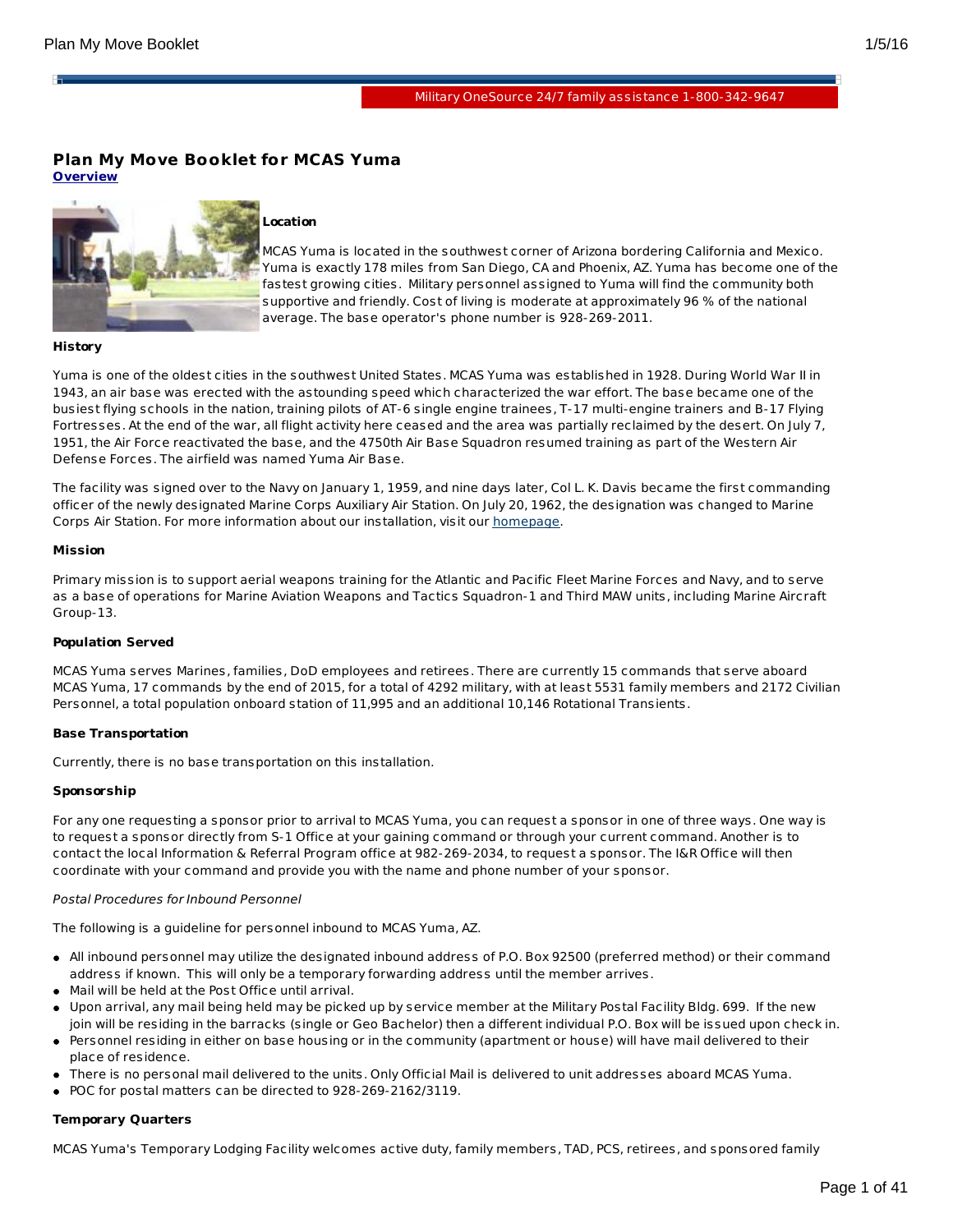and guests. Located at Bldg. 1088, two blocks inside MCAS Main Gate. There are 48 total rooms all with access to private patios and a grassy courtyard. The suites feature kitchenettes and two queen size beds (28 rooms). Other units available feature a king size bed (16 rooms) and four Accessible rooms. Conjoining rooms include one regular suite and one King room. Free Wireless in all rooms. Note that no pets will be admitted at the Dos Rios temporary lodging facility. Families will be offered alternative lodging at local facilities which allow pet stays. Reservations can be made 90 days in advance. PCS families may make reservations up to one year in advance. PCS orders do have priority.

Rooms are priced at \$60.00 for a King Room (sleeps 2) and \$70.00 for a Double Queen Room with Kitchenette (sleeps 4).

For reservations call 928-269-2262.

### **Relocation Services via Information and Referral Program**

Relocation Assistance Services are available through the Information & Referral Program Office and provides assistance to all service members and their families who are relocating from one duty station to another. You may contact the Relocation office at 928-269-2034. The following services are available:

- Pre-Departure Planning Determining Needs and Priorities
- Destination Information (Welcome Aboard Packets)
- **•** Sponsorship Assistance and Training
- Maps
- Welcome Aboard Brief

Welcome Aboard Briefs are offered 3rd Wednesday monthly from 8:00 a.m. - 10:30 a.m. and are mandatory for all Active Duty and highly recommended for spouses and children. They provide great resources for on base and off the installation services and information.

#### **Critical Installation Information**

MCAS Yuma is a desert town with plenty of sunshine (350 days out of the year). Average temperatures range from a low of 36 degrees to a high of 107. Since Yuma has ideal weather, snow birds like to visit from October through March to enjoy the sunshine. Snow birds are retirees that live up north and want to fly south for warmer weather during the winter months. During this timeframe, our population doubles and traffic is slow moving. Population of Yuma County (year-round) is 94,361. During the Summer months, starting in May, Yuma will be over 100 degrees and July through September can heat up when the humidity increases.

Housing rentals in the community become scarce during October through April, due to the increase of population. If you are interested in buying a home, the market is great.

Two domestic pets are allowed per household. Animals must be registered with the Station Veterinarian and must be under control of their owner at all times. Call 928-269-2888, Pet Registration, located in Bldg. 952.

All firearms must be registered at the Pass and ID Office within three days of arriving at MCAS Yuma.

No public city transportation with exception of commercial taxi.

SAFETY/SECURITY PRECAUTIONS: Motorcycle and moped course required. Contact Ground Safety at 928-269-5769. Helmets required on motorcycles. SECNAVINST 6055.4 of 22Nov94 requires helmets to be worn when bicycling aboard DoD installations. Other restrictions: walkers and joggers must be at least three feet off roadway.

Cell phones cannot be used while driving on base; only hands free devices may be used.

#### **Sponsorship**

Settling into your new location and your new unit takes time. Military [OneSource](http://www.militaryonesource.mil/) is designed to assist you with information about your new location. Additionally each of the military Services has a Sponsorship Program which is very helpful in providing new unit information. If you want to learn how to be a sponsor, you can take a short [training](http://apps.militaryonesource.mil/MOS/f?p=ESAT:WELCOMEP) module found on Military OneSource, or if you are a Sponsor, you can use the *[eSponsorship](http://apps.militaryonesource.mil/esat) Application & Training* a secure website designed to train you on your sponsorship duties and provide sample materials for your use when communicating with your newcomer.

The purpose of the Sponsorship program is to:

- Provide a sense of belonging
- Ease the transition for inbound service members or civilians and their family members
- **·** Increase productivity
- Reduce culture shock
- Help newcomers make informed decisions
- Cultivate new friendships
- Improve morale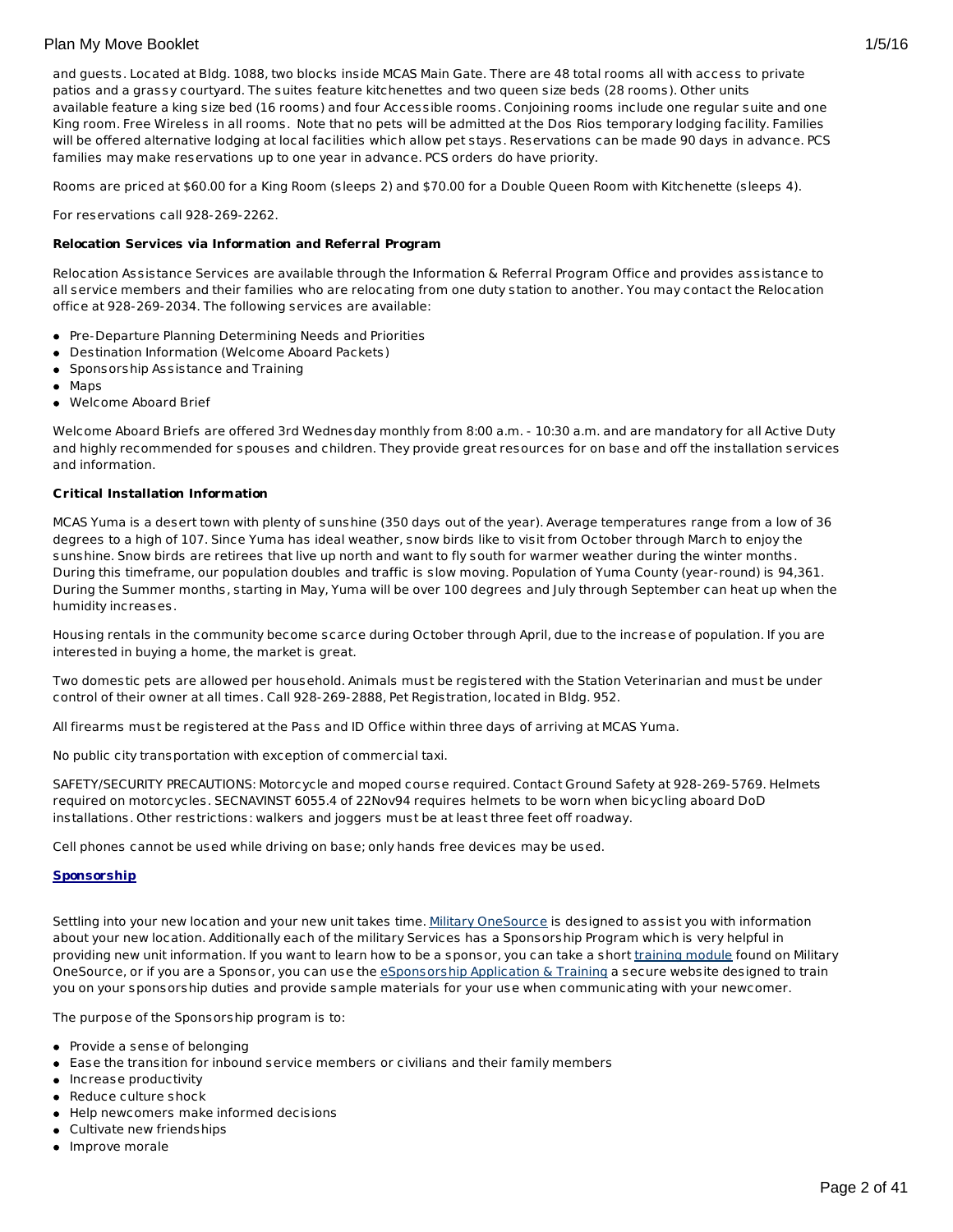A sponsor is someone from your new unit who is assigned to assist you in settling into your new location. You must request a sponsor through your unit. You can learn more about the sponsorship program and how to apply through your Relocation Assistance Services or the Army Community Service at your new installation.

Your gaining unit will appoint your sponsor in writing. He/she will be the same or close to your rank and the same marital status, if at all possible. This person will be knowledgeable about the local community and the installation; available to assist you and your family for at least two weeks post arrival, and be someone who is positive and outgoing.

A sponsor's duties include:

- Contacting you and your family by letter of introduction or e-mail upon learning of your assignment to the installation.
- Following up with a personal phone call after contact has been made.
- Sending information about the installation/area which you may require, or putting you in touch with the resources on the web and at the installation that provide current, complete and up-to-date information such as those provided by the Relocation Services.
- Answering any questions which you or your family may have, or, again, providing the proper resources to answer those questions.
- Confirm transportation and lodging arrangements.
- Assisting with obtaining a Post Office Box for your mail.
- Meeting you and your family upon arrival.
- Accompanying you to your check in point for the unit.
- Introducing you to the Family Center and loan closet
- Providing essential service locations such as commissary, exchange, gas station, and bank.
- Being available when you arrive at your installation to meet you, show you around, and help you through in-processing.

If you have not been assigned a sponsor, or have not been contacted as of yet, request one by contacting your gaining command or unit. If after contacting your new command you find difficulties in obtaining a sponsor, contact your Relocation Assistance Personnel for additional help with your move.

Service specific processes for requesting a Sponsor include:

- **Army and Defense Logistics Agency:** AR 600-8-8 outlines procedures for DA Form 5434, Sponsorship Program Counseling and Information Sheet. Sponsorship is mandatory for first term Soldiers. All Soldiers, private through colonel (excluding those completing Advanced Individual Training (AIT) and those PCSing to long term schools) and civilian employees through grade 15 may participate in the advance arrival sponsorship program. Reactionary Sponsorship is available for individuals arriving at an installation without a sponsor. Contact the gaining unit to request a sponsor.
- **Air Force:** Gaining Unit Commander Support Staff/Military Personnel Section will assign a sponsor upon receipt of assignment notice. Assigned sponsor will then make contact with the inbound member.
- **Navy:** OPNAV INSTRUCTION 1740.3C prescribes procedures regarding Command Sponsor and Indoctrination Programs. This Program is designed to facilitate the adaptation of Sailors and their families into new working and living environments, to minimize the anxiety associated with a Permanent Change of Station (PCS) move, and afford Sailors and their families the greatest opportunity for a successful and productive tour of duty.
- Command sponsor and indoctrination responsibilities begin upon receipt of PCS orders and continue until the Sailor has become an integral part of the new command and is fully cognizant of all policies, programs, services, and responsibilities available through the command. Commanding Officers shall establish a Command Indoctrination Program to include the delivery of the Navy Pride and Professionalism training per this instruction. COs should ensure all incoming personnel receive command indoctrination training within 30 days of arrival or within 3 drill weekends
- Enclosures (1) and (2) of OPNAVINST 1740.3C outline responsibilities and provide guidance for these programs. Assistance to local commands regarding the Command Sponsor Program is through the Fleet and Family Support Center (FFSC) Relocation Assistance Program staff.
- **Marine Corps:** Gaining Unit Commander will assign a sponsor on request. Overseas commands should assign a sponsor [automatically,](http://www.militaryonesource.mil/12038/MyDoD/Spons Request Form.doc) however if one is not assigned, send a request to the gaining command using the Sample Sponsorship Request form.

Sponsors' responsibilities and abilities to be available will vary from installation to installation, depending upon the priority which the installation and unit commanders give to the program; however, the Services are making the Sponsorship program a priority as research has shown the many benefits of good sponsorship to service, family members and youth.

# **Youth Sponsorship**

The Youth Sponsorship Program depends on the availability of youth who volunteer to become sponsors. The Youth Services topic should explain the Youth Sponsorship program at your new installation, but if it does not answer all of your questions, contact your Relocation Manager to inquire about the program and acquiring a youth sponsor.

#### **Directions to Installation**

## **Directions to MCAS Yuma**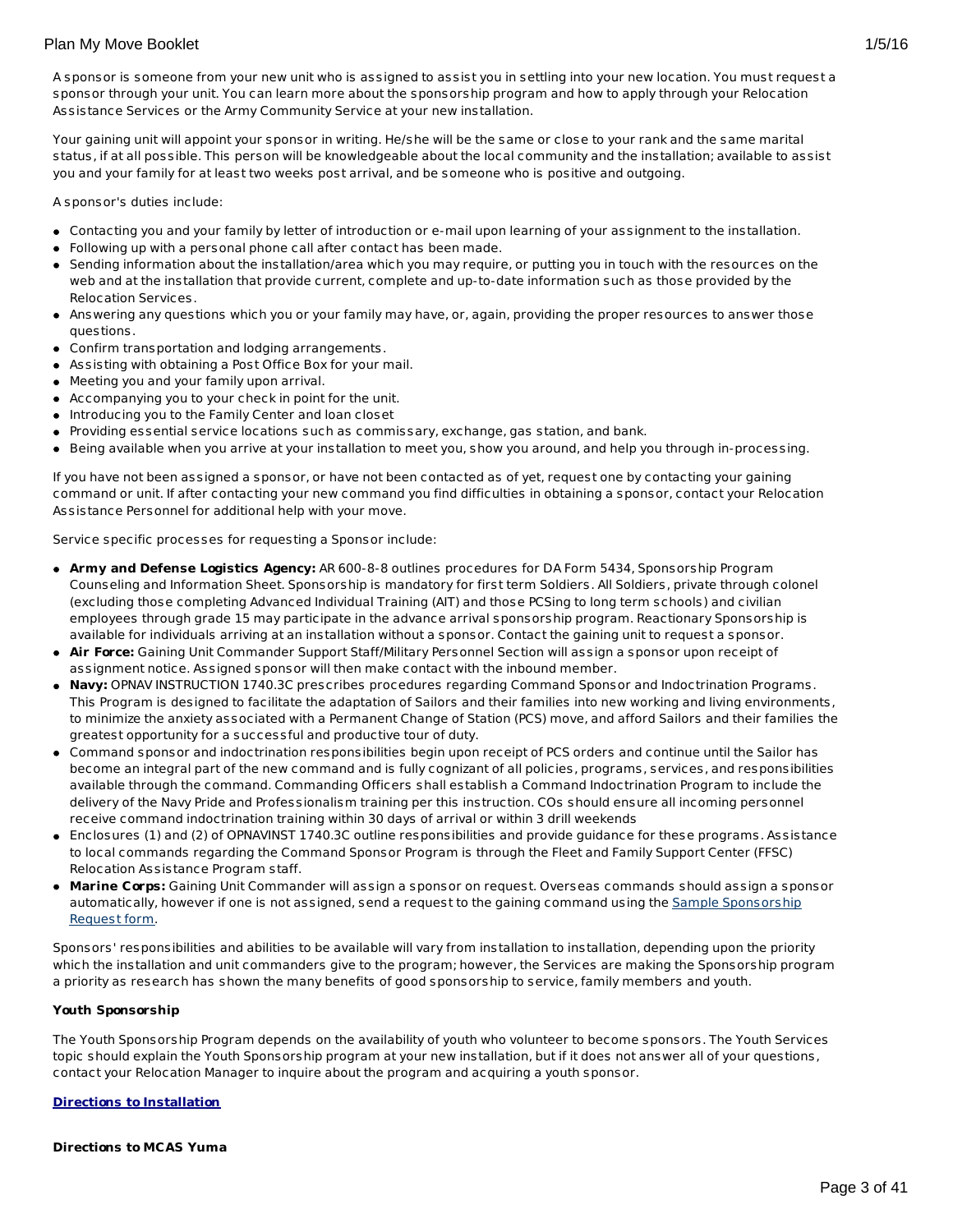Traveling to Yuma by car is easy. The Main gate is located on Avenue 3E, which has access to Interstate 8, and located about 180 miles east of San Diego, and 180 miles west of Phoenix. Take I-8 (East or West) until you arrive at Yuma. When driving on Base, be sure to have your valid ID ready, as you will need to present it to the guard at the gate. Privately owned vehicles traveling on the air station are subject to spot checks by military police for current state and base registration and safety inspections.

# Airports

Yuma International Airport serves the Yuma area and is located less than one mile from the Marine Corps Air Station.

### Driving Directions from I-8

Traveling East on I-8

Take Ext 3 (Ave 3E) Turn left at signal. Go straight , at 6<sup>th</sup> signal, turn right to the Main Gate. North Gate entrance for commercial vehicles only. North Gate entrance for all vehicles and will be at 5th signal.

### Traveling West on I-8

Take Ext 3 (Ave 3 E. Turn right at signal (Ave 3E). Go straight, at 6<sup>th</sup> signal turn right toward Main Gate. North Gate entrance is for commercial vehicles only. North Gate entrance for all vehicles and will be at 5th signal.

### Bus and Shuttle Transportation

Greyhound Lines service is available in the Yuma area. Limited facilities are available during station hours.

Yuma has a shuttle service that transports passengers to the Phoenix Sky Harbor [International](http://www.yuma1stclass.com/) Airport (PHX). First Class Shuttle Express 928-373-2527 has multiple departures daily from Yuma and Phoenix.

# **Check-in Procedures**

### **Travel Planning**

Before you begin your travel keep these things in mind:

- Ensure you have all your vehicle insurance information, registration information handy.
- Have your vehicle checked for road worthiness before you begin your trip. Check all fluids and fill up with gas.
- Ensure you have cash, checks or credit cards that you will need when traveling.
- Leave information on the route that you will be taking with someone in case of problems on the road.
- If flying, ensure you have your passport, tickets, and currency as needed for the area you are traveling to.
- Make sure you have temporary lodging reservations. Reservations for the Dos Rios Inn on MCAS Yuma, may be made by calling 928-269-2262.

#### **Check-in Procedures**

#### Reporting In

All personnel reporting/checking-in to MCAS Yuma, between 8:00 a.m. and 3:30 p.m., Monday-Friday, should report to their respective Unit as indicated on their reporting orders. All personnel checking in after hours and all Headquarters and Headquarters Squadron (H&HS) personnel should report to the Station Headquarters, Building 980. Phone number 928-269- 2252 (Officer of the Day).

| Unit              | Location                                                                   |
|-------------------|----------------------------------------------------------------------------|
| <b>IH&amp;HS</b>  | Building 722, 269-2241                                                     |
| personnel         |                                                                            |
| $MAG-13$          | Building 505, 269-3262                                                     |
| <b>lpersonnel</b> |                                                                            |
| <b>MAWTS-1</b>    | Building 406, 269-3434, Personnel reporting for WTI or Desert Talon should |
| personnel         | report directly to MAWTS-1                                                 |
| MALS-13           | Building 507, 269-2289                                                     |
| <b>NMTF-401</b>   | Building 146, 269-2708                                                     |
| <b>lpersonnel</b> |                                                                            |
| $CLC-16$          | Building 610, 269-2521                                                     |
| lpers onnel       |                                                                            |

**Check-In**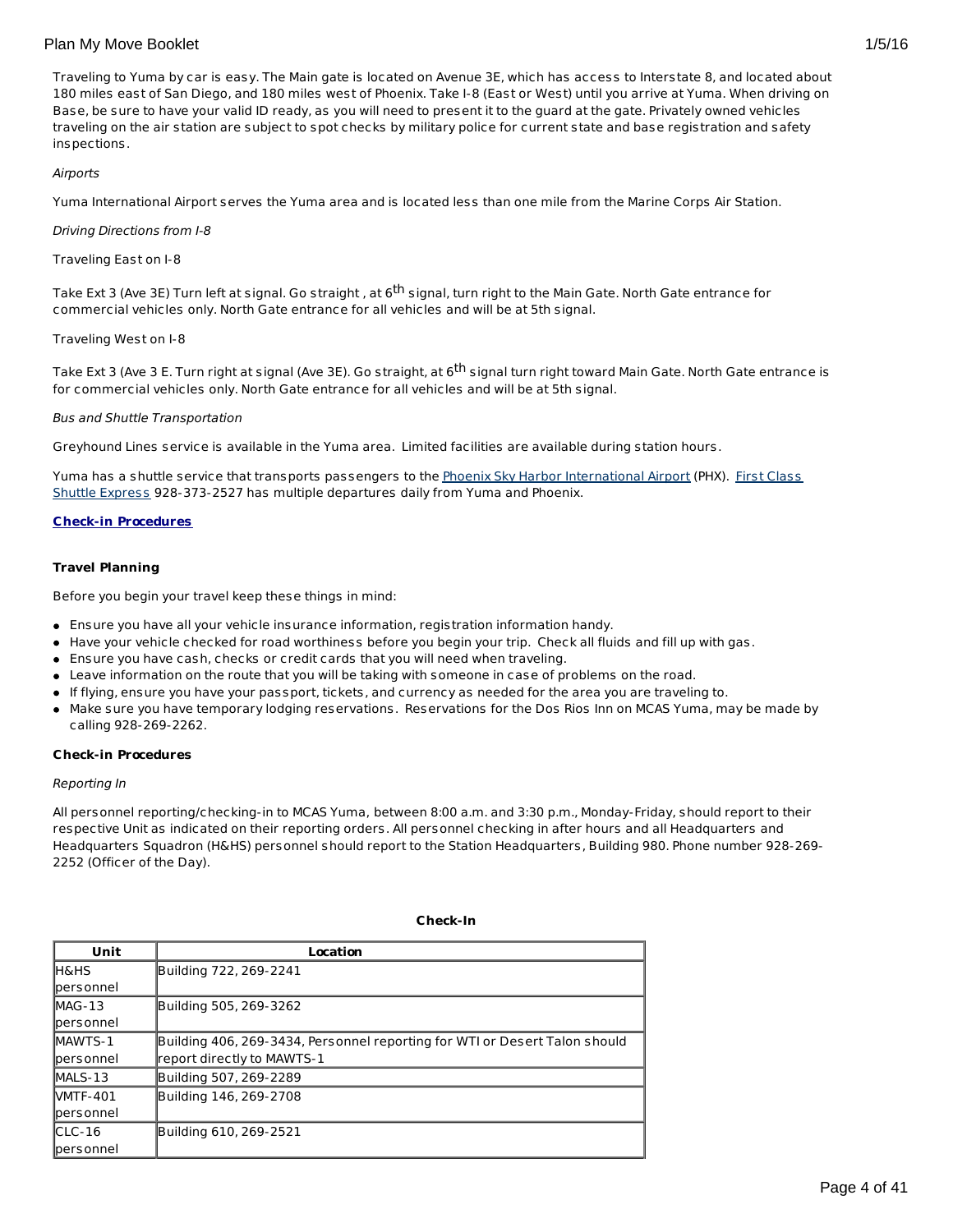| MACS-1           | Building 3219, 269-3900, located off-base County 14                   |
|------------------|-----------------------------------------------------------------------|
| personnel        |                                                                       |
| $MWSS-371$       | Building 3219, 269-3900, located off-base County 14                   |
| <b>personnel</b> |                                                                       |
| <b>NMA-211</b>   | Building 101, 269-2297                                                |
| MMA-311          | Building 109, 269-2338                                                |
| <b>NMA-214</b>   | Building 97, 269-6025                                                 |
| <b>NMFA-121</b>  | Building 80, 269-8666                                                 |
| MMU-4            | Building 645, 269-5419                                                |
| <b>personnel</b> |                                                                       |
|                  | NAVY personnel Building 980, report to Station Headquarters, 269-2252 |

## **What to do if you Get Married Enroute**

If you get married before you PCS, you must inform your commander and follow the procedures exactly as you are given them. The military will not pay for travel and housing of your spouse if you do not follow proper procedures.

### **Documents to Handcarry**

All orders, medical records, school records, and important documents such as marriage licenses, insurance policies, shot records, passports, wills and powers of attorney should be hand carried when PCSing to a new duty station.

### **Relocation Assistance**

#### **Programs and Services**

If a permanent change of station, or PCS, is in your future, you may have questions about moving. As part of the Military and Family Support Center, the Relocation Assistance Program provides services and resources to help make this transition as smooth as possible. Here's what they offer:

- **Individual PCS planning** Most relocation programs offer one-on-one consultation. In particular, those making their first military move, those making their first overseas move or those with challenging or complex situations should contact the relocation assistance office.
- **[MilitaryINSTALLATIONS](http://www.militaryinstallations.dod.mil) and Plan My [Move](http://apps.militaryonesource.mil/MOS/f?p=PMM:ENTRY:0)** For managing and planning your move, you may want to take advantage of these DoD-sponsored online relocation tools. You can estimate expenses, locate forms for housing and property shipments, and create a moving calendar.
- **Loan closet** Where available, loan closets offer basic household goods while your personal property is in transit. Typical items include pots and pans, dishes, silverware, irons, ironing boards and infant or toddler car seats. Generally, towels and bed linens are not available, so these should be packed in your express shipment.
- **Workshops and briefings** Workshops vary from installation to installation, but you may find classes on purchasing real estate and renting, budgeting and finance, moving with children or general moving preparation.
- **Pre-departure briefings** These briefings may be called Smooth Move or PCS Briefing, and they provide essential information to prevent you from making uninformed and costly decisions before your move.
- **Settling-in services** Welcome wagon services, local area tours (with child care sometimes provided), or basic household items to use until your goods arrive may be a part of your installation's settling-in services. Overseas arrival services may include introductory language classes and cultural awareness training.
- **Foreign-born spouse support** Whether your question concerns immigration and naturalization, learning the English language or how to use local transportation, the relocation program provides assistance, classes and referrals.
- **Emergency assistance** From time to time, emergencies occur while moving. The Relocation Assistance Program office has the resources to provide emergency financial assistance and referrals.

#### **Installation Specific Information**

The Information & Referral Program and Relocation Services office can provide you with information on any military installation located in the States or Overseas. The types of assistance available are Welcome Aboard Packets, Loan Locker, Maps, Breakdown of Entitlements, Sponsorship and financial preparedness. 928-269-2034

#### **Emergency Assistance**

#### **Emergency Assistance Organizations & Contacts**

#### Navy-Marine Corps Relief Society

In times of emergency or urgent need, financial assistance can be requested from the Navy-Marine Corps Relief Society. The Society offers interest-free loans or grants for emergency transportation, funerals, medical/dental bills, food, rent, utilities, essential vehicle repairs, and more, in addition to basic financial counseling.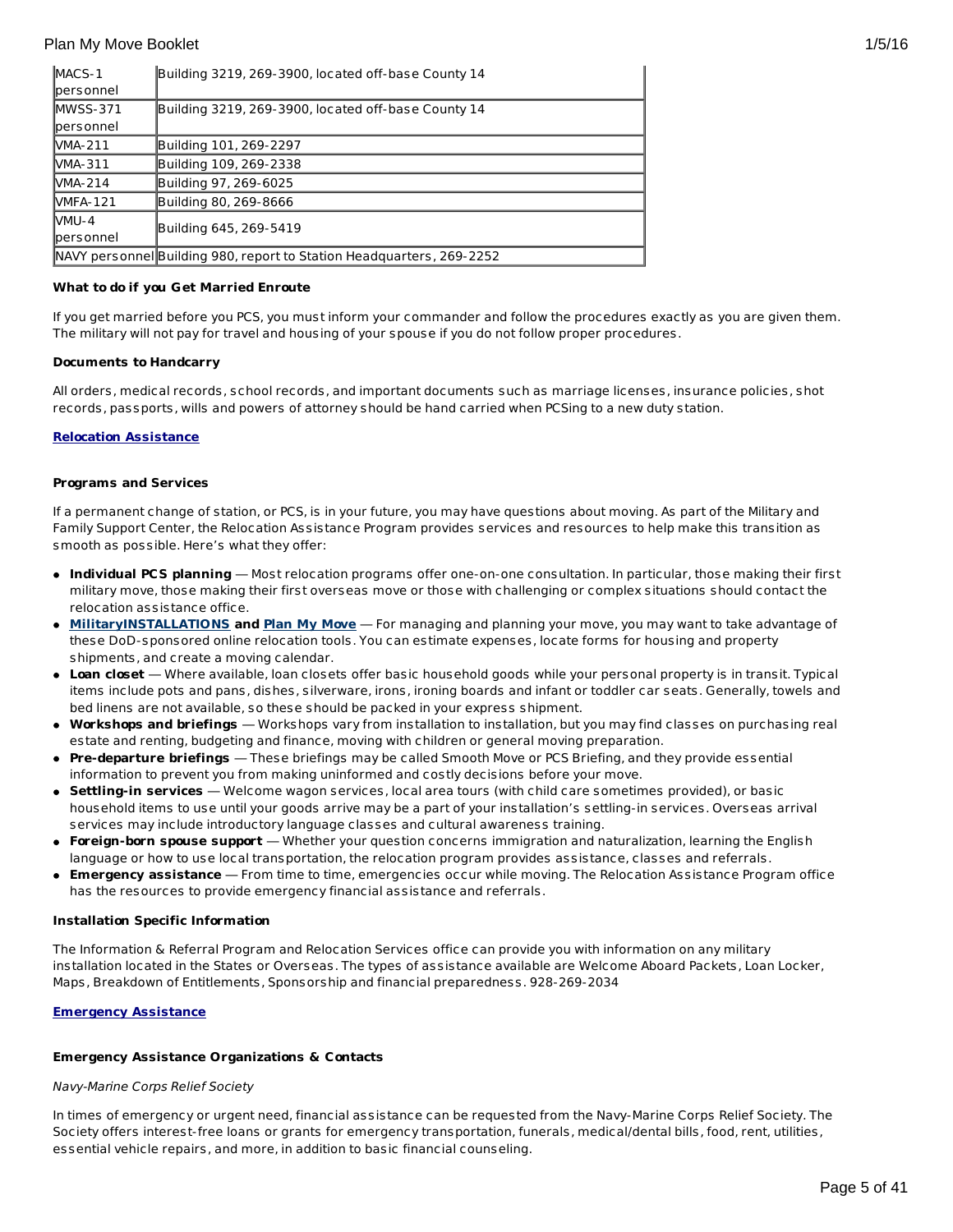Contact the Yuma office at 928-269-2373, located at Bldg. 645, Rm 101, for more information or to make an appointment. After normal work hours, weekends, and holidays, the American Red Cross covers emergencies that can't wait until the next business day, call toll-free, 1-877-272-7337.

If an emergency happens outside the Yuma area (while traveling), contact the American Red Cross (above) or the closest military aid agency (Air Force Aid Society, Army Emergency Relief, or Coast Guard Mutual Assistance). All above agencies will act on behalf of NMCRS and process requests for emergency financial assistance.

### American Red Cross

Serving Military Families - The American Red Cross plays a vital role in supporting military and their families wherever they go around the globe. Emergency communications, financial assistance, counseling and other support are available to active duty personnel, National Guard and Reservists. Retired military members, and their immediate families.

# Emergency Communications

Today's American Red Cross is keeping pace with the changing military. Using the latest in computer and telecommunications technology, the Red Cross allows military members stationed all over the world to send messages to loved ones back home during an emergency other important events. These communications are delivered around-the-clock, seven days a week, 365 days a year. Call 1-877-272-7337 (toll-free within the continental United States).

Both active duty and community-based military can count on the Red Cross to provide:

- Emergency Communication
- Access to Financial Assistance
- Counseling
- Assistance to Veterans

#### Victim Advocate

If you or someone you know is a victim of domestic violence or sexual assault you can call Family Advocacy at 928-269-2561 or the 24-Hour Emergency Hotline at 928-941-3650.

Victim Advocates Provide:

- Restricted/unrestricted intervention services
- Provide 24-hour crisis intervention services
- Safety planning
- **•** Provide emotional support and encouragement
- Inform victims of their rights within the Marine Corps and the civilian community while ensuring these rights and victims' integrity are maintained
- $\bullet$  Intervene on behalf of victims with service providers and commands
- Accompany victims to services and other proceedings such as court appearances and legal interviews
- Provide information to victims about resources and referrals to services
- Provide victims information on the Department of Defense's Transitional Compensation Program

For further assistance you can also contact the SARC at 928-941-3601 or the Provost Marshall Office at 928-269-2204/2361.

#### **Emergencies En route**

If you are near a military installation, contact the Marine & Family Services or Family Readiness Officer of the Command of your gaining command. Always have some money set aside for emergencies. For newly arriving personnel, if there is a situation that needs emergency attention, contact your sponsor for assistance. If your sponsor is not available, contact your future command S-1, Admin or Personnel Officer, or Officer of the Day.

Command Duty Officer: 928-269-2252

# **Emergency Contact Numbers**

- MCAS Base Information 928-269-2011
- Military Police 928-269-2204/2361
- MCAS Branch Medical Clinic, for urgent care after hours/weekends please call the clinic duty officer at pager 928-376-2282
- American Red Cross, Grand Canyon Chapter 1-800-842-7349
- Navy-Marine Corps Relief Society 928-269-2373/2374
- Marine and Family Services-Family Advocacy 928-269-2561
- MCCS Marine and Family Services-928-269-5615

**Motor Vehicles**

#### **Registration & Licensing Requirements**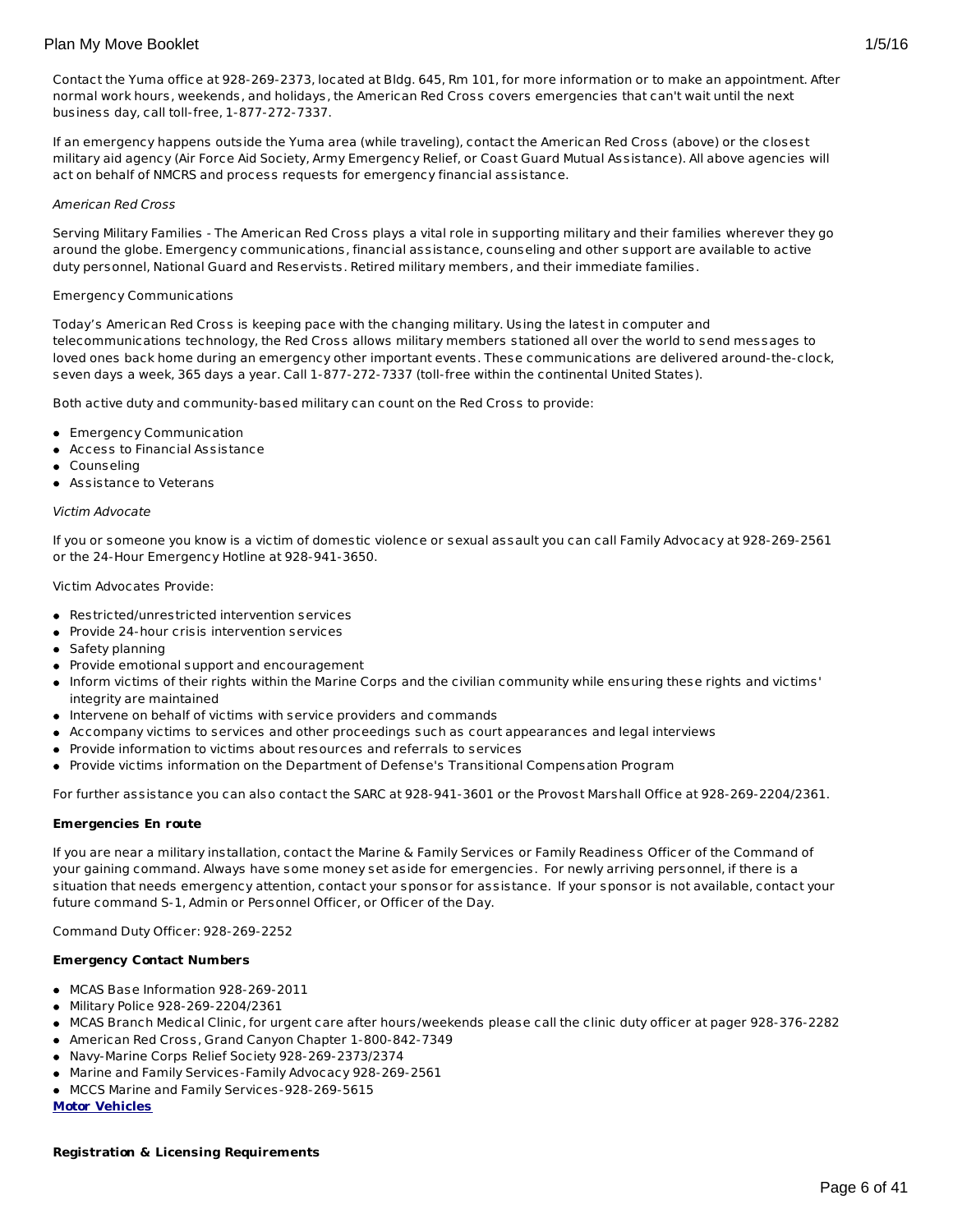Arizona State law requires you to have sufficient liability insurance and a valid driver's license in order to operate a vehicle. The term "vehicle" generally includes automobiles, motorcycles, vans, trailers and boats regularly parked or garaged overnight. Further, your vehicle must be properly registered. Even though you are in the Military, you may be required to register your vehicle in-state and obtain an in-state license within a few months of moving. Access complete information on insurance, driver's licensing, and where and how to register your vehicle by visiting the State [Department](http://www.azdot.gov/mvd/index.asp) of Motor Vehicles website.

### **State Laws**

You and your passengers must always wear seatbelts while driving, you will be ticketed and issued heavy fines if seatbelts are not secured. State law requires that all children under 5 years of age and 80 lbs and four feet, nine inches tall be properly restrained in child seats. Some states also require younger, smaller children to sit in the back seat.

North Gate entrance for all vehicles and will be at 5th signal.

### What does this mean to families?

Motor vehicle crashes are the leading cause of death for children between 5 and 8 years old. Many of these children were not properly restrained. To improve safety for children, Arizona increased the length of time for children to be in a child safety seat to age 8. This law does allow a police officer to stop a car if a child is not seat belted in a child safety seat.

Yes, many communities across AZ have child passenger technicians. Visit [SeatCheck.org](http://www.seatcheck.org/) for a technician in your community.

Motorcycles and their operators are subject to special laws. If you own and operate a motorcycle, you must comply with those laws. Visit the State Department of Motor Vehicles website for more information.

Many States and local jurisdictions have strict laws about the use of cell phones and other digital devices while driving. Research these laws on the State Department of Motor Vehicles website. Tickets will be issued and fines assessed for violating these laws. Play it safe and always use a "hands free" device if you must use a cell phone or other PDA while driving. Hands-free devices must be used while operating a motor vehicle on ALL military installations worldwide.

Insurance Requirements -- Arizona State law requires you to have sufficient liability insurance, including \$15,000 per person, \$30,000 per accident, and \$10,000 for property coverage.

## **Registering Vehicles on Base**

MCAS Yuma does require that you register your vehicle(s) at the Pass and Registration Office. Personnel reporting for duty must register their vehicle within 30 days of their reporting date. In order to register your vehicle you must provide the following:

- Valid Armed Forces identification card
- Valid state registration for the vehicle
- Valid state operators license
- Proof of valid insurance with all driver's names on the policy
- If under 26 years of age must show verification of Driver's Improvement Course (You may obtain this off of Marine On Line (MOL) and print out your basic training record (BTR).

Active Duty Marines do not need to register their vehicle with the State of AZ. The State of AZ allows active duty military to have a Military Exception, (You may obtain from the Law Center on base) if their home of record is not AZ. The cost to register your vehicle the first year is \$13.50 and \$9.95 every year henceforth.

# **Loan Closet**

#### **Items Available**

A temporary Loan Locker is available to active duty and families checking-in or checking out of the Air Station.

- Sleeping Mats
- Card Table/Chairs
- Kitchen Kit
- Ironing Board
- $\bullet$  Iron
- Coffee Maker
- Toaster
- Pak-n-Play
- **•** High Chair

# **How to Borrow**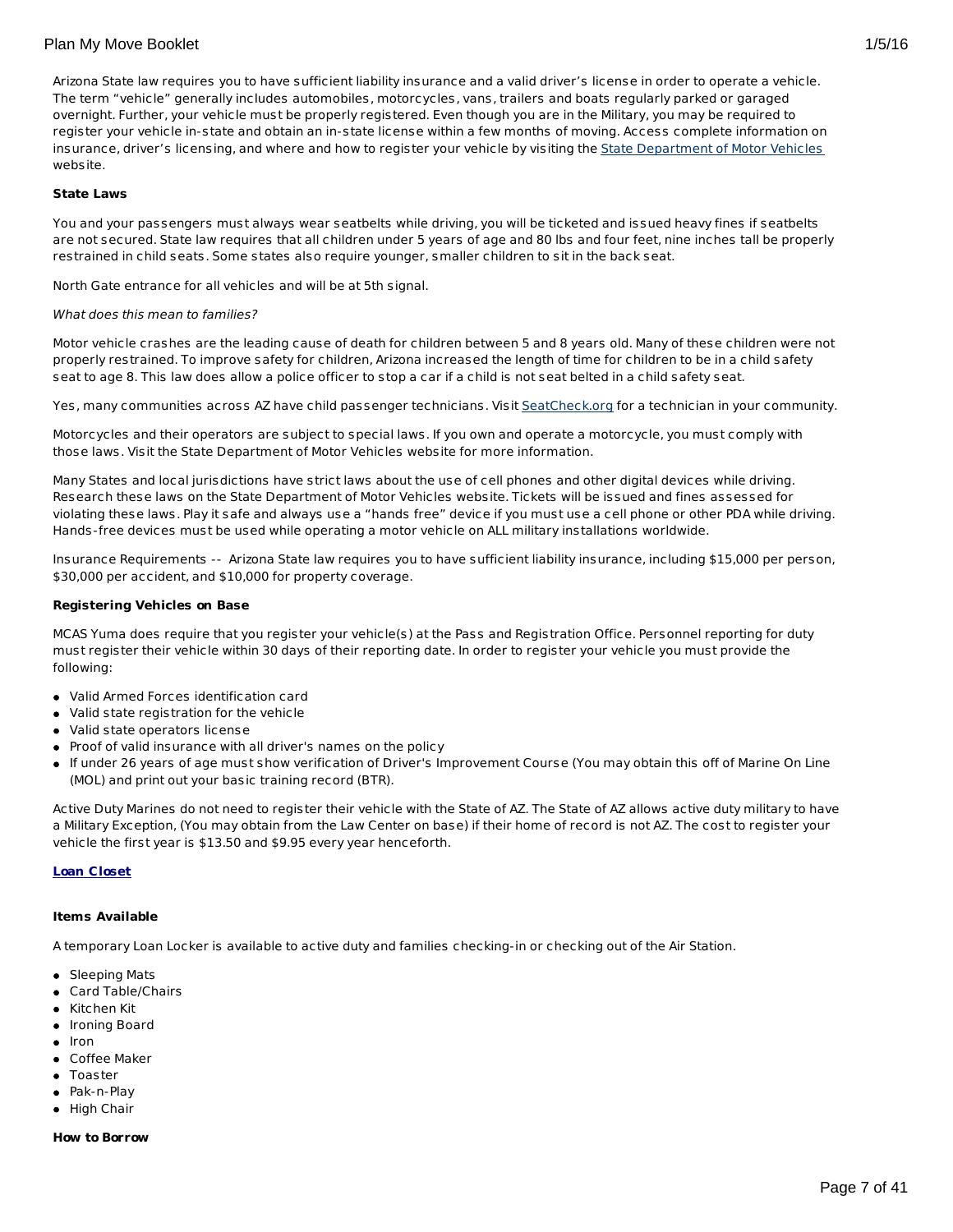These items are available for 30-days, free of charge. Items may be checked out at the Relocation Assistance Program (RAP) office, located at T40 (Behind the Post Office), Monday-Friday from 7:00 a.m. - 4:30 p.m. Holiday hours may vary. For additional information contact, 928-269-2949.

#### **Housing - Overview**

#### **Government Housing**

Family housing consists of 821 units. Of these, 747 are designated for enlisted personnel and 74 for officers.

#### **Non-Government Housing**

Housing Referral Office (HRO) -- Your contact for any problems you may encounter (discrimination complaints, tenant/landlord disputes, or any questions/problems about off base housing) is the HRO. Staff are available to assist you on a person to person basis to make your move to this installation an easy and pleasant one. They can provide a list of rentals with corresponding locator maps and give you information regarding the area in which rentals are located.

Automated Housing Referral Network (AHRN) is a website dedicated to assisting Military Member locate housing in the local community around military installations. Visit <http://www.ahrn.com>

AHRN allows military members and families to:

- Search listings and pictures of available rentals near military installations
- Find out about sharing rentals
- List their own properties for rent to other military families

#### Rental/Purchase Options

When seeking to rent in the local community the average:

- One-bedroom apartment is \$465 \$750
- Two-bedroom apartment is \$600 \$830
- Three-bedroom apartment is \$700 \$925
- Three-bedroom house is \$1,000 -1,400
- Security deposits are often equal to one month's rent
- The average cost of a single-family home in Yuma County starts at around \$129,000

Housing updates a list of all apartment rentals available in the local area approximately every 6 months. Stop by Bldg. 1080, MCAS Yuma to receive an updated list.

Housing in the local area can become scarce during Oct-Apr time frame. The Winter Visitors come to Yuma during this time and rental availabilities decrease.

When renting out in town, ask for a military clause within your leasing agreement. There are two kinds of military clauses: one which allows you to break the lease if in receipt of PCS Orders and: second, allows you to break the lease if Base Housing becomes available. The majority of most but not all rental places require a 30 day notice before vacating a rental. Please ask about the military clause prior to signing a lease, so you are clear on what is required if you need to break your lease.

It is also recommended that you ask for a Base Housing clause that would allow you to break the lease if housing becomes available. Rental companies or private home owners are not required to agree to a break lease clause for base housing but it is worth it to ask. Please ask about any break lease clauses prior to signing a lease, so you are clear on what is required if or when you need to break your lease.

The majority of rental places require a 30 day written notice prior to the 1st of the next month that rent is due before vacating a rental.

The average cost of a single-family home in Yuma County starts at around \$135,000.

#### Mobile Homes

There are numerous RV and Mobile Home parks in Yuma and the surrounding area.

# **Housing - Temporary**

# **Temporary Lodging Facility**

Dos Rios Inn is the Marine Corps' premier, state-of-the-art lodge in the desert Southwest. The modern lodge combines spacious rooms and beautifully landscaped courtyards.

You will find the comfort of home in every room offered. Kitchenettes come loaded with a refrigerator, two-burner stove,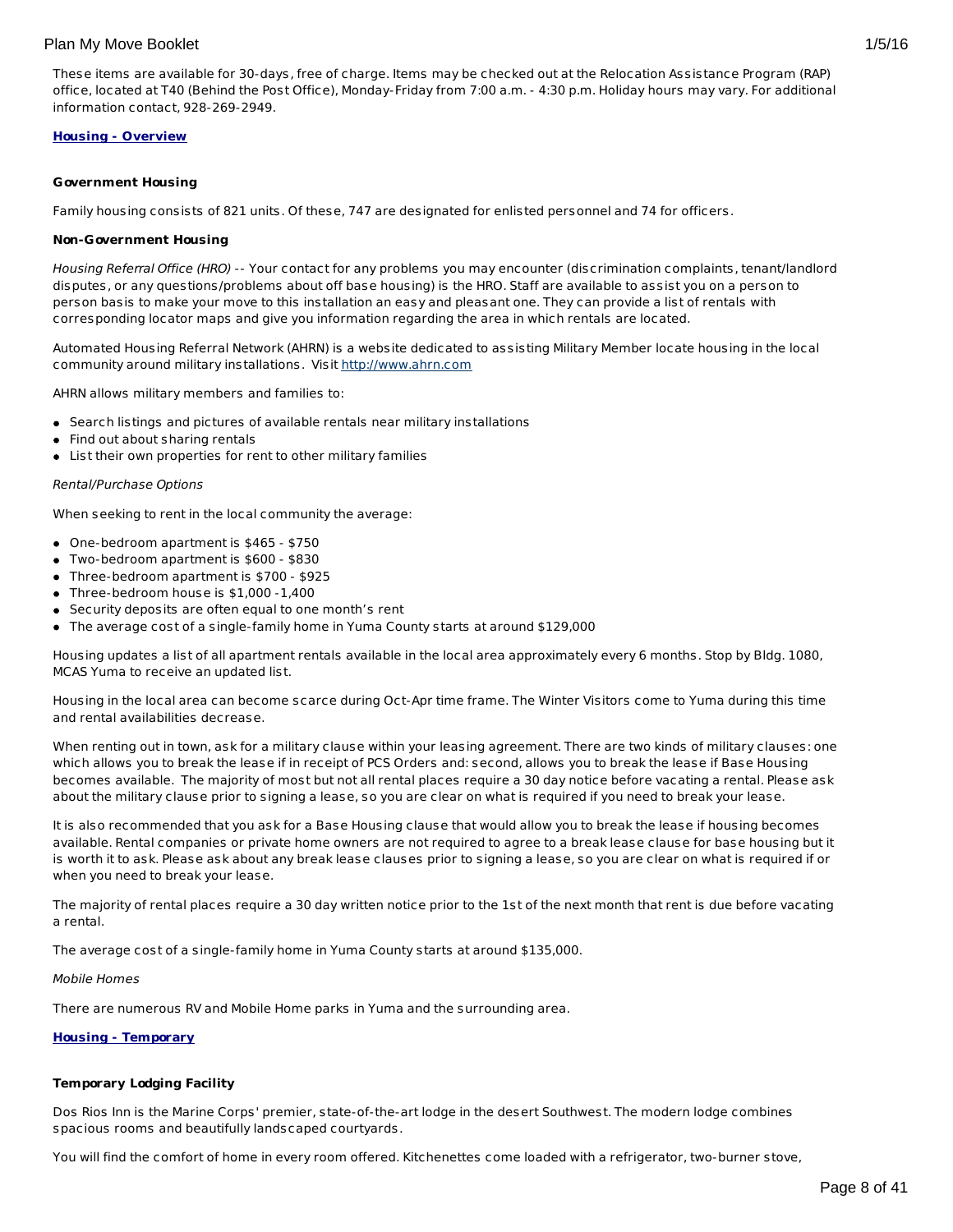microwave, coffee maker and sink. Each room has a 27" cable television with over 60 stations including HBO, a DVD and on/off base phone system. The rooms are between 363 and 475 square feet, larger than the standard Navy and Marine Corps Lodges. These large rooms feel even larger with their vaulted ceilings and rear sliding glass door looking into the courtyard. Free Wireless in every room.

- King Room: \$60.00 (sleeps 2)
- Handicapped Accessible Room: \$60.00
- Double Queen Room with Kitchenette (sleeps 4): \$70.00

For reservations call 928-269-2262.

**Room Amenities:** Complimentary Internet access, health & beauty aids, 27" TV with premium cable channels, all kitchenettes feature a microwave oven, refrigerator, two-burner stove and cooking and dining utensils. Wheel chair accessible rooms are available.

**TLF Amenities:** Laundry facility, book exchange, FedEx/UPS/USPS pickup drop off are available, and fax & copy machine are all on site. The swimming pool, children's playground, BBQ grills, and fitness center are nearby.

All common areas around the base, library, education center, Single Marine Recreation Center, MCX Food Court, etc., all have Wi-Fi access.

**Cancellation/Deposit Policy:** 24 hour cancellation policy, first night's room charges will apply. No deposit required.

#### **Housing - Government**

#### **Government Housing**

MCAS Yuma housing became privatized on October 10, 2004. Housing aboard MCAS Yuma is managed by a private partner, Lincoln Military [Housing](http://www.lpcmil.com/lmh/installations/yuma/). A full time government staff is also available to serve members on issues pertaining strictly to the military including: applications for housing, wait lists, BAH issues, etc., as well as providing an off station referral program. Lincoln Military Housing is located at Bldg. 1080, Martini Avenue. For Lincoln Military Housing call 928-344-1240. For assistance with housing applications, waitlists, BAH issues and referrals for renting out in the Yuma community, call 928- 269-2826.

Assignment to housing is not mandatory at MCAS Yuma. Quarters are diverse in size, shape and style. All housing units have been renovated and upgraded, or newly built in the 2005-2007 timeframe. Annual upgrades are completed to include landscaping, dog parks and other improvements. We continue forward with improvements that boost morale and lead to happy residents and productive service members.

Military personnel who are authorized Basic Allowance for Housing (BAH), assigned to this activity with Permanent Change of Station (PCS) orders, and have one or more bona fide family members residing with them on a full time basis, are eligible to apply for base housing. Eligible service members can apply for housing prior to arrival by faxing or emailing a DD 1746 (Housing Application) along with supporting documents. Applications are made through the Base Housing Office. Once the application is approved, the Wait List is handled by Lincoln Military Housing. Application may be made in person or submitted by fax at 928-269-3284, DSN 312-269-3284, or [emailed](mailto:Yuma.housing@usmc.mil.). Those not submitted in person must be confirmed within 30 days of reporting to MCAS Yuma in order to meet the local move entitlement.

#### Documents Needed to Apply for Housing

- **Housing [Application](http://www.yuma.usmc.mil/services/housing/documents/housingapp.pdf)**
- **Additional Required Housing [Documents](http://www.yuma.usmc.mil/services/housing/documents/housingdoc.pdf)**

Housing application package may be emailed to [Yuma.housing@usmc.mil](mailto:Yuma.housing@usmc.mil) or faxed to (928) 269-3284. It is not necessary to return the second page (instructions) of the application (DD Form 1746).

Plus: Below are other documents that may be needed, depending on your individual situation. Please contact the housing office to inquire about all the necessary required documents if you are not sure what paperwork is required.

- Incoming Orders or Pg. 3 if you are already attached to MCAS Yuma
- Dependency Application from (NAVMC 10922), from IPAC, Page 2 for Navy personnel, or DEERS Enrollment form for all other services.
- Custody paperwork/Divorce Decree (if applicable)
- Selection/Reenlistment documentation (if applicable)
- OBGYN Statement (if expecting)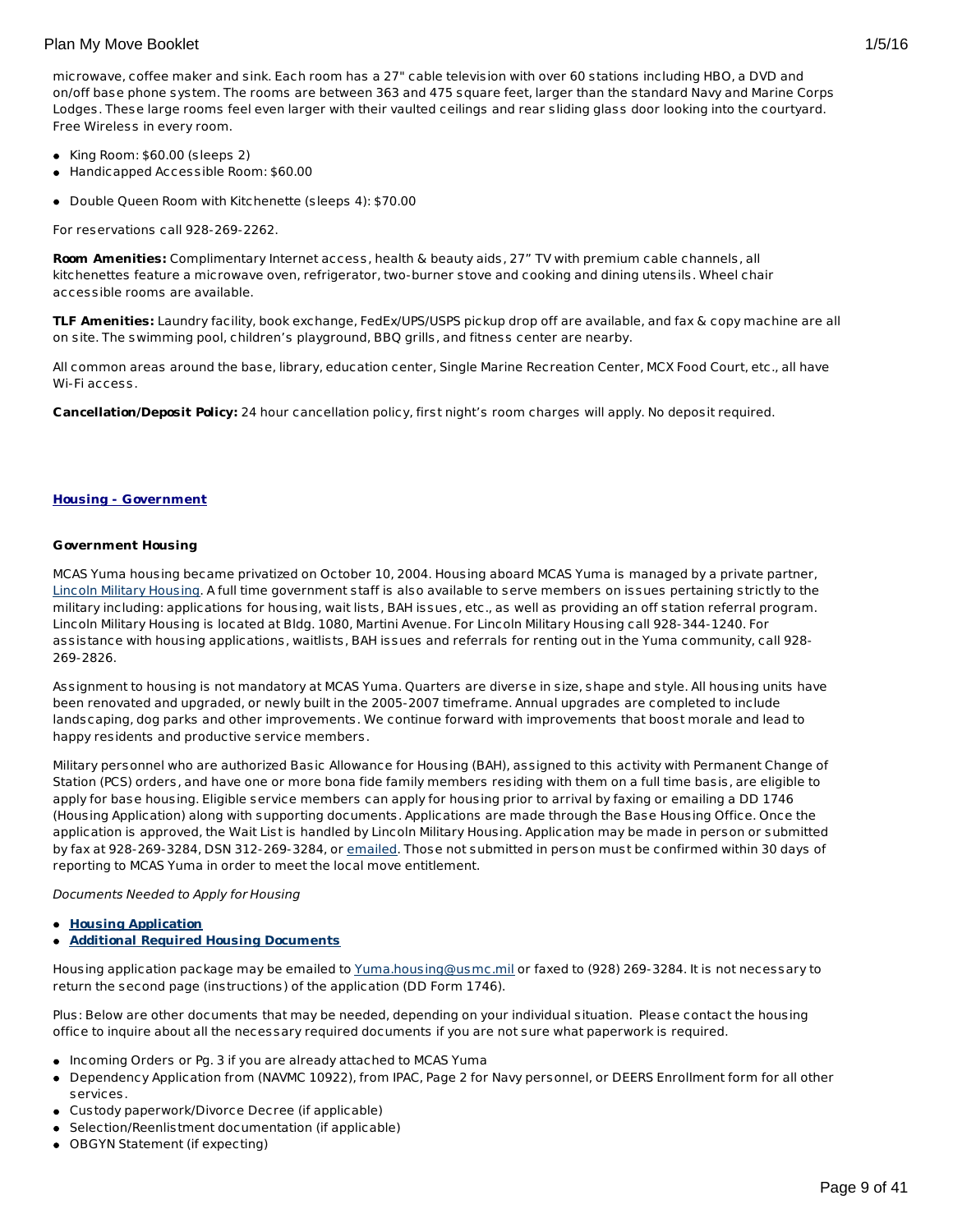\*Fax Housing Application to 928-269-3284 with Supporting Documentation. Be sure to include any contact information so that we can reach you when necessary.

### Housing Units

There are 693 on station houses, separated by rank and bedroom entitlement, and 128 off station apartments (3100 W. 16th St.). 16th Street apartments are 2 bedroom apartments, and only E1-E5 personnel with 0-1 children are qualified for these

apartments/wait list. Two pets are allowed in base housing. Dogs are only permitted in downstairs apartments at 16<sup>th</sup> St. Housing. Cats are permitted in the up or downstairs apartments. Pit Bulls, Rottweilers, canid/wolf hybrids or any breeds with dominant traits of aggression present an unreasonable risk to the health & safety of personnel in family housing areas and are prohibited aboard all Marine Corps installations.

#### EFM Housing

EFMP Manager in close coordination with Family Housing and Lincoln Military Housing work together to meet the needs for military families with special needs. Priority assignment is determined on a case by case basis based on the letter issued to the member from Headquarters Marine Corps as part of the program requirements.

### Check-in for Housing

Once a service member has detached from his/her last command he/she may check in for housing purposes prior to the official check in to their unit. The service member with detachment orders can check in with the Office-In-Charge, Installation Personnel Administration Center (IPAC) located at Bldg. 507. The service member then can provide endorsement of orders to the housing office to place their name on the waiting list or accept housing. Advanced applications with web orders are also accepted. The Lincoln Military Housing Office is open Monday through Saturday, 8:30 a.m. - 5:30 p.m. The government Housing Office is open Monday through Friday, 7:00 a.m. - 3:30 p.m. Closed on holidays.

### Wait Times

Your position is determined by an individual's control date on the waitlist. If you are just PCSing to MCAS Yuma, your Control Date is your detach date from your last permanent duty station if you apply for housing within 30 days of your report date. If you are already attached to MCAS Yuma, your Control Date would be your date of application. Wait times are subject to change without notice. Call the housing office before you detach your command to verify wait times or for assistance locating rental property in the local community. Generally, wait times range from 30 days to 12 months, based on occupancy/availability. While waiting for privatized housing, there are a limited number of short term/temporary lodging facilities in the local community that service members can rent weekly or month to month. Some of the short term lodging facilities accept pets, some with restrictions and some require a non-refundable security deposit. Families with two or more children, and/or a pet(s), may find it difficult to locate temporary (1 to 3 month) rentals, and may wish to consider alternate temporary arrangements.

#### 2-4 Months

| Rank       | Bed                     | <b>Estimated Wait</b>      |
|------------|-------------------------|----------------------------|
| $E1-E5$    | l16th St                | 1-2 months upstairs        |
| $E1-E5$    | 2 bed, off base housing | 1-2 months downstairs      |
| $E1-E5$    | 2 Bed                   | l1-3 months                |
| $E1-E5$    | 3 Bed                   | $\vert 0-2 \rangle$ months |
| $E1-E5$    | 4 Bed                   | lNo wait                   |
| Newer SNCO | 3 Bed                   | 3-6 months                 |
| Newer SNCO | 4 Bed                   | $6 - 12$ months            |
| <b>CG</b>  | 3 Bed                   | $6-12$ months              |
| CG         | l4 Bed                  | $6-12$ months              |
| FG         | 3 Bed                   | l1-3 months                |
| <b>IFG</b> | l4 Bed                  | 6-12 months                |

These waits are subject to change without notice. Contact the Housing Office for updated wait times.

#### MCAS Yuma Housing Referrals

The primary source of housing for military families is the civilian housing market in the local Yuma community. We understand that in many cases, on base housing is not the best option for some families. We offer a Referral Service to help with those circumstances that would require off base housing.

**[Housing](http://www.militaryonesource.mil/12038/MyDoD/MCAS Yuma Housing.pdf) Referral Guide** (2MB PowerPoint) (updated as changes occur)

#### Find a Listing

We have a rental listing for apartments. We can also assist you with locating houses, condos, and town-homes out in the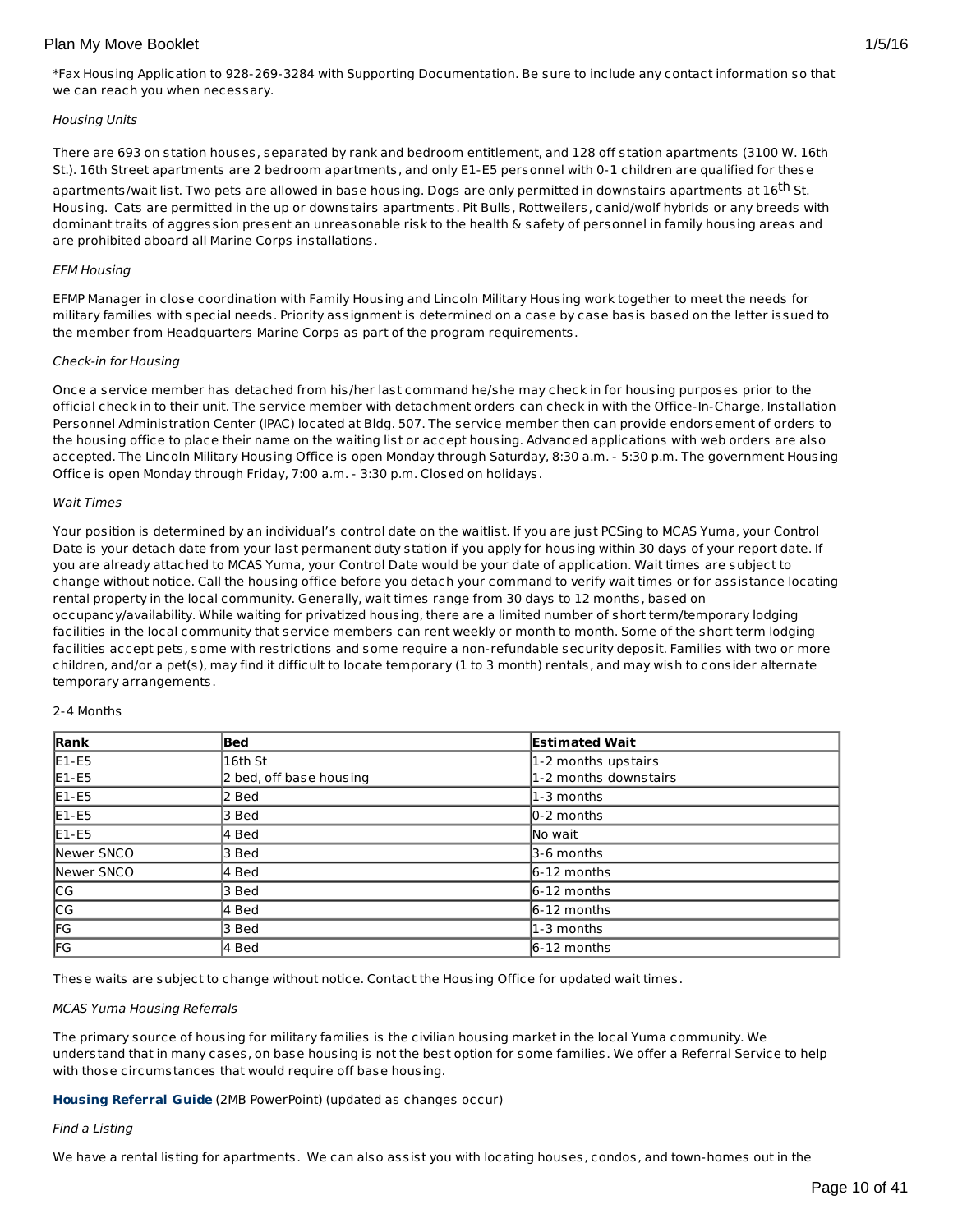local community. Please call the Housing Referral Office at 928-269-2826 for more information.

**[Apartment](http://www.yuma.usmc.mil/services/housing/documents/apartments.html) Complex Listing** (updated every 6 months or as changes by Property Manager occur).

# **Single Service Member Housing**

Please contact Bachelor Housing,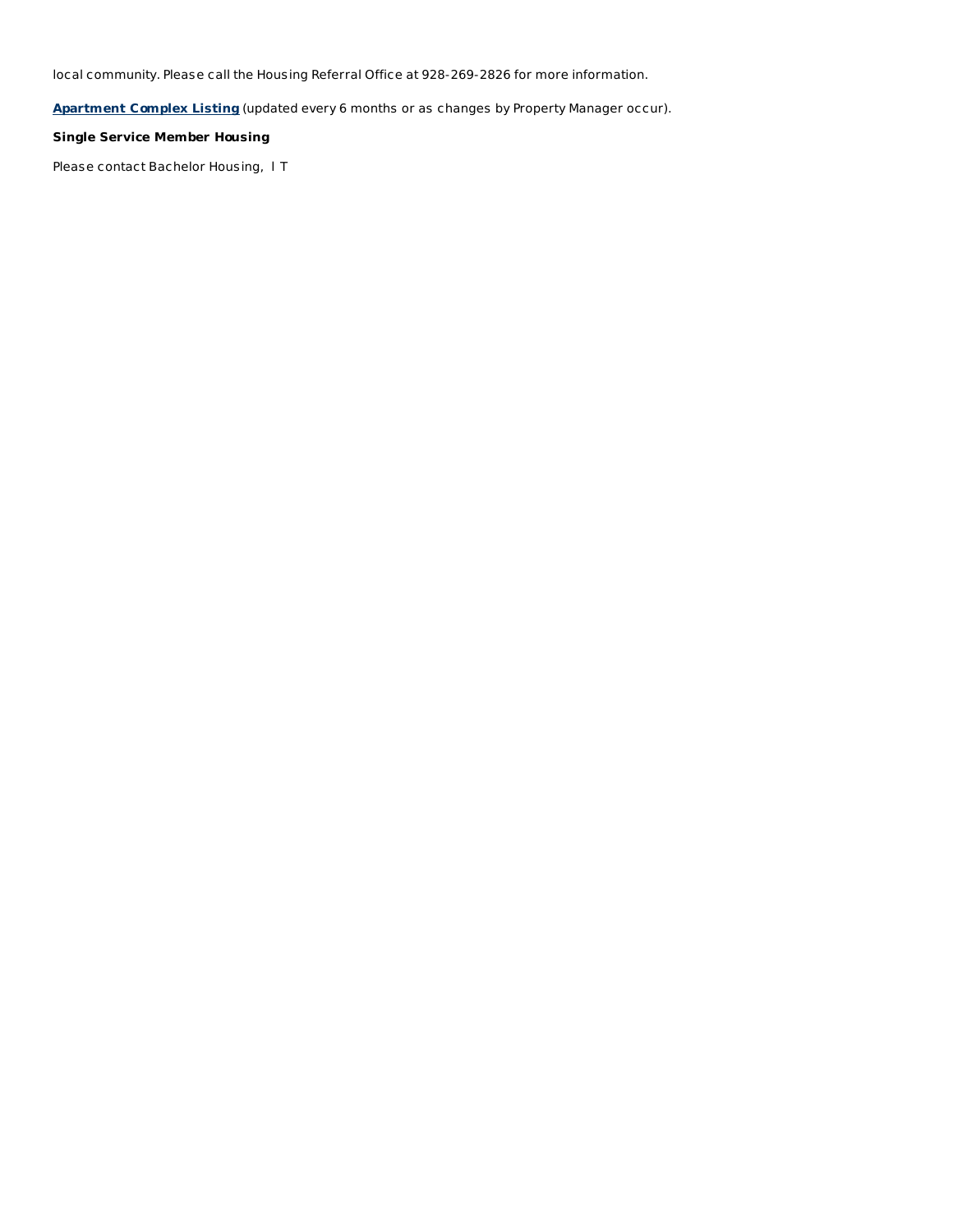Pets need to be registered at the Provost Marshal's Office, Bldg. 952 or call 928-269-6303. Your dog or cat will be issued an MCAS identification tag that is to be worn by the pet at all times. There is no cost for registration, but proof of rabies vaccination for cats and dogs and Humane Society registration for dogs must be presented. Dogs and cats living on station must be registered with MCAS Veterinary Service within five days of arrival. Arizona law requires that all dogs be vaccinated and licensed at age four months. New residents of Yuma County have 30 days to comply with this regulation.

Dogs should also be vaccinated against distemper, parvo and corona viruses and cats be vaccinated against distemper and leukemia.

# **Licensing**

All dogs three months or older residing in the county must be licensed by Yuma County Humane Society located at 285 N. Figueroa. The license verifies that your dog is current with his/her rabies vaccination. Cost per dog is \$25.00 per nonneutered and \$7 per neutered, per year. Oct - May hours of operation are 9:00 a.m. - 5:00 p.m., Tues -Sat. Appointments can be made at 928-782-1621.

All dogs and cats over three months of age in the City of Yuma are required to be licensed and wear collars with the license tag attached. Effective August 1, 2011, the City of Yuma began administering its own dog licensing program. Cats must be micro chipped if they do not wear a collar. For more information, call 928-373-5000. Licenses already issued by the Humane Society of Yuma will continue to be valid.

# **Veterinary Services**

MCAS Veterinary Service is located in Bldg. 591, adjacent to the commissary. The veterinarian comes from Army's Yuma Proving Ground once or twice a month depending on the number of appointments. To make an appointment, call the YPG Veterinary Services at DSN 312-328-2064. You may also have your pets vaccinated by a civilian veterinarian, but need to show proof to Pass and Registration office upon registering your pet(s).

# **Quarantine**

There are no quarantine regulations.

# **Pet Travel**

If you will be shipping your animal via airplane, call around to the various airlines for the lowest rates.

# **Education - General Overview**

# **Public School**

All schools for elementary, middle or high school are off-base. There are three School Districts in Yuma (Crane School District, Yuma School District One, Yuma Union High School District). Dependent children living on the installation will attend one of the schools located out in town. Contact the MCAS Yuma School Liaison at 928-269-5373, for additional information.

For active duty personnel residing in Lincoln housing on the installation, transportation will be provided to the school age dependents at the following schools:

- Elementary School, grades K-5: Palmcroft Elementary School
- Middle School, grades 6-8: Woodard Junior High School
- High School, grades 9-12: Kofa High School

For active duty personnel residing in 16th Street Military Housing, the following schools will be utilized by school age dependents: (Transportation will not be provided due to being within a 2 mile radius of these schools)Elementary School, grades K-6:

- Ronald Reagan Elementary School
- Middle School, grades 7 and 8: Centennial Middle School
- High School, grades 9-12: Cibola High School

For active duty personnel residing off the installation, assignment of elementary school will be based upon home residence address.

#### Arizona School Age Attendance Requirements

Arizona Revised Statute 15-803 requires school attendance for all children between the ages of 6 and 16 years old. If a Kindergarten program is maintained at the school, a child is eligible for admission to kindergarten if the child is 5 years of age by August 31st.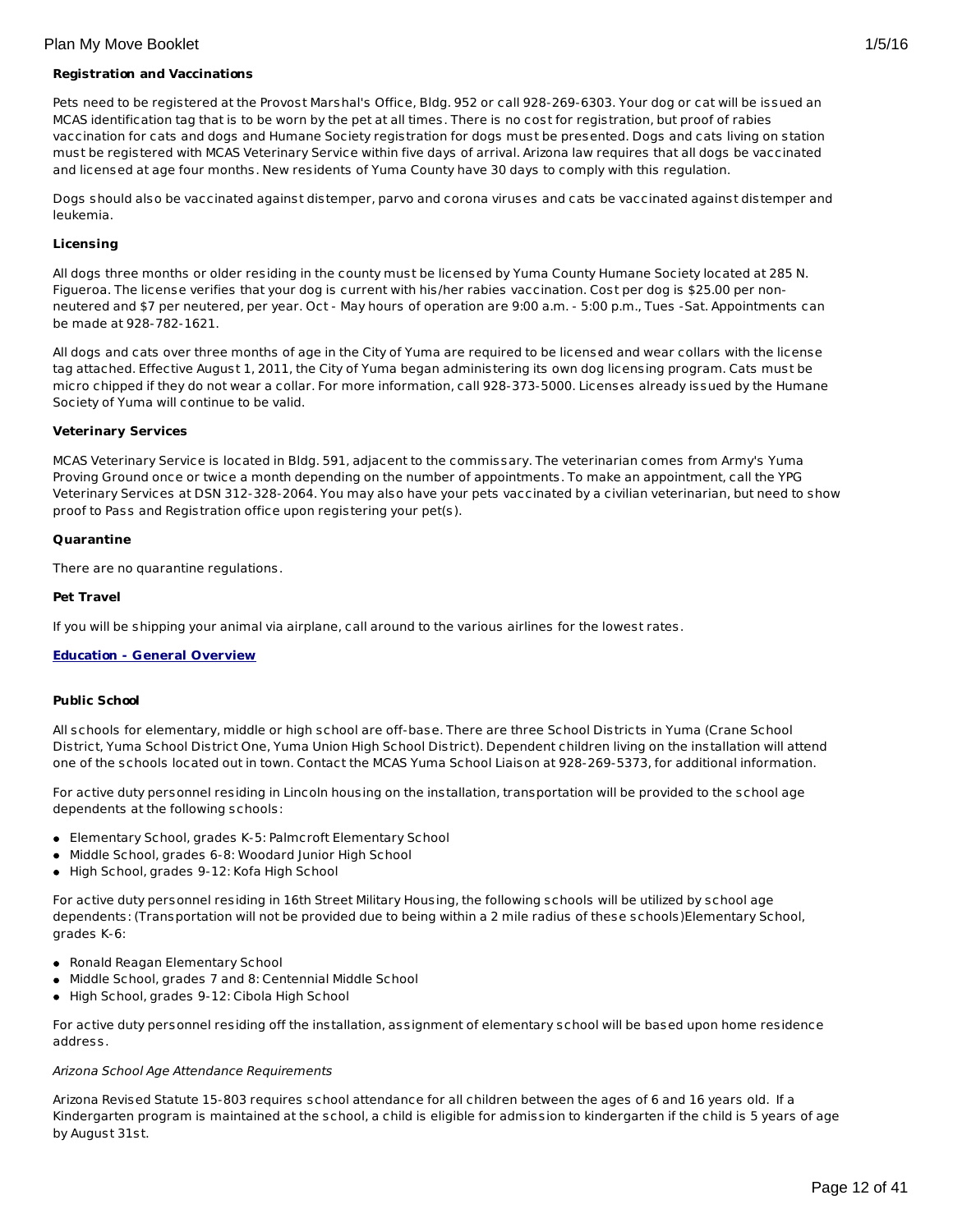## Open Enrollment/Registration

Yuma School District One, Crane School District and Yuma Union High School District are all Open Enrollment districts. This means that families are able to enroll children in schools that are outside their neighborhood boundaries as long as the schools have available room and families are able to provide transportation. If you are interested in enrolling your child through the open enrollment process, please enroll at the specific school of interest within Yuma District One and Crane School District. Yuma Union High School District requires that families enroll at the district office at 3150 S. Avenue A. Parents are notified almost immediately if their children have been approved for open enrollment.

## Quick Checklist for School Moves

- Student's Original Birth Certificate
- Student's Social Security Number
- Student's Health Record (Immunization, etc)
- Legal Documents as Needed
- Proof of Residency/Military Orders (utility bills, lease/escrow, housing contract)

Most school offices will be closed from mid June through end of July. You may download registration materials at all district websites and private/charter school websites. It is recommended to bring completed registration materials with you when offices open up, along with your documents.

#### Yuma School Districts

Yuma School District One, District Office, 928-502-4303

- 12 Elementary Schools
- 5 Middle Schools

Crane School District Office, 928-373-3400

- 8 Elementary Schools
- 2 Middle Schools

Yuma Union High School District, District Office, 928-502-4600

6 High Schools:

- Cibola High School 928-502-5700
- Gila Ridge High School 928-502-6400
- Kofa High School 928-502-5400
- San Luis High School 928-502-6100
- Vista Alternative High School 928-343-2521
- Yuma High School 928-502-5000

\*All three Yuma school districts now have an open enrollment policy. Class sizes range from 28 – 35.

#### School Meals

Breakfast and lunch are served daily at all district one schools. Meals provided are in compliance with USDA regulations & meet the school meal initiative requirement. Meals, foods and beverages sold or served at schools meet state and federal requirements based on the USDA Dietary Guidelines.

#### Bus Transportation

Bus transportation is provided to students whose families reside on MCAS Yuma. Free bus transportation is provided to students who reside two miles or more away from the school in their regular attendance area. The transportation department supports all district area needs, including special needs transportation, and accommodates all extracurricular & activity trips.

#### Before and After School Programs

As part of our dedication to our students and parents, Yuma School District One offers a before and after school program called Discovery Club. A Discovery Club is located at each of the following schools:

- Desert Mesa
- McGraw
- Otondo
- Rolle
- Palmcroft
- Sunrise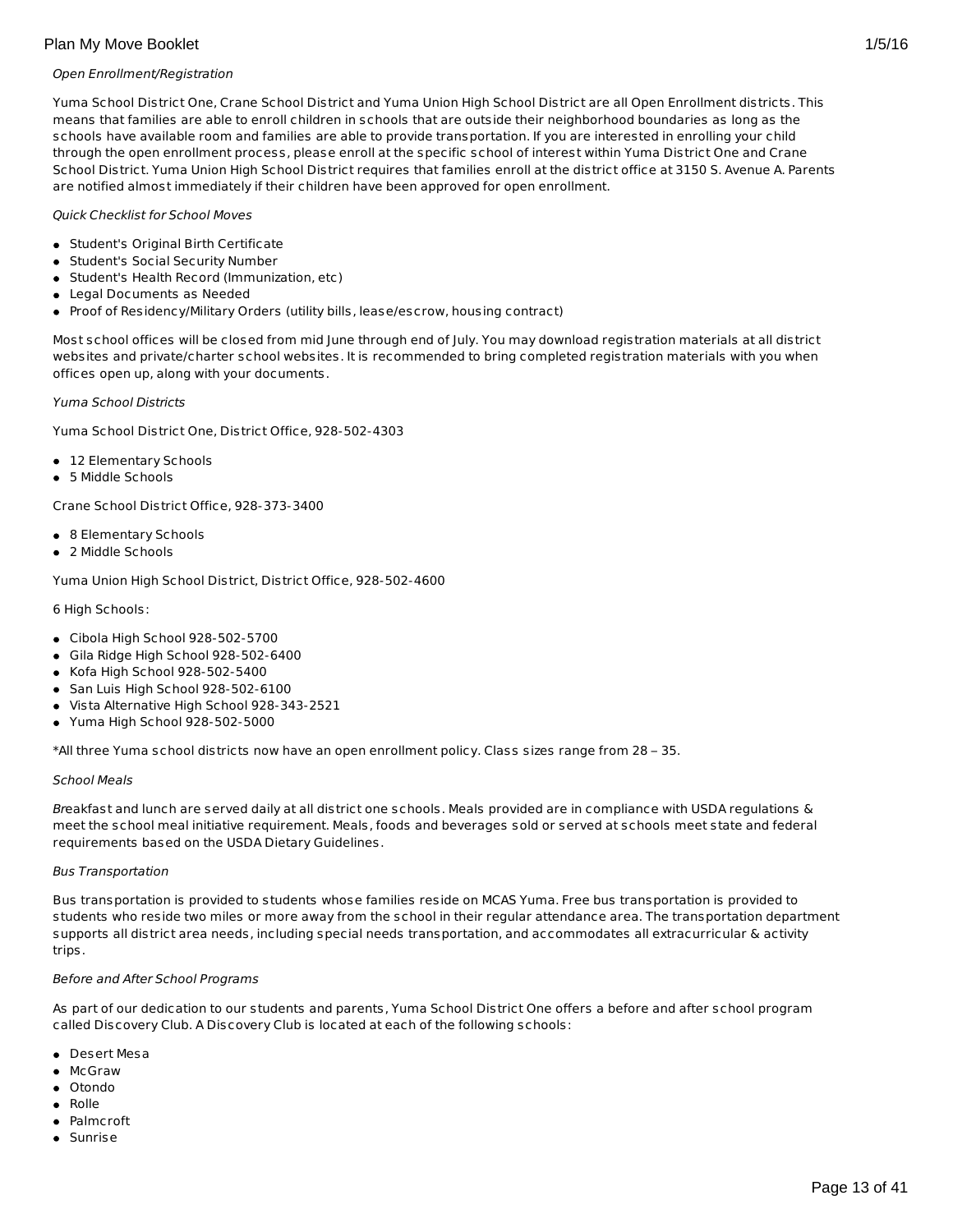### Immunization Requirements

[Click](http://www.azdhs.gov/phs/immun/back2school.htm) here for Arizona School Immunization Requirements.

If you need additional information, please contact the School District Offices.

### **Homeschooling Options**

Please [click](http://www.yumacountyaz.gov/index.aspx?page=331) here for guidelines for homeschooling a child in Yuma County.

### **Private Schools**

[Click](http://www.yuma.usmc-mccs.org/index.cfm/family-life1/school-liaison/yuma-schools/) here for the Yuma Area Schools Listing, and information about Public, Private & Charter Schools.

Also review the MCAS Yuma School Liaison [website](http://www.yuma.usmc-mccs.org/index.cfm/military-family/school-liaison/) for information regarding the School Liaison Program services and school options.

### **Adult Education**

Military personnel and their family members have a wide variety of educational opportunities offered in the Yuma area. The Station Education Office, located in Bldg. 850, can assist you and your family in reaching your educational goals. The office maintains information on various colleges and universities as well as tuition assistance. For more information, call 928-269- 3589 or 928-269-5614.

### Military Classification Testing

- Armed Forces Classification Test (AFCT)
- Defense Language Aptitude Battery (DLAB)
- Defense Language Proficiency Tests (DLPT)

### Civilian Testing

- American College Test (ACT)
- College Level Examination Program (CLEP)-Available at a local National Test Center
- DSST Examinations
- GED Practice Test
- GED Test
- Scholastic Aptitude Test (SAT)

Tests of Adult Basic Education (TABE)

**Education - Training (College/Technical)**

#### **Lifelong Learning Program**

Military personnel and their family members have a wide variety of educational opportunities offered in the Yuma area. The Education Center's trained education staff can assist you and your family in reaching your educational goals. We are opened Monday-Friday 7:30 a.m. - 4:00 p.m. and are located Bldg. 850. For assistance, please call 928-269-3589, 928-269-5614 or 928-269-3248.

# **Continuing Education**

The U.S. Marine Corps Voluntary Education Program provides active-duty service members the opportunity to pursue their educational goals. The Education Center assists clients in enrolling in post secondary education programs that lead to Associates, Bachelors, and Graduate and Post Graduate degrees. We also assist those who need to complete their high school education, earn an equivalency diploma (GED), improve their academic skills or level of literacy, and enroll in vocational and technical schools. Additionally, service members can receive recommended college credit for military training and experience based on the American Council on Education (ACE).

# **Education Center's Services:**

- Academic and Career Counseling
- Tuition Assistance up to \$4500 per fiscal year for active-duty service members
- College 101 Brief \*required for first time tuition assistance users Fridays at 10:00 a.m. -11:00 a.m. in building 850
- $\bullet$  Montgomery GI Bill $^\circledR$ /Post 9/11 GI Bill $^\circledR$  Brief Offered monthly
- **Spouse Education and Employment Brief**
- 1st Wednesday of each month from 10:00am-11:30am in building 850
- MYCAA (Military Spouse Career Advancement Accounts Program) information
- Scholarship/Financial Aid Assistance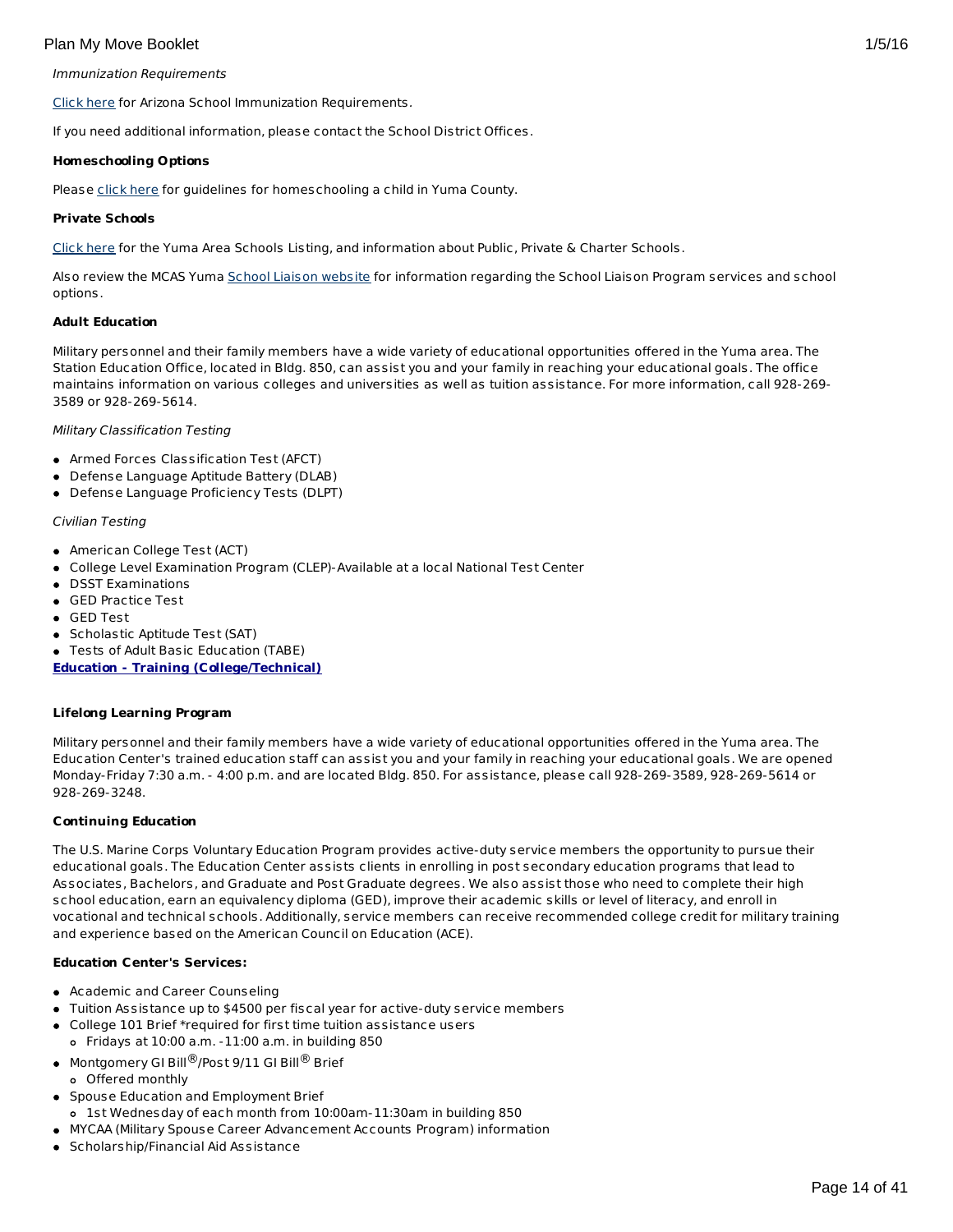- Joint Services Transcripts (JST)
- **•** Proctoring Services
- United Services Military Apprenticeship Program (USMAP)
	- Earn certification from the Department of Labor for skills learned through documented work experience and related technical instruction.
- Online Academic Skills Course (OASC)
- Designed to help build math and verbal skills.
- Career Assessments
	- KUDER Journey
	- o [O\\*NET](http://www.onetonline.org)

# **Tuition Assistance Program**

Tuition Assistance (TA) is the military's financial assistance program and helps cover tuition costs for courses taken at an accredited college, university, or vocational/technical institution leading to a certificate, associate, bachelors, masters, doctoral, or professional degree. TA pays up to \$4500 per fiscal year towards college and vocational courses that do not exceed \$250 per semester hour, or \$166.67 per quarter hour, or \$16.67 per clock hour. Tuition assistance also pays 100% of tuition costs for courses applicable to the completion of a high school diploma or equivalency certificate. For more information on these programs, call the Education Center at 928-269-3589 or 928-269-3248.

# **Testing Services**

The Education Center is able to proctor the following exams to active-duty military members.

- American College Test (ACT)
- GED Practice Test
- Scholastic Aptitude Test (SAT)
- Tests of Adult Basic Education (TABE)
- **PRAXIS**
- College Exams\*
- Armed Forces Classification Test (AFCT)
- Defense Language Aptitude Battery (DLAB)
- Defense Language Proficiency Tests (DLPT)

\*We also are available to proctor college exams to adult family members and authorized civilians (civil Service and contracted base employees). Please contact (928)269-3248 for more information.

# **Colleges**

Arizona Western College, Northern Arizona University, University of Arizona and University of Phoenix provide college courses for the local community. Arizona Western College, Embry Riddle Aeronautical University, Northern Arizona University, and Yuma Truck Driving School representatives are available on station for counseling and enrollment. Arizona Western College currently offers classes on station at MCAS Yuma, at AWC's Main campus, throughout Yuma County and online.

# **Yuma Area Colleges and Universities Contact Information**

# **Arizona Western College**

**Website:** www.azwestern.edu **Phone:** 928- 317-7605 or 928-317-6000 **Location:** AWC's MCAS Yuma's office is located at the Education Center in building 850. AWC's Main Campus is located at 2020 S. Avenue 8E Yuma, AZ 85365. **Degree's offered:** Occupational Certificates and Associates degrees.

# **Northern Arizona University-Yuma Campus**

**Website:** www.yuma.nau.edu **Phone:** 928- 317-3067 **Location:** NAU's MCAS Yuma's office is located at the Education Center in building 850. NAU-Yuma's Main Campus is located at 2020 S. Avenue 8E Yuma, AZ 85365. **Degree's offered:** Bachelor and Master degrees

# **University of Arizona-Yuma Campus**

**Website:** http://uayuma.arizona.edu **Phone:** 928-317-6418. **Location:** 2020 S Avenue 8E Yuma, AZ 85365 \*AWC's Main Campus in the Ag Science Building in Rooms 137, 138 and 106A **Degrees offered:** Bachelors, Graduate Certificate, Masters and Doctorate

# **University of Phoenix-Yuma Campus**

**Website:** www.phoenix.edu **Phone:** 928-341-0233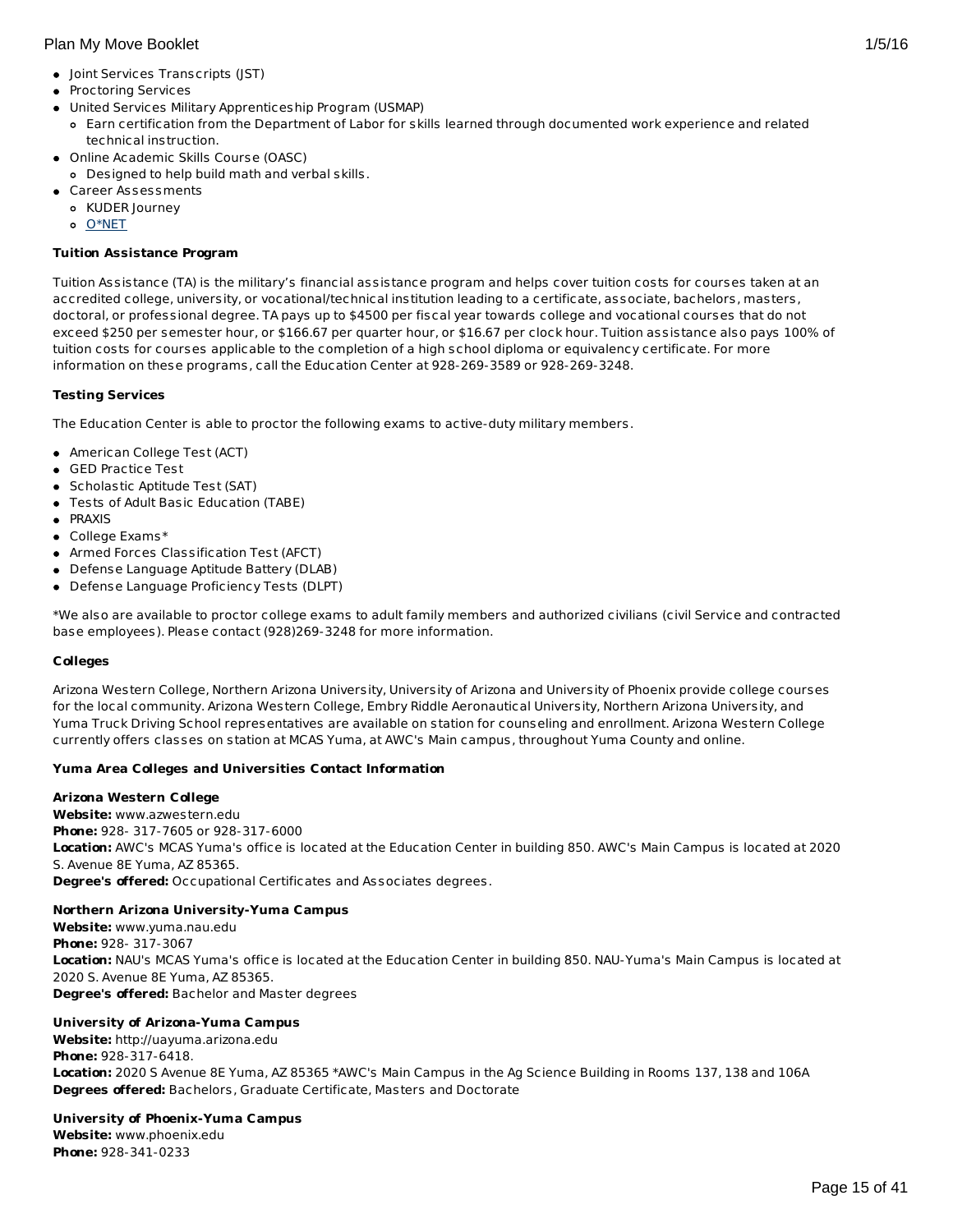# **Location:** 899 E. Plaza Circle Yuma, AZ 85365 **Degrees offered:** Bachelor and Master degrees

# **Apprenticeship Program**

The United Services Military Apprenticeship Program (USMAP) is a formal military training program that provides active duty Marine Corps, Navy and Coast Guard service members the opportunity to improve their job skills and to complete their civilian apprenticeship requirements while they are on active duty. Members benefit by getting the same credit for military work experience and training as their civilian counterparts in the civilian industry. The U.S. Department of Labor (DOL) provides the nationally recognized "Certificate of Completion" upon program completion. To view a list of approved MOS's and to apply for the program online visit USMAP's website at <https://usmap.cnet.navy.mil/>. To complete the program, service members document their work hours and have their supervisors approve their hours. Once they have completed the required hours of training, they will earn a certificate in their MOS from the Department of Labor and move from the apprenticeship level to journeyman level. This helps when a service member gets out and wants to work in a trade. Brochures on this program are available at the Education Center. Note - this program is only available to active duty members.

# **Off-Duty Education Websites**

- Voluntary [Education](http://apps.militaryonesource.mil/MOS/f?p=VOLED:Home:0)
- **MCAS Yuma Station [Education](#page-20-0)**
- **Library**

# **Marine Corps Library Programs**

The United States Marine Corps General Library program supports the quality of life and well-being of Marines and their families amidst diverse circumstances. Lifelong Learning Headquarters (LLHQ) extends library services to remote Marines, coordinates policy, and manages reporting requirements for the installation General Libraries. Sixteen General Libraries and 11 branch libraries provide collections of 60% professional and academic materials and 40% leisure reading to eligible patrons. An Integrated Library System and General Library websites provide online access to additional resources and services.

On installations, General Libraries play an important role in the professional life of Marines and the family life of their dependents. Collections include academic and professional research resources so that Marines can readily locate professional reading titles, earn college degrees or certifications, update their promotion package, prepare for retirement, and expand future career opportunities. Several on-base colleges offer orientation classes in library research skills at installation libraries. Voluntary Education and General Libraries work in cooperation to meet the needs of Marines receiving tuition assistance. Materials for Marines preparing for CLEP and DANTES tests are in high demand, and library computers are often used to take practice tests. An Inter Library System (ILS) extends the use of each General Library's collection. The system supports remote access to databases and the General Libraries' electronic catalogs. It provides an online public catalog for locating and delivering interlibrary loan materials that meet a scholar's demands, a historian's needs, or a hobbyist's interests.

On-base General Libraries extend opportunities for community sharing, learning environments, and entertainment for single Marines, families on base, and families of deployed Marines. A thematic summer reading program has been standardized to support mobile military children. Library events that vary by base have included science experiments, multicultural activities and refreshments linked to book displays, or a private webcam meeting with a family member in combat.

Lifelong Learning Headquarters procures online databases to provide academic research, professional resources, and recreational material that is available anytime, anywhere for Marines and their families. On the General Library's website, GALE resources offer five full text newspapers and over eighteen collections of databases that cover needs such as academic research, health, criminal justice, and elementary through high school interests. [Tutor.Com](http://www.tutor.com/military) Live Homework Help provides online tutors for students from elementary grades through introductory college courses for a broad range of subjects including writing, mathematics though calculus, science, and history. General Librarians support cultural awareness and OCONUS families by registering library patrons for Transparent Languages, web-based foreign language lessons. Links to NKO, MilitaryOneSource, and websites provide access to Tumblebooks, ebooks and additional databases. Marine Corps General Libraries are award winning. More than half a dozen Librarians in the General Library program have won prestigious National Parks and Recreation Association - Armed Forces Recreation Society awards. Three of the Marine Corps General Libraries have been awarded Premiere General Library certificates from DoD and are the only Premiere Libraries within DoD. One of those libraries was elected the 2006 Federal Library/Information Center of the Year (large library category) by the Federal Library and Information Center Committee of the Library of Congress. Every success of the program is the outcome of dedication to sustaining and improving the quality of life for Marines and the Marine Corps community.

# **Military OneSource On-Line Library**

Our mobile military members often don't have the resources of a brick and mortar library on hand to provide entertainment, learning or solace. The Online Library provides those resources while the members are in transit or deployed. One-stop shopping for all library resources in print, electronic and downloadable format are available online, 24/7. The library provides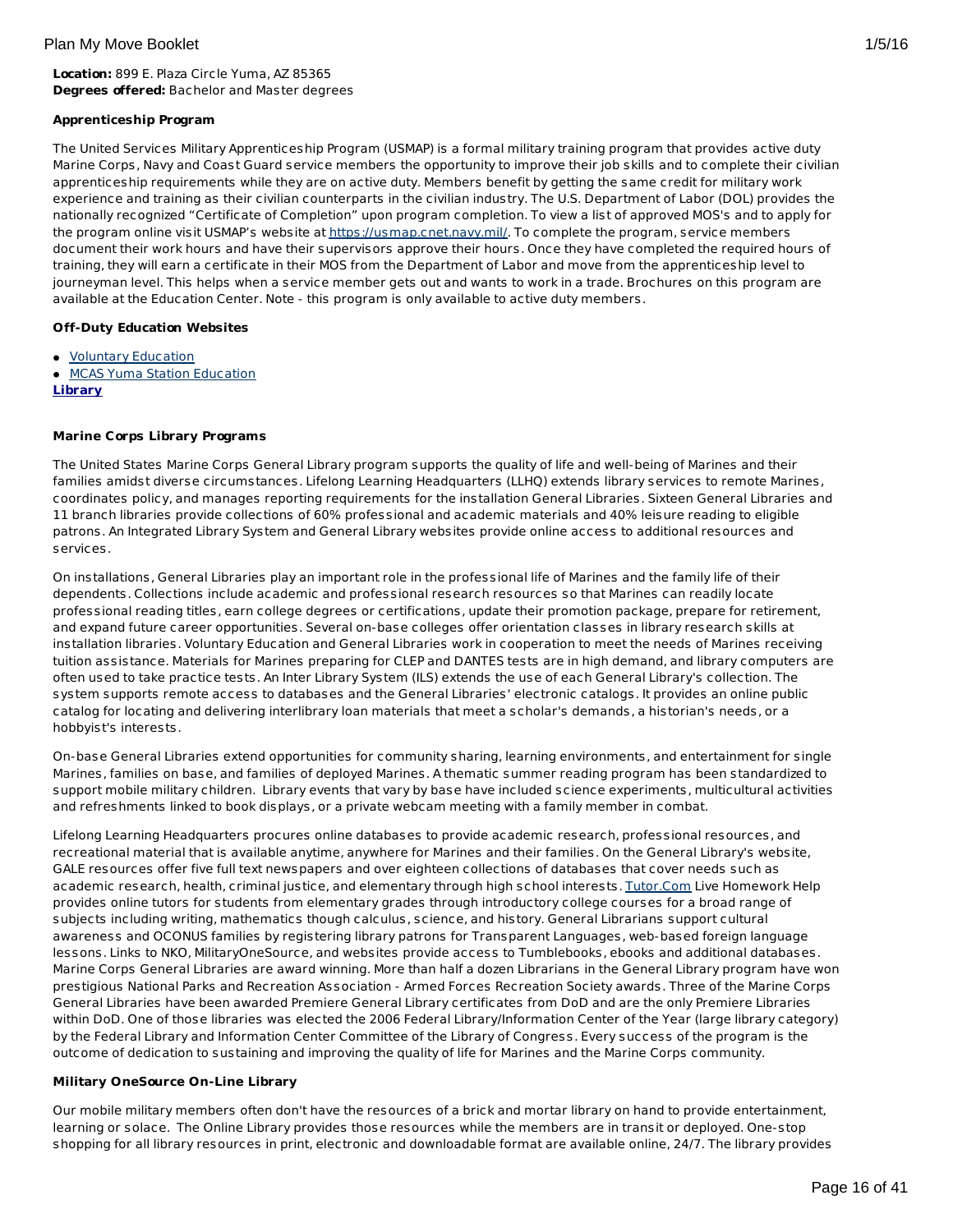recreation, lifelong learning, reference, and career resources for all ages and interests. **All resources including audio and eBooks are free. Resources are available anywhere in the world where there is access to the internet.**

Military [OneSource](http://www.militaryonesource.mil) On-Line Library provides 24/7 access to library materials that include:

- Ability to download free books from thousands of fiction and non-fiction titles, including animated children's books, or request a free paperback or digital Playaway book from Military OneSource.
- Access to data bases to pursue education, research careers, fix cars or home appliances, maintain or remodel apartments or homes, and more.

**Education - Local Schools**

#### **How do I choose a school?**

Choosing the right school for children is a priority for military families. Whether you are assigned living quarters or have a choice of where to live, it is important to explore all educational options to discover the proper match for each child. All parents want the best possible education for their children. Students have different learning styles and needs. Children within the same family may not learn in the same way or at the same rate. Finding the right educational setting for each child requires a careful examination of various options that are available to students and their families.

["Choosing](http://www2.ed.gov/parents/schools/find/choose/index.html) a School for your Child", a publication of the U.S. Department of Education offers a series of checklists and pertinent questions to assist parents in making the right choices.

#### **What schools are in my area (or in the area where I may move)?**

Several high quality commercial tools are available to assist in making decisions about which school to choose for your child.

[GreatSchools](http://www.greatschools.org/) offers listings of 200,000 public and private schools serving students from preschool through high school and more than 800,000 parent ratings and reviews. GreatSchools also has a new program called College Bound, an online approach to helping parents raise college-ready high school graduates.

Designed for military students, their families and the caring professionals who support them, [SchoolQuest](http://www.schoolquest.org/) is an educational resource tool from the Military Child Education Coalition. It is meant to facilitate the search for new schools and centralize resources.

It's also a secure storage site for students' educational, extra-curricular, award, volunteer and work information. Please note, though, that is NOT a replacement for a school transcript. It can be viewed as a safe, centralized virtual "file drawer" where a student (or parent) can keep track of all the details that are so difficult to organize, but so necessary when students move or apply for college, jobs or military service.

In addition, SchoolQuest guests are granted access to research and time-tested information about successful educational transitions.

Military [OneSource](http://www.militaryonesource.mil/) is a free service provided by the Department of Defense to service members and their families to help with a broad range of concerns including money management, spouse employment and education, parenting and child care, relocation, deployment, reunion, and the particular concerns of families with special-needs members.

#### How can I help plan for a successful transition in this new school and for my child's school career?

Parents often want to know about the availability of extracurricular activities and sports, or the availability of advanced classes. For these questions, it is best to contact the schools directly. It is important to ask the right questions. The following resources can help with these questions and others.

Military Child [Education](http://www.militarychild.org/) Coalition

Military Impacted Schools [Association](http://militaryimpactedschoolsassociation.org/)

**Education - Local Schools/Overseas**

#### **Overseas Schools -- What You Should Know**

Moving your family from one installation to another in the U.S. can be challenging enough; but moving your family overseas presents an even more complex situation. One of the most important challenges can be summed up by this question, "Where are my children going to go to school?"

This article will provide resources to help guide military families through the many questions and decisions regarding local schools abroad.

#### **Where do I start?**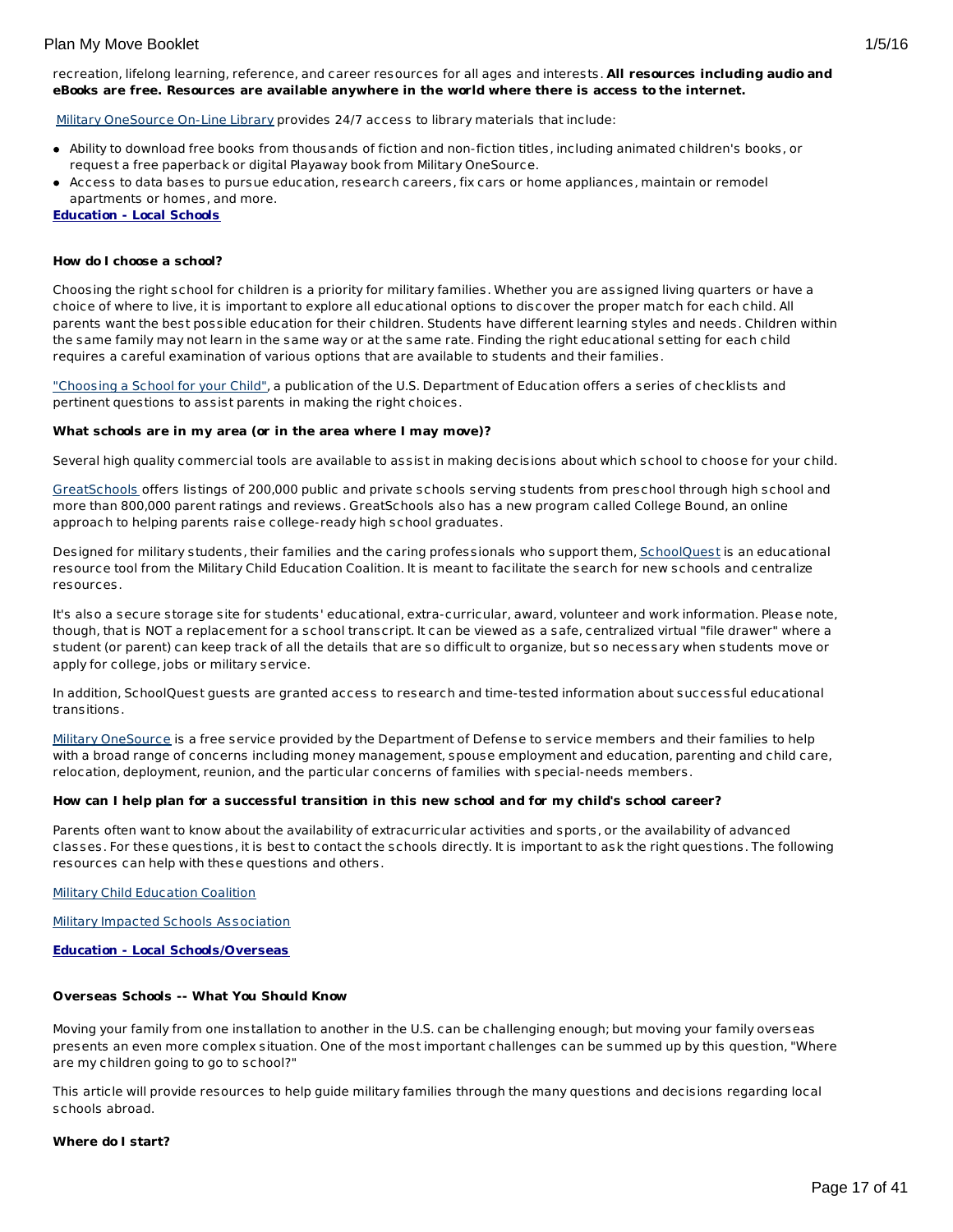Start with the information on your new installation. Visit [MilitaryINSTALLATIONS](http://www.militaryinstallations.dod.mil) and review the installation's Education - article. All of the overseas installations have dedicated a portion of the Education article to discussing the education options available in the local community as well as the DoD schools located on the installation, if available. Most installations overseas that allow accompanied family travel have one or more DoD schools.

#### **What is the difference between a DoD school and an international or national school?**

[DoDEA](http://www.dodea.edu/) is the Department of Defense Education Activity. DoDEA operates DoD schools in 12 foreign countries, Guam and Puerto Rico. All DoDEA schools are fully accredited by U.S. accreditation agencies and maintain high academic standards with well-rounded educational programs. Visit the DoDEA School Report Card [website](https://webapps.dodea.edu/SRC) to find a detailed discussion of each DoD School.

In addition to DoDEA, the U.S. [Department](http://www.state.gov/m/a/os/) of State's Office of Overseas Schools mission is to promote quality educational opportunities for dependents of American citizens overseas at the elementary and secondary level. If a DoD school is not available on your installation there may be a school in the local community that is an American-Sponsored Elementary and Secondary School.

International schools are English-language schools whereas National schools are schools where courses are taught in the native language. The curriculum and grading system of an International school tends to be similar to the traditional American education system. This is a consideration if your family will be returning to the U.S. prior to your child or children graduating high school. Remember, when choosing a school it is best to try to match the school with your child's needs and expectations.

### **Where can I find a list of International schools in the country where my family is moving?**

The Internet can be an excellent resource for finding International Schools overseas. You can find a complete directory of overseas schools on the [International](http://www.iss.edu/) Schools Services' website.

In addition, the World Wide [Schools](http://www.english-schools.org/index.htm) website is an excellent resource. From the homepage you can select the country. Once you have done this, a list of schools will appear and you can then choose which one you are interested in researching. All of the information appearing on this website is provided by the schools directly. Some of the information you may find on a school includes: a background summary about the school, the school's address, phone number, website, and even the email address of the director of the school. This information should be explored so that you can make comparisons with other International schools in the area to determine the best place for your child/children.

#### **How do I decide what school is best for my child?**

This process is much the same as it would be in the U.S. You may not have as many choices but it is important to make a list of possible schools and then begin to ask around. This is a daunting task since it is likely that there will be a language barrier. However, talk to the Relocation Personnel in the Family Center and your sponsor at your new installation who may be able to put you in touch with other families with children around the same age as your child/children. Always contact the school directly and ask for references.

Once you have narrowed down your options, interview the school or schools directly. This is best done in person, if possible. Ask about: attendance, atmosphere, curriculum; grading system, tuition, accreditations, the staff and administration; as well as other practical details such as, does the school provide meals, what types of extra curricular programs are available, is there transportation, holidays and schedule, sports programs, before and after school care programs, and how is the facility maintained.

# **Now that I have chosen a school, how do I successfully facilitate the transition for my child?**

A successful transition should be a priority during planning the move and once the move has been completed. The more knowledge you provide your child with, the more confident he/she will feel once he/she arrives at the new school. Allow your child to be a part of the decision making process, if he/she is old enough, and take his/her opinions into account.

[MilitaryStudent](http://militaryk12partners.dodea.edu/) provides several valuable tools to facilitate the transition process. Although many of these tools are not geared specifically to an international move the resources provided do apply to any military student transitioning to a new school in the U.S. or overseas.

# **Employment - Overview**

# **Employment Options**

#### Local Economic Climate

Arizona is a right to work state, which typically means that wages are lower. The largest employers in Yuma and the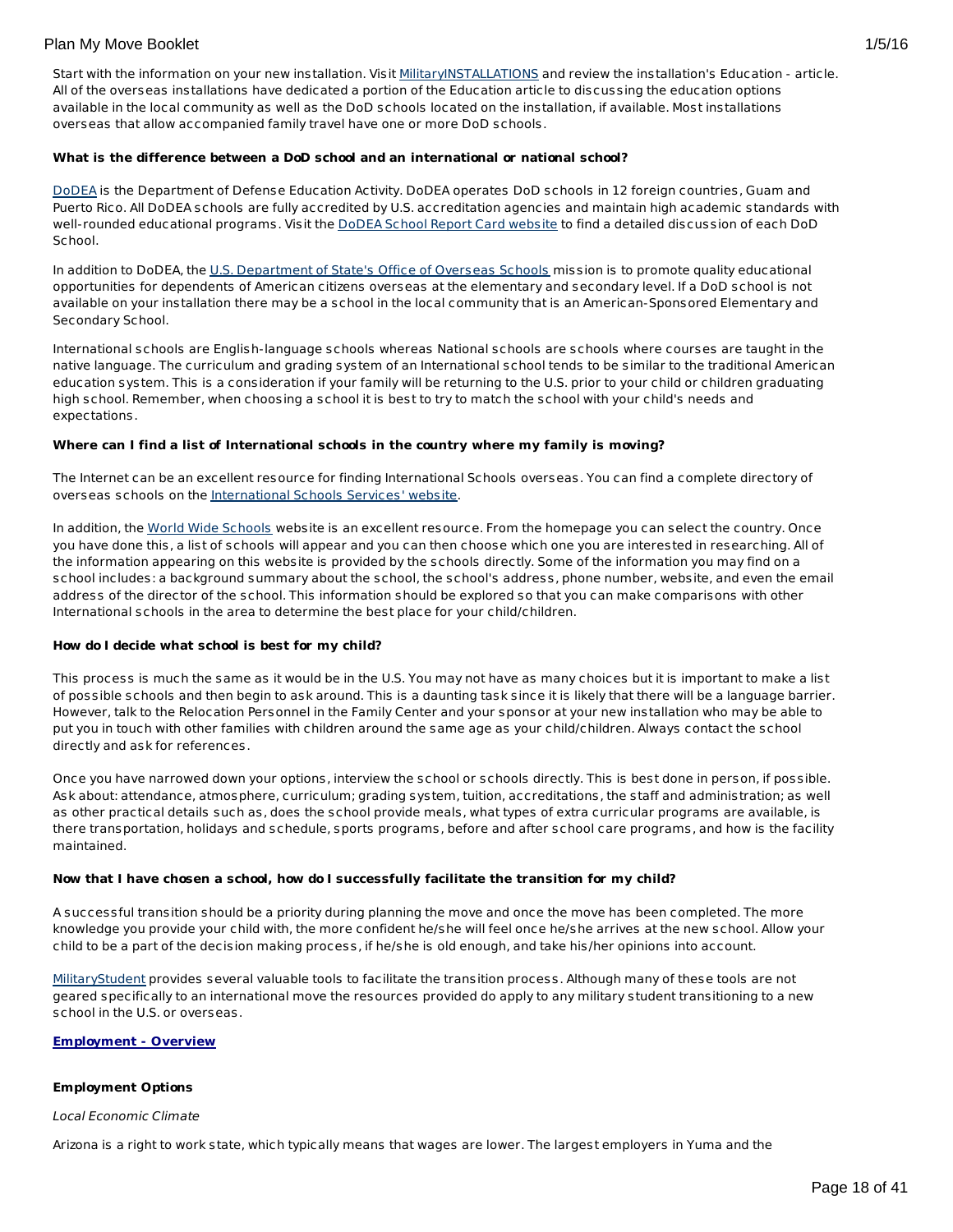surrounding area are Yuma Proving Ground (YPG), MCAS Yuma, and Yuma Regional Medical Center. There are approximately 14-17 federal agencies in Yuma. There is very little industry in Yuma and the surrounding areas. As new businesses come to Yuma wages and employment opportunities have increased. As is the case in most regions, there is a severe shortage of nurses and are still in high demand. With the poor economic conditions nationwide, Yuma has been especially hard hit. For information regarding Federal Employment (GS positions) at MCAS Yuma, visit their [website](http://www.yuma.usmc.mil/information/jobs.html ). For a list of current MCCS positions on base visit the MCCS Installations [website](http://www.usmc-mccs.org/installation/).

The Career Resource Management Center, 928-269-3159/5181, along with its Family Member Employment Assistance Program, 928-269-2680 is located in Bldg. 850, The NAFI Human Resources Office, located in building 633, (928-269-2209), and the Human Resources Office (HRO), located at Avenue 3E, Trailer #1975, (928-269-2240) should also be early stops for those seeking employment.

Currently, unemployment figures are 31.9%, almost three times the national average. Wages in the agricultural industry and service sector start at minimum wage: \$7.90. Secretarial and clerical jobs earn about \$10.00 hourly, and food service workers start at \$7.90. Due to the general downturn in the economy, Yuma currently has limited employment opportunities. Part-time employment is very limited.

Good Prospects: Nursing, Clerical, Food Service, Sales, and Behavioral Health Professionals

Fair Prospects: Education, Social Services, Medical & Dental Front/Back Office, Veterinarian Assistants, Bookkeeping/Accounting

Poor Prospects: Computer Programming and Secretarial

Your Installation Family Member Employment Specialist can help you with:

- Employment prospects in the new location
- Career Counseling/Assessments: know yourself and focus on the type of work best suited for your aptitude, abilities, and temperament
- Educational Workshops: resume writing, job interview techniques
- Know how to prepare for an interview: dress for success, what to say, what to ask, and employer's commonly asked questions
- Federal Application Information: 10 Steps to a Federal Resume Workshop, understand the complicated application process and learn about Federal employment opportunities

#### Spouse Preference

Executive Order 13473, dated September 28, 2008, authorized the noncompetitive appointment of certain military spouses to competitive service positions; this became effective September 11, 2009. Please contact your Family Member Employment Assistance Program Specialist for details or visit [FEDSHIREVETS](http://www.fedshirevets.gov/hire/hrp/qaspouse/index.aspx) for more information.

# Employment Documentation

For job hunting purposes, be sure to bring with you all employment records and information, resumes, transcripts, certificates, and licenses. Proof of eligibility to work in the United States is also required. These documents include but are not limited to a birth certificate issued by a U.S. state, jurisdiction or territory or the U.S. State Department, U.S. Certificate of Naturalization or Citizenship, U.S. passport, Social Security card and/or Alien Registration Receipt Card.

#### **Unemployment Compensation**

Unemployment compensation may be available for the spouse of a newly assigned military member or civilian employee. For more information please contact the **Arizona [Department](http://www.azdes.gov/esa/uibenefits/uibhome.asp) of Economic Security**.

#### **Transition Assistance Management Program**

The Career Resource Management Center/Transition Assistance Management Program (TAMP) provides career/employment assistance, vocational/educational guidance, and transition information to separating Marines and their family members. The tools and information provided enable all separating Marines and their family members to make a successful transition from military to civilian life.

#### **Eligibility**

Transition services are available to all Marines and their family members who are within 12 months of separation or 24 months of retirement. Pre-separation counseling and the Transition Assistance Program (TAP) workshop are mandatory for all separating Marines.

The Transition Assistance Program aboard MCAS Yuma offers the following quality programs and services:

- Mandatory Pre-separation Counseling
- Individual Transition Plan (ITP)
- Career Coaching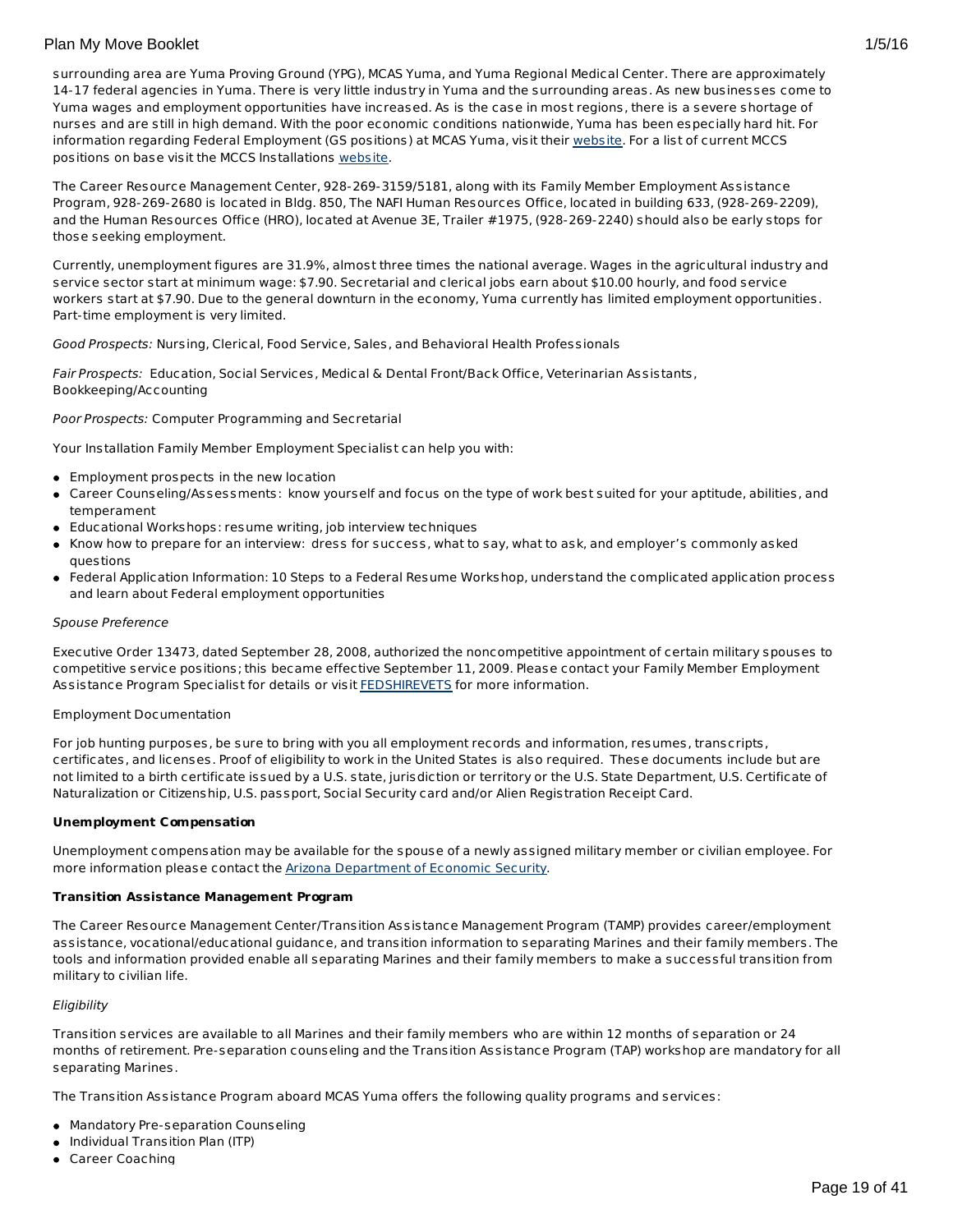- Financial planning
- $\bullet$  Instruction in resume preparation, cover letter, and job applications
- Job analysis techniques
- Job search techniques and preparation
- Job interview techniques
- Mandatory Transition Readiness Seminar (TRS)
- Career assessment
- Employment and training assistance
- $\bullet$  Information on Federal, State, and local programs providing assistance
- Veteran's benefits
- Disabled Transition Assistance Program
- Verification of Military Experience and Training (VMET) and Form (DD-Form 2568)
- Federal employment application information

For additional information, contact your local Transition Assistance Management Program (TAMP) office at 928-269-3159.

### **Tuition Assistance**

### MyCAA

For information on MyCAA and Military Spouse Education and Career Opportunities, visit Military [OneSource](http://www.militaryonesource.mil/MOS/f?p=MOS:TOPIC:0::::SV,UT,LG,CID,TID:ArmyActive,Member,EN,23.50.40.0.0.0.0.0.0,23.50.40.10.0.0.0.0.0).

# **New Parent Support Program**

### **Marine Corps New Parent Support Program**

The New Parent Support Program is an early intervention service for families who are expecting or have a child 5 years of age or younger. The primary focus of the New Parent Support Program is intensive home visitation services tailored to meet the unique needs of each family and help them cope with stress, isolation, deployment, post-deployment reunions and the everyday demands of parenthood. In addition to home visits, expectant parents and parents of newborns and young children can participate in a variety of programs, such as support groups and parenting classes designed to help parents learn new parenting skills and provide an optimal learning environment for their children. Confidential services also offer new and expecting parents the opportunity to express concerns and ask questions.

#### **Program highlights**

These programs and services are available through the Marine Corps New Parent Support Program:

- **Baby Boot Camp** These classes provide new and expectant parents with an understanding of an infant's world and the basic skills necessary for loving, safe care. Classes include topics such as breastfeeding, bonding and attachment, and self-care.
- **Parenting classes** These classes provide hands-on parenting education to support healthy children and positive family relationships. Parenting topics include infant massage, newborn care and discipline.
- **Referrals** Assistance with information and referrals link families with appropriate military and community services.
- **Play morning** This interactive playgroup helps teach parents about developmentally appropriate play and helps children improve their social, cognitive and motor skills. Parents must provide signed documentation of their child's immunizations to participate.
- **Home visits** Parents receive education and support by a caring professional in the privacy of their home.

These services are available to families regardless of whether they live on or off the military installation.

#### **Staff qualifications**

The New Parent Support Program is a professional team of licensed social workers, marriage and family therapists and registered nurses skilled in child development and sensitive to the challenges facing military families.

# **Eligibility**

Service members and their families stationed at or near a Marine Corps installation who are expecting a child or have a child under 6 years of age are eligible for all services, free of charge, offered by the New Parent Support Program.

# **Getting started**

Enrollment is easy. Just call the New Parent Support Program on your installation during regular business hours. Find the program through [MilitaryINSTALLATIONS](http://www.militaryinstallations.dod.mil/). Select New Parent Support Program and your installation from the drop-down menus.

# **Installation Specific Information**

The MCAS Yuma New Parent Support Program supports expectant families and parents of children, birth to 5 years of age. The services include parenting classes, in-home visitation, support groups and interactive play groups. NPSP is available at Marine Corps installations worldwide. Eligible clients are not limited to first-time parents. The program encourages participants to learn and grow as parents with the goal of enjoying their role and feeling more confident as parents. Staff are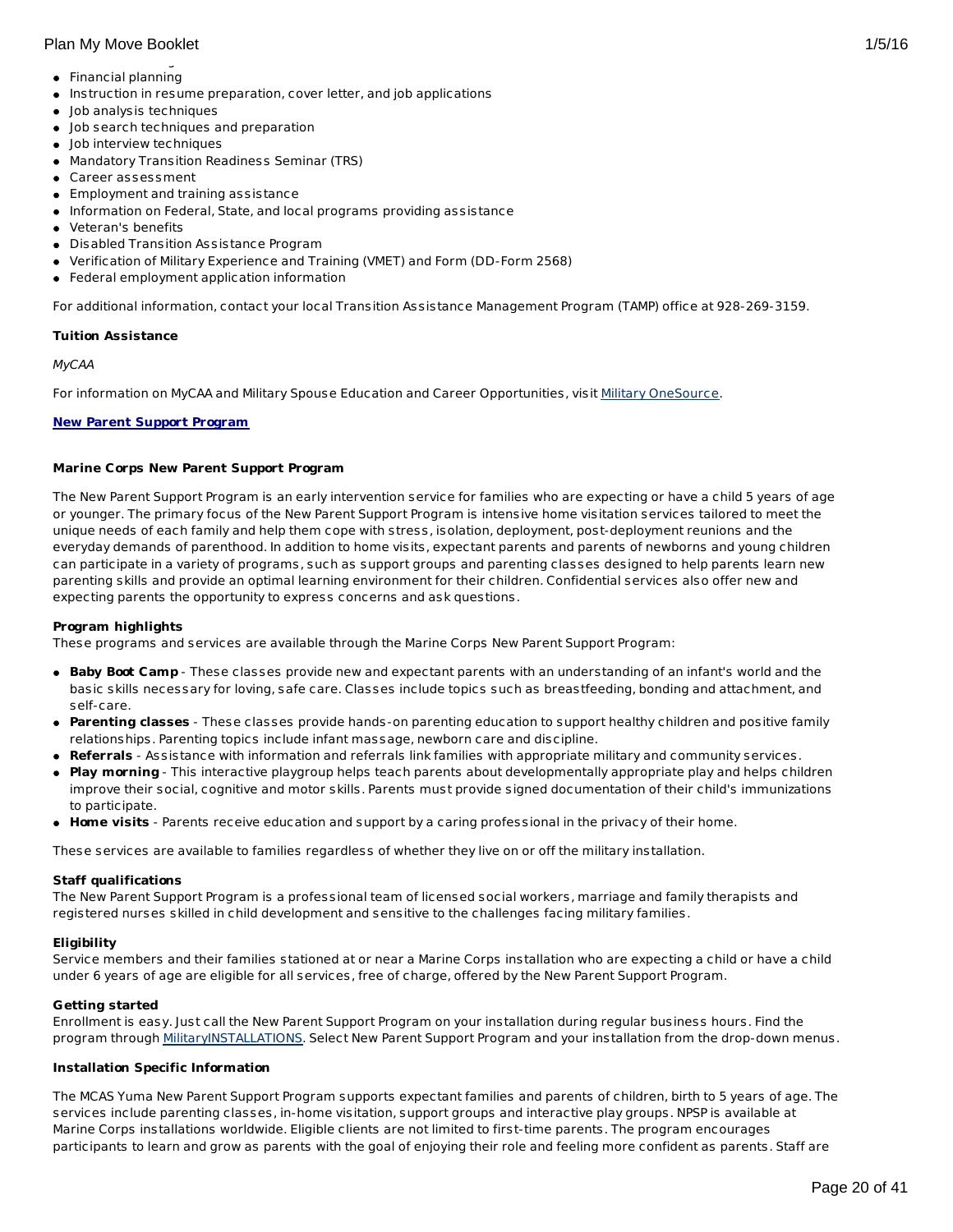<span id="page-20-0"></span>able to offer linkage and referrals to appropriate community resources including school and libraries, play groups in the community and services for children with special needs. The confidential services also offer you the opportunity to express your concerns and ask questions. Participation is voluntary and available to families who live both on and off the installation.

#### New Parent Support Program Class Offerings 2014

Daddy's Baby Boot Camp- Another 8 hour class that offers both partners information on caring for their infants and providing for their safe and healthy development. Emphasis is placed on Shaken Baby Syndrome and its prevention.

Mom's Basic Training -A childbirth preparation class for both partners. It is an 8 hours class offered once a month. It provides information to help the couple cope with the last trimester, learn about the birth experience, and prepare for the return home with the new baby.

#### Home Visitations

Provide parenting information and support in the privacy of your own home. Some of the topics covered are discipline, toilettraining, ages and stages, newborn care, developmental testing, child care issues, Shaken Baby Syndrome, SIDS, play and bonding, and provide information about community and military resources.

#### YRMC Hospital Tour

This is a tour provided by the Health Educator from the hospital to help expectant parents become aware of the hospital environment prior to delivery of their baby.

#### **Child and Youth Programs**

The Department of Defense takes great pride in the variety and quality of services provided to children and youth on installations worldwide. While the services provided may vary by location, the standards and quality of services are consistent and meet established regulations.

#### **Child development centers**

Child development centers generally offer child care for children ages 6 weeks to 5 years. Care is available Monday through Friday, with some locations offering options, such as extended hours, weekend care and respite care. Child development centers vary in size and larger installations may operate multiple facilities. Programs are certified by the Department of Defense and accredited by a national accrediting body, such as the National [Association](http://www.naeyc.org/) for the Education of Young Children.

#### **Family child care**

Children ages 2 weeks to 12 years may receive care in the private home of a certified care provider living in governmentowned or leased housing. Care may also be provided in a state-licensed home in the community. In-home child care is typically available weekdays and with additional care provided during evenings, weekends and flexible hourly care for shift work. Regulations limit the number of children who receive care at any one time to no more than six children under age 8 and no more than two children under age 2. Family child care providers must be certified to operate by the installation. Individual providers may voluntarily seek national accreditation from the National Association of Family Child Care.

#### **School-age programs**

School-age programs provide care to children in kindergarten through sixth grade. Care is offered before and after school, during non-school days and summer vacations. School-age programs may be located in Department of Defense youth centers, child development centers or in other suitable facilities. All programs are certified by the Department of Defense and accredited by a national accrediting body, such as the Council on Accreditation.

#### **Youth programs**

Dynamic programs for youth ages 5 through 18 years are provided in approximately 300 youth and teen program facilities worldwide. A wide variety of offerings includes activities in physical fitness and sports, the arts, life skills, career and volunteer opportunities. Installation programs may also collaborate with other youth-serving organizations, like the Boys & Girls Clubs of America and USDA/4-H programs.

#### **Waiting lists**

Military families may be placed on a waiting list for child care when care is not available. Families may request child care through one of two processes:

- 1. Visit [MilitaryChildCare.com](https://militarychildcare.cnic.navy.mil/mcc-consumer/home/viewhome.action). The Department of Defense website for military families seeking child care provides access to military-operated child care options across all services. Families may search for and request care, manage their requests, and update their profile online, making it easier for them to find the child care they need.
- 2. Fill out DD Form 2606, Department of Defense Child [Development](http://www.dtic.mil/whs/directives/forms/eforms/dd2606.pdf) Program Request for Care Record and return it to the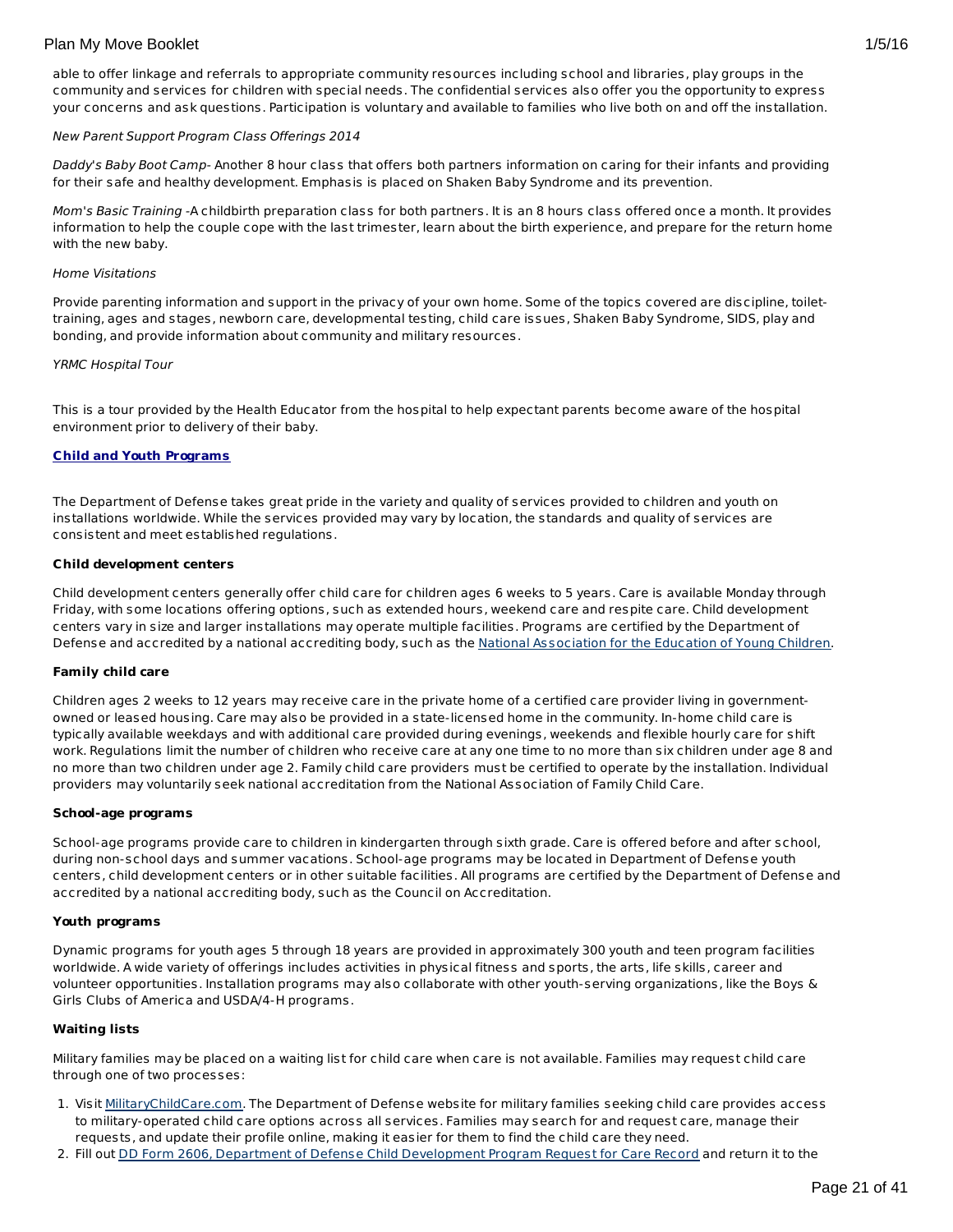child development center, school-age care facility or resource and referral office on the installation. **Child Care**

# **Child Development Services**

The MCAS Yuma, Children Youth and Teen Program (CYTP) offers programs to the military community for children ages 6 weeks to 18 years. There are five components to this organization that consist of Resource and Referral/Supplemental Programs and Services (R&R), Child Development Center (CDC), Youth Center (YC) and Family Child Care (FCC) and the School Liaison (SL). All programs offering childcare/youth services provide meals/snacks and participate in the Child and Adult Care Food Program through the Arizona Department of Education. We are an equal opportunity employer/provider.

Comprehensive inspections of all CYTP programs occur twice annually; once by Headquarters Marine Corps and again in a Multi-disciplinary Inspection from Marine Corps Air Station. Other inspections occur monthly and quarterly. Background checks are completed on all CDC and YC staff and on FCC providers to ensure children are in the best environment. Staff and providers in the CYTP receive training and can earn their Child Development Associate while working with the CYTP.

#### Registration

Central registration is required for all CYTP Services. For registration information call 928-269-3251 or 928-269-3234 or 269- 2349.

### **Resource and Referral Supplemental Programs and Services (R&R)**

Registration and enrollment for all programs within CYTP is taken at the R&R office to include the maintenance of the waiting list for classrooms and providers that are full. All children requiring care on MCAS Yuma must be registered with the R&R. To apply for child care, fill out DD Form 2606, the Department of Defense Child Development Program Request for Care Record and return to the R&R office. Active duty personnel not assigned to MCAS Yuma may submit a letter of hardship outlining their need to have children cared for at MCAS Yuma instead of their assigned duty station. These will be reviewed on a case-bycase basis for determination of placement at MCAS Yuma. R&R also contracts for the after-hours childcare needs of the units on the installation for events like dining ins, deployment and return briefs, Marine Corps balls, etc.

### **Child Development Center and Annex**

The MCAS Yuma Child Development Center is accredited through the National Association for the Education of Young Children. This accreditation is only given to programs that can demonstrate standards of excellence for high quality, developmentally appropriate early childhood programs. The CDC is open from 0600-1800 Monday through Friday, except on federal holidays, and provides full day, part day and hourly care. In addition to high quality programs offered, children are served breakfast, lunch and an afternoon snack. Full and part day fees are based on total family income and determined on a sliding fee scale. Pay stubs or LESs for both working parents must be provided. There is a 10% second child discount for children in the same family enrolled in full day programs. Hourly rates are \$4.00 an hour per child.

#### Programs Offered

The CDC offers the following programs for patrons of the MCAS Yuma community:

- Full Day Program This is for children ages 6 weeks through kindergarten and is designed to assist parents needing up to 12 hours of daily childcare between the hours of 0600 and 1800, Monday through Friday.
- Hourly Care Reservations for hourly care between 0600 and 1800, Monday through Friday, can be made at the CDC up to one week in advance on a first come first serve basis when space is available.
- Part Day Preschool This program is open from September through May for children ages 3 to 5 years old. Children attend Monday through Thursday either from 0900 to 1200 or from 1330 to 1630.

| <b>Age Group</b>        | Age              |
|-------------------------|------------------|
| Infant                  | 6 wk. to 12 mo.  |
| Pre-toddlers            | 12 mo. to 24 mo. |
| Toddler                 | 24 mo to 36 mo.  |
| Pre-school              | 3 yr. to 5 yr.   |
| School Age              | 6 yr. to 12 yr.  |
| Family Child Care (FCC) | 6 wk. To 12 yr.  |

#### **Eligibility**

Eligibility requirements are children of active duty military, DoD civilian personnel paid from appropriated funds (APF's) and non-appropriated funds (NAF's), active duty Coast Guard, reservists on active duty or during inactive duty for training, and DoD contract personnel who are performing mission related duty on the installation. Retirees may be eligible when a waiting list does not exist and space is available.

Registration occurs through the CYTP Resource and Referral office. All children requiring care on MCAS Yuma must be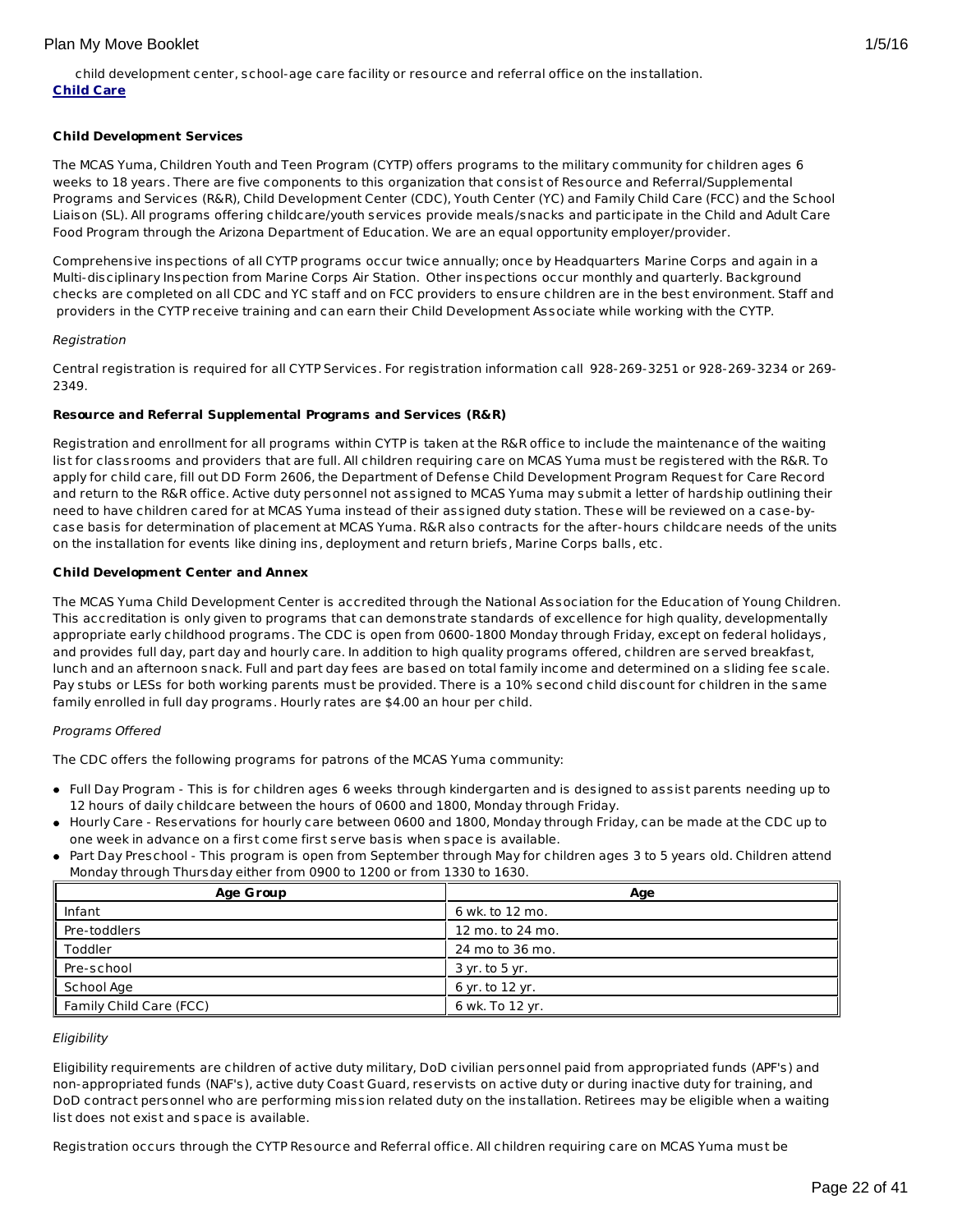registered with the Child Development Center Annex, Bldg. 1071. Active duty personnel not assigned to MCAS Yuma may submit a letter of hardship outlining their need to have children cared for at MCAS Yuma instead of their assigned duty station. There will be reviewed on a case-by-case basis for determination of placement at MCAS Yuma.

#### Costs

Full day and part day fees are based on total family income. Parents must provide pay statements for both working parents. Military parents must include their BAS, BAH (BAH equivalent if living on post). There is a 10% second child discount for children in the same family enrolled in full day programs. Hourly rates are available at \$4.00 an hour per child. A reservation is required to be made in advance.

#### Availability

A waiting listed is maintained for all childcare programs and it is strongly advised for parents to place their child's name on the list as soon as possible. Parents who have Permanent Change of Station (PCS) orders to MCAS Yuma or expectant mothers are strongly encouraged to place their child's name on the "future needs" waiting list upon receipt of their orders to MCAS Yuma or confirmation of pregnancy.

#### **School Age Care (SAC)**

School Age Care (SAC) is open to children who are kindergarten age through age 12. This program is officially accredited by Council on Accreditation (COA), a hallmark in quality care and programming. Youth enrolled in this program are offered fun activities and an opportunity to participate in a power hour (a homework program) when school is in session.

Before and After School Care hours are Monday through Friday from 0600 to 0800 and 1400 to 1800, with the exception of early release days (We follow the schedules of Yuma One School District and Desert View Academy.)Camps are offered during school breaks (winter, spring and summer) from 6:00 a.m.to 6:00 p.m.

#### **Family Child Care (FCC)**

Family Child Care Homes are another option available to parents. FCC provides quality, certified care by military spouses operating in their homes. FCC is comparable to center based care yet offers a "home away from home" environment. Other benefits of using FCC include flexible hours, such as nights and weekends, lower child/adult ratios resulting in more one to one interaction, and siblings can be enrolled together in one FCC home.

FCC providers, like CYTP staff, are required to successfully complete background check prior to being a part of the program. Other requirements prior to certification are 40 hours of training, and inspections by fire, health, and safety departments. FCC providers create daily schedules, weekly activity plans, and nutritious menus for the children in their care. Contracts between the parent and provider are signed prior to enrollment, and fees are comparable to the fees charged elsewhere in the CYTP.

Orientation classes for New Providers are held monthly, and registration is required two weeks in advance. The fee for the 40 hour orientation is \$30, which includes a start-up kit, and free child care at the CDC, if space is available. A Lending Library is available to certified providers, which includes cribs, high chairs, sleeping mats, toys and other materials necessary to open a child care home.

#### **Youth Services**

#### **Youth Services**

#### Youth Sponsorship Program

Youth Sponsors are available for kids, age 7-17 years old. When a member desires the assignment of a youth sponsor, the relocation office makes an attempt to assign a sponsor who has children the same age as the children of the inbound member. This program assists youth in becoming acquainted with the opportunities awaiting them in the Yuma area. The youths correspond by mail or email in order to find out exactly what to expect upon their arrival here.

Contact Marine and Family Services, Relocation Office, for assignment of Sponsor or Support Organizations. You may reach them at 928-269-2425.

# **Youth Center (YC)**

Open Recreation is a free program for registered youth! Through the open recreation program,Youth can actively participate in a variety Boys & Girls Clubs of America (BGCA) programming/clubs that encourage out of town trips, community sports games, trivia nights, community involvement and much more!

#### Offered to:

- Open to youth ages 10 to 18 (still in high school) from 1400-1800, Monday through Friday.
- Youth ages 5 to 9 may also join in the open recreation program from 1600-1800 Monday through Friday.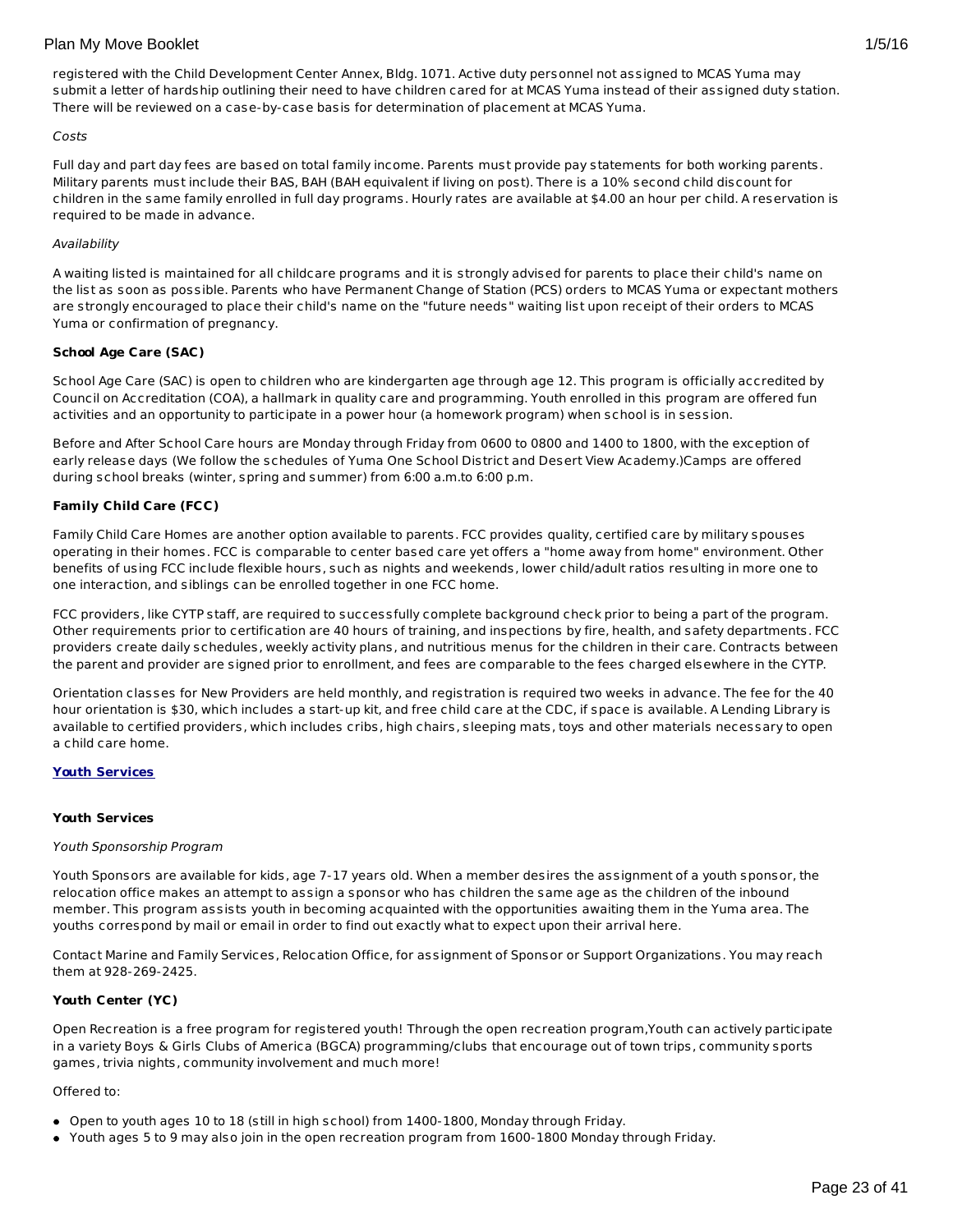Every Friday night registered youth ages 10 and up are offered a different themed night with fun as the main focus: such as Mystery Night, Birthday Day Celebration, Girls'/Guys' Night Out and many more entertaining events. Youth ages 10 and up can hang out rom 1900-2200 unless otherwise stated!

Stop by the youth center for a calendar of events of the festive activities offered to the Youth or visit us on YC MCAS Yuma facebook!

#### **Youth Sports**

Youth Sports activities are all inclusive and open to all dependants of active duty, military reservists, retired military and DOD employed civilians associated with MCAS Yuma, ages 5-12 unless specified otherwise.We offer Soccer, Basketball, T-Ball, Coach Pitch, and Flag Football.

Registration dates are announced prior to each program or clinic and are subject to change. Fees, schedules, and age divisions are also subject to change.

Youth Sports can be found at the Community Center in Bldg. 1093. Regular office hours are M-F, 7:30 a.m. - 4:30 p.m. The current cost for registration is \$49 per child. For further details or information, please call 928-269-2324.

Click here to view the [Intramural](http://www.mccsyuma.org/MCCS YUMA(themed)/assets/File/2012 Youth Sports ch1 Calendar-william.pdf) Sports Calendar

#### **Scouting**

#### Boy Scouts

Local Boy Scouts provide a variety of fun and exciting programs for youth in 1st through 5th grades and older youth age 11 to 21 years old. These programs instill character, citizenship, and promote physical fitness. Programs offered are: Cub Scouts (male youth age 6-10 in 1st through 5th grade); Soccer Scouts (male and female youth in 1st through 6th grade); Boy Scouts (male youth age 11-18); Venturing (male and female youth age 14-21). Through the Learning for Life Division, we also offer a career exploration program called Exploring in a variety of career fields (male and female youth age 14-21). Boy Scouts of America Troop 95 MCAS Yuma serves children aboard the installation.

#### Girl Scouts

There is no active Girl Scout Troop aboard the installation.

For more information on Yuma Scout activities, contact the Goldsmith Building located at 1950 West 3rd Street Yuma, AZ 85364, 928-782-9193.

#### **Youth Religious Programs**

Nursery for toddlers through pre-school age children will be offered during all worship services and educational programs. The Chapel holds additional programs such as Bible studies, Vacation Bible School and seasonal activities. For additional information contact the Station Chapel at 928-269-2371.

#### **School Age Care (SAC)**

#### Programs Offered

School Age Care (SAC) offers before and after-school care while school is in session and both full day and 7 hour camps during school breaks serving children Kindergarten through age 12. School Age Care (SAC) before and after school operating on the Yuma School District #1 school calendar - from 6:00 a.m. to 8:30 a.m. before school and after school M, T, TH, from 2:00 p.m. to 6:00 p.m., Wednesday, 1:30 p.m. to 6:00 p.m. and Fridays 1:30 p.m. to 6:00 p.m. Yuma School District #1 provides bus transportation from Palmcroft Elementary School, Woodard Jr. High, and Kofa High School from the base to the schools and back. Desert View Academy (charter school) provides transportation with limited space. The SAC program is accredited by the National After-School Association providing high quality care and activities for school aged children. Fees for services are based on total family income and determined on a sliding fee scale. Current leave and earning statements from family members are required at the time of enrollment.

#### **School Liaison (SL)**

The School Liaison provides a much-needed link between the Yuma Local Education Agencies (LEAs), military families and the Marine Corps Air Station. The SL is available to help parents and school age children with transition assistance into a new school environment, addressing issues or concerns regarding K-12 education, providing information about the local schools including school performance, assisting with graduation requirements, record transfer, and educational opportunities. The School Liaison is the key Resource and Referral for military families seeking assistance with K-12 education. The School Liaison may be reached at 928-269-5373.

#### **Family Center**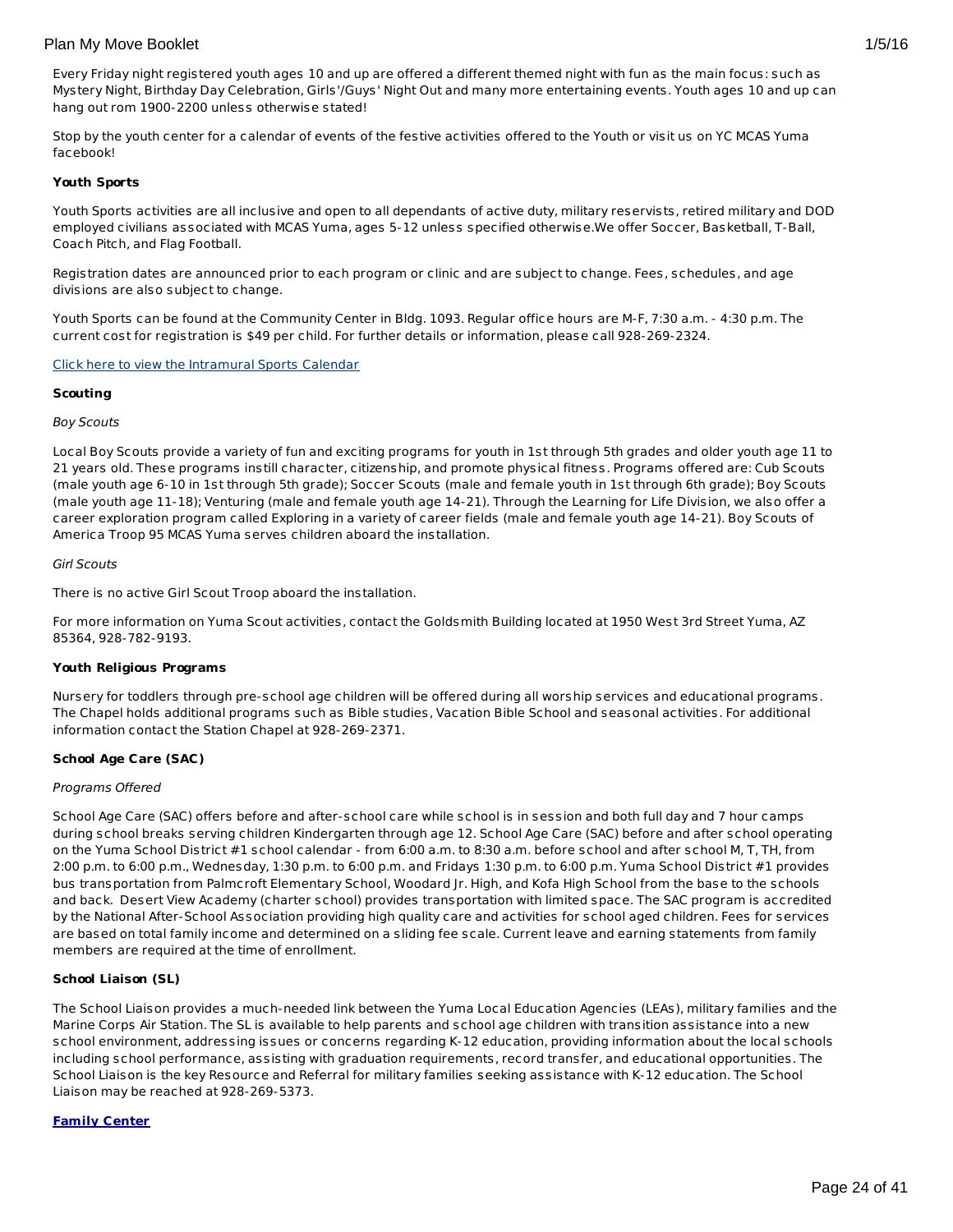# **Programs and services**

As a gateway to the resources you need, the Military and Family Support Center provides information, support and services to help you balance the demands of military life. The Military and Family Support Center is one part of the overall Family Readiness System, which is the network of agencies, programs, services, partnerships and individuals that supports your personal and family life readiness, mobilization and deployment readiness, and mobility and economic readiness. It should be one of your first stops once you arrive at a new installation. The programs and services are a key resource for you and your family. They include:

- **Deployment support** assists you and your family during all phases of the deployment cycle, providing workshops and services to help meet the challenges of deployment, as well as information and referral to deployment-related resources. Services include education briefings for deploying members and families, support services, morale calls and servicespecific programs.
- **Relocation assistance** provides an array services to meet your moving needs. Relocation services include, but are not limited to, relocation workshops that help you prepare for a move, information on installations and communities worldwide and, where offered, a loan closet for basic household items. Relocation assistance also includes assistance with in-transit emergencies. Military and Family Support Centers work with other installation agencies to keep relocation information current, timely and relevant to allow you to make informed decisions and ensure you experience a smooth and successful move.
- **Personal financial management** provides information, education and one-on-one financial counseling to assist you and your family in maintaining your financial readiness. Services are designed to address money management issues throughout your active-duty lifecycle and into retirement. Financial readiness educational opportunities range from basic planning to long-term investing.
- **Employment assistance** offers comprehensive information, tools and resources to support career exploration, training and licensing, and employment readiness. Military and Family Support Centers may offer career counseling, local labor market information, trend tracking, skills and interests identification, job bank referrals and resources for selfemployment.
- **Family life education** provides information and education to assist you and your family in developing resilience skills that can help as you navigate your mobile military lives.
- **Information and Referral** can assist you in identifying and clarifying needs to determine appropriate forms of assistance and in locating services and programs available both on and off your installation.
- **The Transition Assistance Program** prepares separating, retiring and demobilizing service members (and their families) with the information, skills and knowledge necessary for a successful transition from military to civilian life. The first step in your transition process is to complete the congressionally mandated pre-separation counseling session, which furnishes detailed information on the various benefits and services available.

Military and Family Support Centers may provide other services, such as counseling and family advocacy. Services vary by location.

# **Financial Assistance**

# **Financial Assistance**

An Accredited Financial Counselor is available (FREE) for any questions or assistance you need on any financial item. Are you living from payday to payday, debts are overwhelming, can't stick with a budget, manage your checkbook, or don't know what is on your credit report or how to dispute things, the PFM is here to help. Would you like to know how to start investing? Buy a car and not get ripped off? Make money with the Thrift Savings Plan (TSP)? Financial Planning for the future? Relieve that stress and take control of your finances today, instead of the finances taking control of you.

Other services provided by Personal Finance Management:

- **Investment Planning**
- ROTH IRA's
- Traditional IRA's
- Government Securities
- **Savings Bonds**
- Money Management
- Pay/Allowances
- Budgeting/Cash
- Management
- Use of Credit
- Consumer Benefits and Rights
- Major Purchase Planning
- Financial Planning
- **Goal Setting**
- **•** Transitional Challenges
- **Legal Assistance**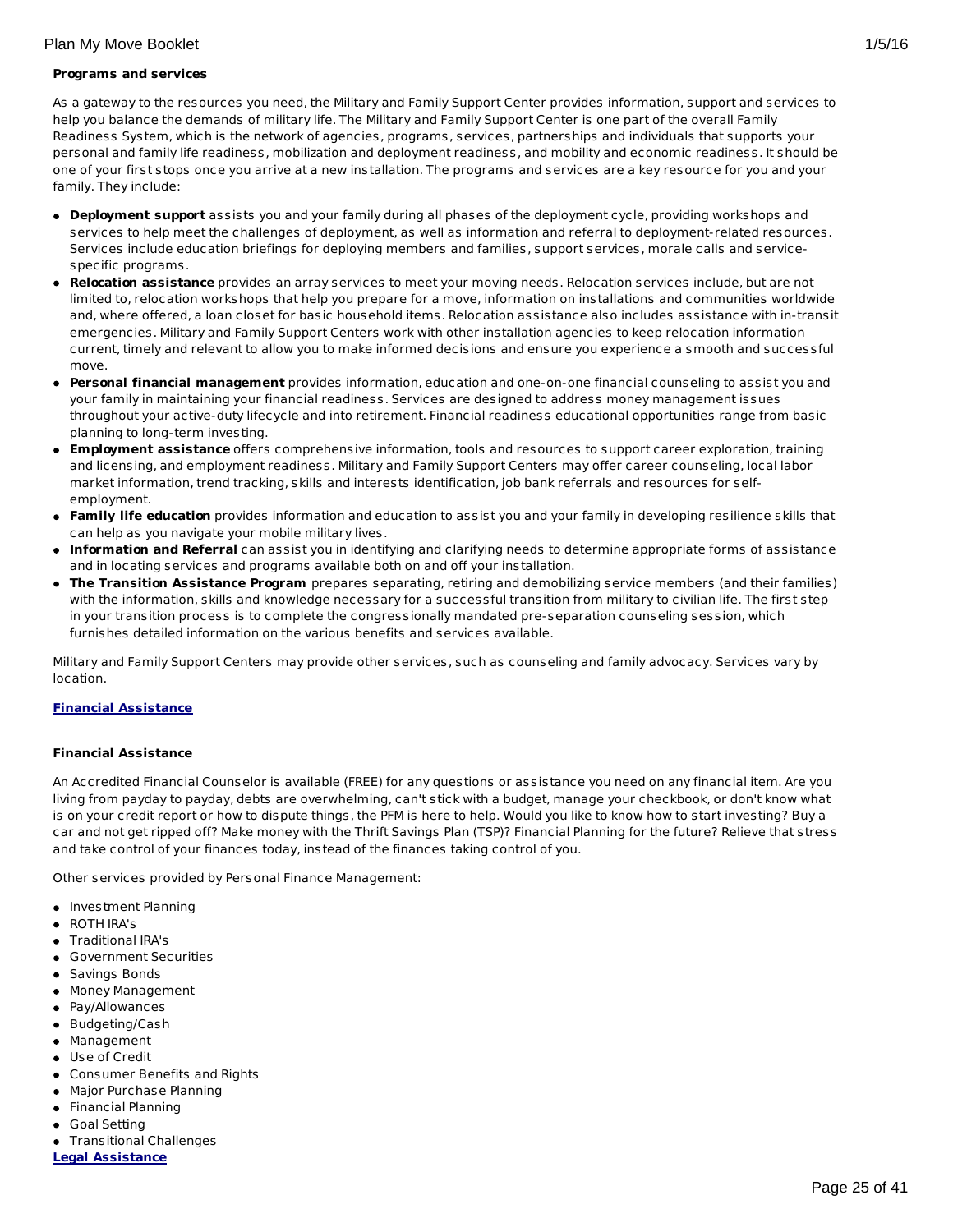Legal Assistance can provide you with the following services:

- Consumer law issues
- Contract disputes
- Landlord/ Tenant disputes
- Review of contracts
- Non-support issues
- Family law issues
- Guardianships
- Divorces (Uncontested)
- Detailed Wills/ Advance Medical Directives
- Name changes
- Immigration
- Arizona Military Tax exemption forms
- Power of Attorney
- Tax assistance
- Family Care Plan guidance

Services Not Provided by Legal Assistance:

- Living Trusts
- Claims against the government
- **BCNR Petitions**
- Fitness report rebuttals
- Court-martial or NJP counseling
- Traffic Violations
- DUI/DWI Counseling
- Most Criminal Matters on Bankruptcy
- Conservatorships
- Adoptions

# **Deployment Support**

# **Marine Corps Family Team Building Programs**

Whether you are new to the Marine Corps or Yuma, or seasoned member of the Marine Corps Family, MCFTB has opportunities for everyone. MCFTB welcomes all including Marines, Sailors, spouses, children, parents, fiancées, siblings, etc.

MCFTB is open Monday through Friday, 8:00 a.m. - 4:00 p.m., and located in Building 598 (next to Commissary). All classes and events are free of charge, but require registration. Childcare reimbursement is also available with advance registration. Also, we are always in need of volunteers for on-going programs and for special events. Please contact us if you are interested.

We welcome you to stop by for a class schedule, a MCAS Yuma Resource Guide, information about the Family Readiness Program, and for details about resources, on and off base, available to Marine and Sailor Families. Our class calendar is available on the MCCS website, the MCFTB Facebook page, as well as on our MCFTB Quarterly Postcards. These postcards are delivered to all on-base housing and available in 598, the Exchange, Library, Post Office, and other locations on base.

#### Readiness and Deployment Support - 928-269-6553

Readiness & Deployment Support Programs provide classes and briefs designed to educate, build resiliency, and support Marines, Sailors, and families, including children, before, during, and after deployments. Readiness and Deployment Support prepares families for the unique challenges of a deployment. Programs provide information, tools, and resources critical for preparing and sustaining Marines and their family members. Programs include:

- **Pre-Deployment Briefs**: For Marines and Spouses
- **Kids-N-Deployment Workshops**: Includes Deployment Stress & Coping, Safe and Sound at Home, Understanding the Money, Casualty Assistance, and Combat Stress
- **In-the-Midst Workshops**: Supports and sustains spouses during a deployment
- **Return & Reunion Brief**: Discusses the process of homecoming with Spouses
- **Kids-N-Reunion Workshops**: Prepares kids to adjust to the return of a deployed parent

Lifestyle Insights, Networking, Knowledge, and Skills (L.I.N.K.S.) - 928-269-6503

This essential "Marine Corps 101" class is offered for Marines, Spouses, Couples, Kids (6+), and Tweens/Teens. L.I.N.K.S.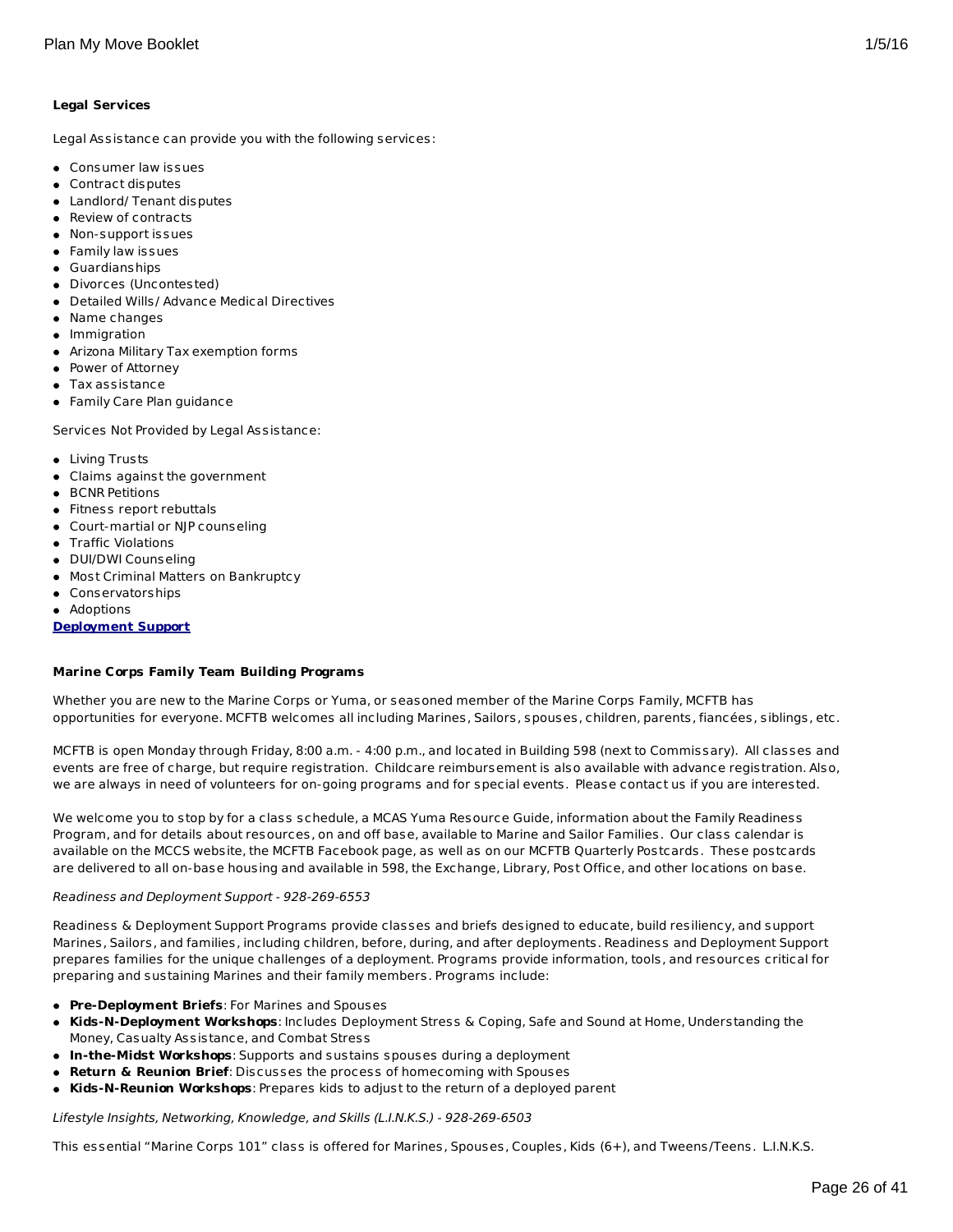covers topics such as deployments, finances, local and on-base resources, and Marine Corps customs and traditions. This is the perfect class for those new to the Marine Corps, new to Yuma, or those needing a refresher on the ever changing Marine Corps. There is something for everyone!

#### Family Readiness Program - 928-269-6553

MCFTB supports your Unit's Family Readiness Officer (FRO), Command Team, and volunteer assistants and advisors. Visit this page to learn more about the Family Readiness Program and for contact information for your FRO.

#### LifeSkills - 928-269-6544

LifeSkills classes offer opportunities for personal and professional growth, as well for developing practical life competencies. New classes appear monthly so check our schedule to find a workshop that interests you. Read on for descriptions of classes offered.

#### Prevention and Relationship Enhancement Program (PREP) 928-269-2371

PREP provides engaged or newly married couples with tools to enhance their communication and problem-solving skills; tools that are key for a lasting, healthy marriage. Taught by Yuma Chaplains the first Thursday of every month.

#### Chaplain's Religious Enrichment Development Operation (CREDO)

CREDO retreats help people grow personally and spiritually. Various retreats are available from Marriage Enrichment to Family Building.

# **Health Care - Overview**

#### **Moving With TRICARE**

Whether moving stateside or overseas, active duty families can now switch their TRICARE Prime enrollment by phone! Before you start your move, contact your losing TRICARE health care contractor to see if you need to switch to a new region. TRICARE does the rest! You must update DEERS (Defense Enrollment Eligibility Reporting System) with your new address so you do not have any disruptions in service and your enrollment moves with you. Get contact information, and more TRICARE [moving](http://www.tricare.mil/moving) tips on the TRICARE website.

Your [TRICARE](http://www.tricare.mil/) coverage is completely portable-meaning it moves with you. You are covered worldwide-both in-transit to your new duty location and once you arrive-but depending on where you go, you may use a different TRICARE health plan option. Additionally, you may have different enrollment steps depending on which health plan option is available in your new area.

#### When Enrolled in a TRICARE Prime Option

The TRICARE Prime options include TRICARE Prime and TRICARE Prime Remote for stateside and TRICARE Prime Overseas and TRICARE Prime Remote Overseas for overseas. Follow these simple steps to set-up Prime coverage in your new location without a break in coverage.

- 1. Do not disenroll from your TRICARE Prime option before you move.
- 2. Call your losing contractor and provide information about your upcoming move; new duty station, expected date of arrival, cell phone number, valid email address, and eligible family members moving to the new location.
- 3. Your losing contractor passes the information along to your new contractor.
- 4. Within five days of your anticipated arrival, your new contractor will try to call/contact you to confirm your arrival and enrollment choices.
- 5. Once you agree to the transfer, the process is complete. It could take up to four days, but you never lose TRICAREPrime/Prime Remote coverage.

There are other ways to set-up Prime in your new area:

- 1. Before moving, visit your local TRICARE Service Center to complete an enrollment change form.
- 2. Go online and set-up your new enrollment via the [Beneficiary](https://www.dmdc.osd.mil/appj/bwe/indexAction.do;jsessionid=7962ecfc6b86dfb33476ab70607f4835a6bef5c6f4af875ca0a4ac0a6b3b2fe3) Web Enrollment website.
- 3. Download and complete a TRICARE Prime Enrollment [Application](http://www.tricare.mil/Forms/Enrollment/Prime.aspx) and PCM Change Form. Mail it to the new contractor or drop it at a local TRICARE Service Center.
- 4. Enroll when you in-process at your new duty station.

Enrollment and assignment of a new primary care manager (PCM) should occur within 30 days when moving within the same region, a new region or overseas.

Update your personal information in the Defense [Enrollment](https://www.dmdc.osd.mil/self_service/rapids/unauthenticated;jsessionid=5DgBRmXRqGc3NBSmDVTbTrDzTH3Pcz9QSnKjGsXnGSYnw3n5gGHL!-250999068?execution=e1s1) Eligibility Reporting System (DEERS) immediately, as your new location reflected in DEERS is the key to transferring enrollment.

Where you are moving determines which Prime option is available.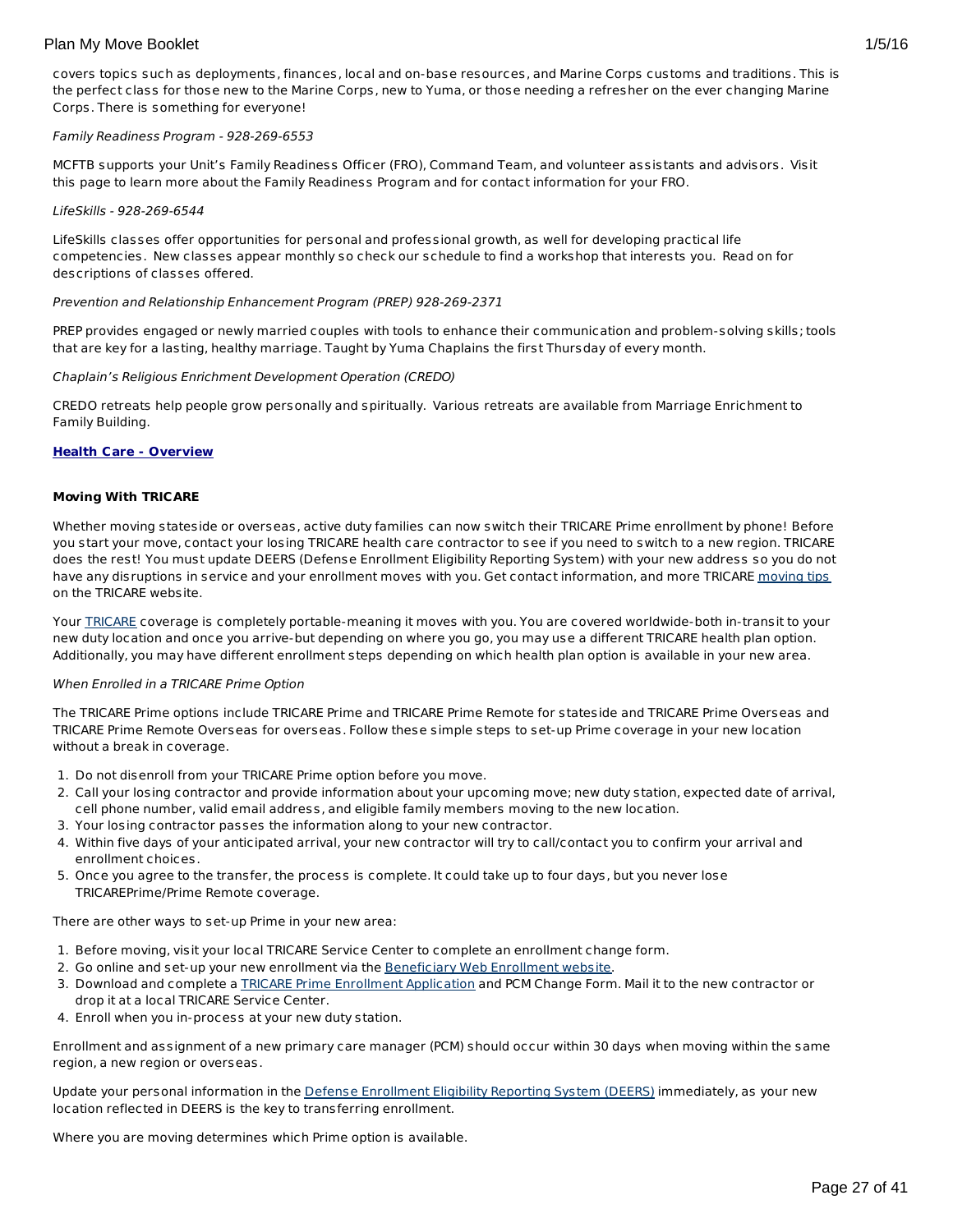# **Prime Options in the United States**

# TRICARE Prime

 $\overline{r}$ 

TRICARE Prime is offered in Prime Service Areas-geographic areas typically located around a military treatment facilitythroughout the country.

# **TRICARE Prime Remote**

In non-Prime service areas, which are generally 60 minutes (one hour) drive-time or 50 miles from the nearest MTF, TRICARE offers TRICARE Prime Remote. Enrollment is normally with a network provider when available; otherwise, enrollment is with a TRICARE authorized provider who manages all of your care. Any TRICARE-eligible family members living with you in a TRICARE Prime Remote area can enroll in TRICARE Prime Remote for active duty family members. Be sure to include them on the enrollment form.

| <b>TRICARE</b>   | <b>Managed Care Support Partner</b>       | <b>Call Toll-Free</b> | Website                         |
|------------------|-------------------------------------------|-----------------------|---------------------------------|
| Region           |                                           |                       |                                 |
| $\mathsf{North}$ | Health Net Federal Services, Inc.         | 1877-874-2273         | llwww.hnfs.com                  |
| $\sf{Isouth}$    | Humana Military Healthcare Services, Inc. | 1800-444-5445         | www.humana-military.com         |
| llWest           | UnitedHealthcare Military & Veterans      | 1877-988-9378         | http://www.uhcmilitarywest.com/ |

### **Prime Options Outside the United States**

### TRICARE Prime Overseas (TOP)/TRICARE Prime Remote Overseas

TRICARE Prime Remote Overseas is a Prime option offered in designated remote overseas locations. Command-sponsored family members who reside with you are eligible for TRICARE Prime Overseas. Be sure to include all family members who wish to use TRICARE Prime Overseas.

Before you move to another overseas area or to an area within the United States, contact the nearest TRICARE Service Center or managed care contractor for assistance.

| <b>TRICARE - Eurasia - Africa</b>                                                                                                                                                               | <b>TRICARE - Latin America and Canada</b>                                                                                                                                                               | <b>TRICARE - Pacific</b>                                                                                                                                                                                                                                                                                                                               |
|-------------------------------------------------------------------------------------------------------------------------------------------------------------------------------------------------|---------------------------------------------------------------------------------------------------------------------------------------------------------------------------------------------------------|--------------------------------------------------------------------------------------------------------------------------------------------------------------------------------------------------------------------------------------------------------------------------------------------------------------------------------------------------------|
| <b>TOP Regional Call Center (1)</b><br>+44-20-8762-8384<br>1-877-678-1207<br>(Toll-free from the U.S.)<br>http://www.tricare-overseas.com/<br><b>Medical Assistance (2)</b><br>+44-20-8762-8133 | <b>TOP Regional Call Center (1)</b><br>$+1 - 215 - 942 - 8393$<br>1-877-451-8659<br>(Toll-free from the U.S.)<br>http://www.tricare-overseas.com/<br><b>Medical Assistance (2)</b><br>$+1-215-942-8320$ | <b>TOP Regional Call Center (1)</b><br>Singapore: +65-6339-2676<br>1-877-678-1208<br>(Toll-free from the U.S.)<br>http://www.tricare-overseas.com/<br>Sydney: +61-9273-2710<br>1-877-678-1209<br>(Toll-free from the U.S.)<br>http://www.tricare-overseas.com/<br><b>Medical Assistance (2)</b><br>Singapore: +65-6338-9277<br>Sydney: +61-2-9273-2760 |
|                                                                                                                                                                                                 |                                                                                                                                                                                                         | <b>TRICARE Area Office</b>                                                                                                                                                                                                                                                                                                                             |
| <b>TRICARE Area Office</b>                                                                                                                                                                      | <b>TRICARE Area Office</b>                                                                                                                                                                              | $+81-6117-43-2036$                                                                                                                                                                                                                                                                                                                                     |
| +49-6302-67-6314<br>314-496-6314 (DSN)                                                                                                                                                          | $+1-210-292-8520$<br>312-554-8520 (DSN)                                                                                                                                                                 | 315-643-2036 (DSN)                                                                                                                                                                                                                                                                                                                                     |
| Toll Free: 1-888-777-8343, option #1                                                                                                                                                            | Toll Free: 1-888-777-8343 option #3                                                                                                                                                                     | Toll Free (If calling from U.S.):<br>Singapore: 1-877-678-1208                                                                                                                                                                                                                                                                                         |
| teoweb@europe.tricare.osd.mil                                                                                                                                                                   | taoloc@tma.osd.mil                                                                                                                                                                                      | Sydney: 1-877-678-1209                                                                                                                                                                                                                                                                                                                                 |
| www.tricare.mil/eurasiaafrica                                                                                                                                                                   | www.tricare.mil/tlac                                                                                                                                                                                    | tpao.csc@med.navy.mil<br>http://www.tricare.mil/pacific                                                                                                                                                                                                                                                                                                |
| <b>Health Care Claims</b>                                                                                                                                                                       | <b>Health Care Claims</b>                                                                                                                                                                               | <b>Health Care Claims</b>                                                                                                                                                                                                                                                                                                                              |
| (Active Duty)                                                                                                                                                                                   | (Active Duty)                                                                                                                                                                                           | (Active Duty)                                                                                                                                                                                                                                                                                                                                          |
| <b>TRICARE Active Duty Claims</b><br>PO Box 7968                                                                                                                                                | <b>TRICARE Active Duty Claims</b><br>P.O. Box 7968                                                                                                                                                      | <b>TRICARE Active Duty Claims</b><br>PO Box 7968                                                                                                                                                                                                                                                                                                       |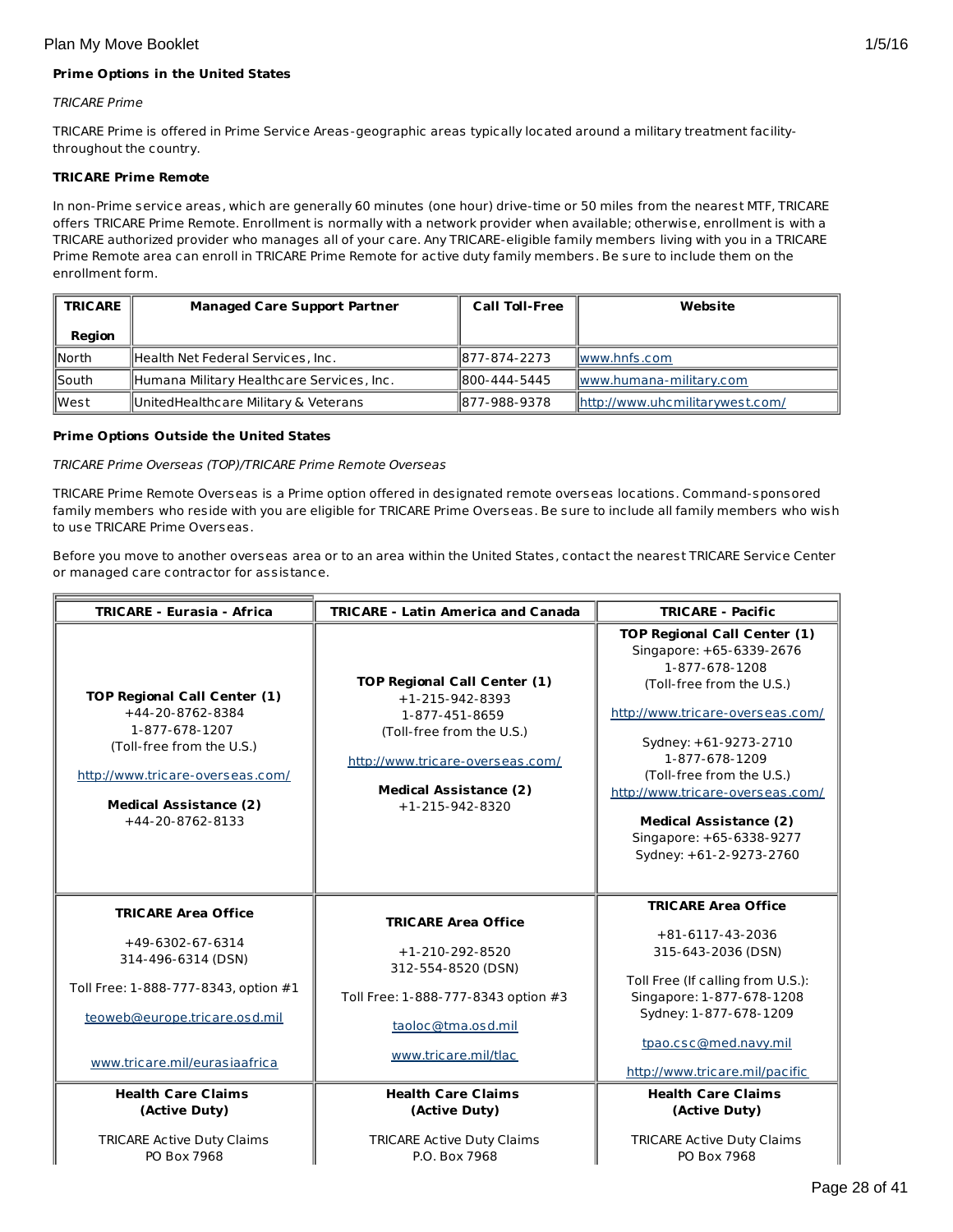| Madison, WI 53707-7968 USA | Madison WI 53707-7968 USA  | Madison, WI 53707-7968 USA      |
|----------------------------|----------------------------|---------------------------------|
| <b>Health Care Claims</b>  | <b>Health Care Claims</b>  | <b>Health Care Claims</b>       |
| (Non-active duty)          | (Non-active duty)          | (Non-active duty)               |
| TRICARE Overseas Program   | TRICARE Overseas Program   | <b>TRICARE Overseas Program</b> |
| P.O. Box 8976              | PO Box 7985                | PO Box 7985                     |
| Madison, WI 53708-8976 USA | Madison, WI 53707-7985 USA | Madison, WI 53707-7985 USA      |

(1) For toll-free numbers contact www.tricare-overseas.com

(2) Only call Medical Assistance numbers to coordinate overseas emergency care

#### **When Using TRICARE Standard and Extra**

TRICARE Standard and Extra are available to family members only. Active duty service members are required to enroll in one of the Prime options described above.

TRICARE Standard and Extra are available throughout the United States and enrollment is not required. Any eligible active duty family member who is registered in DEERS may use these programs by seeing any network (Extra) or non-network TRICARE authorized provider. In areas outside of the United States, active duty family members who do not want to use a Prime option may use TRICARE Standard Overseas by seeing qualified host nation providers.

If you are already using TRICARE Standard and Extra, moving is easy.

- 1. Once you arrive at your new location, update your personal information in the Defense Enrollment Eligibility Reporting System (DEERS) immediately.
- 2. Find TRICARE-authorized providers in your new area.

Here are a few things to remember about using TRICARE Standard and Extra in a new region

- In the U.S.: Visit your new regional contractor's website for a list of network providers. Remember, if you see network providers, you will be using the Extra option and pay lower cost shares.
- Outside of the U.S.: Contact International SOS or the MTF Service Center for help locating a qualified host nation provider. The TRICARE Extra option is not available in overseas areas.
- If you move to a new region, you will have a new claims address for submitting your TRICARE claims.
- Learn your new region's prior authorization requirements because these requirements can differ by region.

# **When Using TRICARE For Life**

TRICARE For Life-TRICARE's supplemental coverage for those who are eligible for Medicare **and have purchased Medicare** Part B - requires no enrollment and you will have a smooth transition when you move. TRICARE for Life contact information: WPS [TRICARE](https://www.tricare4u.com/apps-portal/tricareapps-app/static/) For Life, P.O. Box 7889, Madison, WI 53707-7889; 1-866-773-0404; TDD 1-866-773-0405.

- Once you arrive at your new location, update your personal information in the Defense Enrollment Eligibility Reporting System (DEERS) immediately.
- Find Medicare providers in your new area.
- **Visit [Medicare's](http://www.medicare.gov/) website.**

If you move overseas, your TRICARE For Life coverage may change depending on where you move. In U.S. Territories such as Guam, Puerto Rico and the U.S. Virgin Islands, TRICARE For Life coverage works the same as the stateside program. But, in all other overseas locations, TRICARE For Life Overseas works differently because Medicare does not provide coverage in most overseas locations. Therefore, TRICARE is the primary payer. You can get care from any host nation provider and may have to pay up front for care received. You will be responsible for TRICARE deductibles and cost shares.

Contact International SOS, or the TRICARE Area Office for the overseas area where you are moving, or the nearest American Embassy Health Unit for assistance finding a host nation provider.

Note\*\*\* Active Duty and Active Duty Family Members are not required to purchase Medicare Part B until the sponsor is ready to retire or during the special enrollment period. However, it is highly encouraged to purchase it **once eligible to avoid loss of TRICARE coverage.**

#### **Getting Care Along the Way**

Routine Medical and Dental Care-Get it before you go.

Before you move, make sure you have received any routine medical or dental care you think you might need during the time you will be traveling. Or, delay the care until you get to your new duty location. Check supply of all prescription medications and get refills/new prescriptions until you can make an appointment with your new Primary Care Manager (PCM) at your new duty site.

Emergency Care in the United States-Call 911 or go to the nearest emergency room.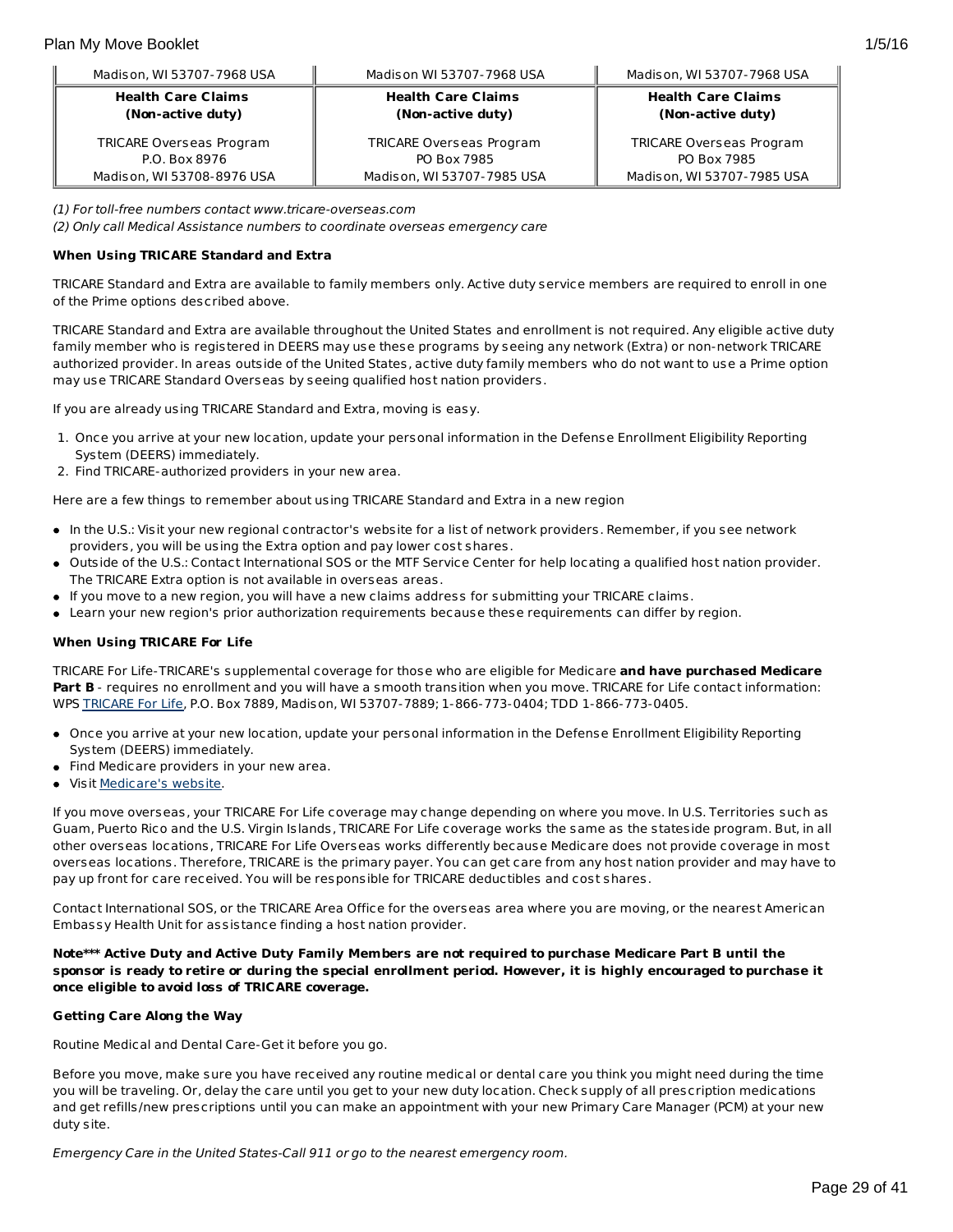TRICARE defines emergency care as medical services provided for a sudden or unexpected medical or psychiatric condition, or the sudden worsening of a chronic (ongoing) condition that is threatening to life, limb, or sight and needs immediate medical treatment, or which has painful symptoms that need immediate relief to stop suffering. If you are near a military treatment facility (MTF), you should go to the MTF or military dental treatment facility for emergency services. If you are seen in a civilian facility, contact your PCM or regional contractor within 24 hours.

Urgent care in the United States-Coordinate with your PCM and/or regional contractor.

TRICARE defines urgent care as medical care for a condition that will not result in disability or death if not treated immediately but should be treated within 24 hours to avoid further complications. If you are in a Prime program, you must coordinate urgent care with your primary care manager and/or regional contractor before receiving the care. If you are in TRICARE Standard and Extra or TRICARE For Life, you can receive care as you normally would. You should, however, contact your contractor as soon as possible to coordinate any prior authorizations that are needed.

### Emergency or Urgent care Overseas follow these steps

AD and ADFM enrolled in TRICARE Prime and travelling outside the United States:

• Contact the TRICARE Area Office, or go to their [website](http://www.internationalsos.com/en/) for assistance finding Emergency or Urgent care.

AD and ADFM stationed overseas:

- For Urgent care coordination, contact your MTF PCM, or
- Contact the closest TRICARE Area Office, or
- Contact the TRICARE Overseas Regional Call Center, or
- Go to their [website](http://www.internationalsos.com/en/) (internationalsos.com)

You do not need prior authorization for emergency or urgent care but the TRICARE Area Office or TRICARE Global Remote Call Center will help you find the best care available in the overseas area in which you are traveling.

### **Filling Prescriptions on the Road**

You should have all your prescriptions filled before you leave, but if you need a prescription filled while you are traveling in the United States, you have several options:

- If near an MTF, fill the prescription at the MTF pharmacy.
- Find the closest TRICARE network pharmacy.
- If a network pharmacy is not available, you can visit a non-network pharmacy. In this case, you may have to pay up front for your medications and file a claim with Express Scripts, Inc., for reimbursement. For more details, visit the [TRICARE](http://www.tricare.mil/) website.
- The TRICARE home-delivery is not recommended for a prescription you need right away, but if you'll be away for a long time, you can arrange for any regular prescriptions to be filled via the mail-order pharmacy.

Your pharmacy coverage is limited overseas:

- TRICARE network pharmacies are only located in the United States, Puerto Rico, Guam and the U.S. Virgin Islands. You can have prescriptions filled at host-nation pharmacies, if necessary. Host-nation pharmacies are treated the same as nonnetwork pharmacies. If you have prescriptions filled at a host-nation pharmacy, you should expect to pay for the total amount up front and file a claim with Wisconsin Physicians Service for partial reimbursement. To learn more about pharmacy claims, visit the **[TRICARE](http://www.tricare.mil/)** website.
- To use the mail-order pharmacy overseas, the prescription must be from a U.S. licensed provider and you must have an APO or FPO address.

### **If You Have Questions**

Your regional contractors and TRICARE Area Offices are available to answer your questions. These offices are listed above. Find even more information about moving, updating DEERS, the [TRICARE](http://www.tricare.mil/) regions and much more at the TRICARE website.

#### **Installation Specific Information**

#### Medical Care

The Branch Health Clinic's mission is to provide general practice outpatient medical care to active duty members of the uniformed services. Additionally, subject to the availability of medical staff, space and other resources, an array of general medical care is provided to family members of active duty and retirees and their family members on an enrollment basis.

Inpatient care for active duty members is provided in the local community or through the Naval Hospital at San Diego and Camp Pendleton. Family members and retirees requiring inpatient and outpatient medical care not available at the clinic are referred to local civilian medical sources under TRICARE.

TRICARE is an enrollment based system devised to provide beneficiaries with a Primary Care Manager who will assess each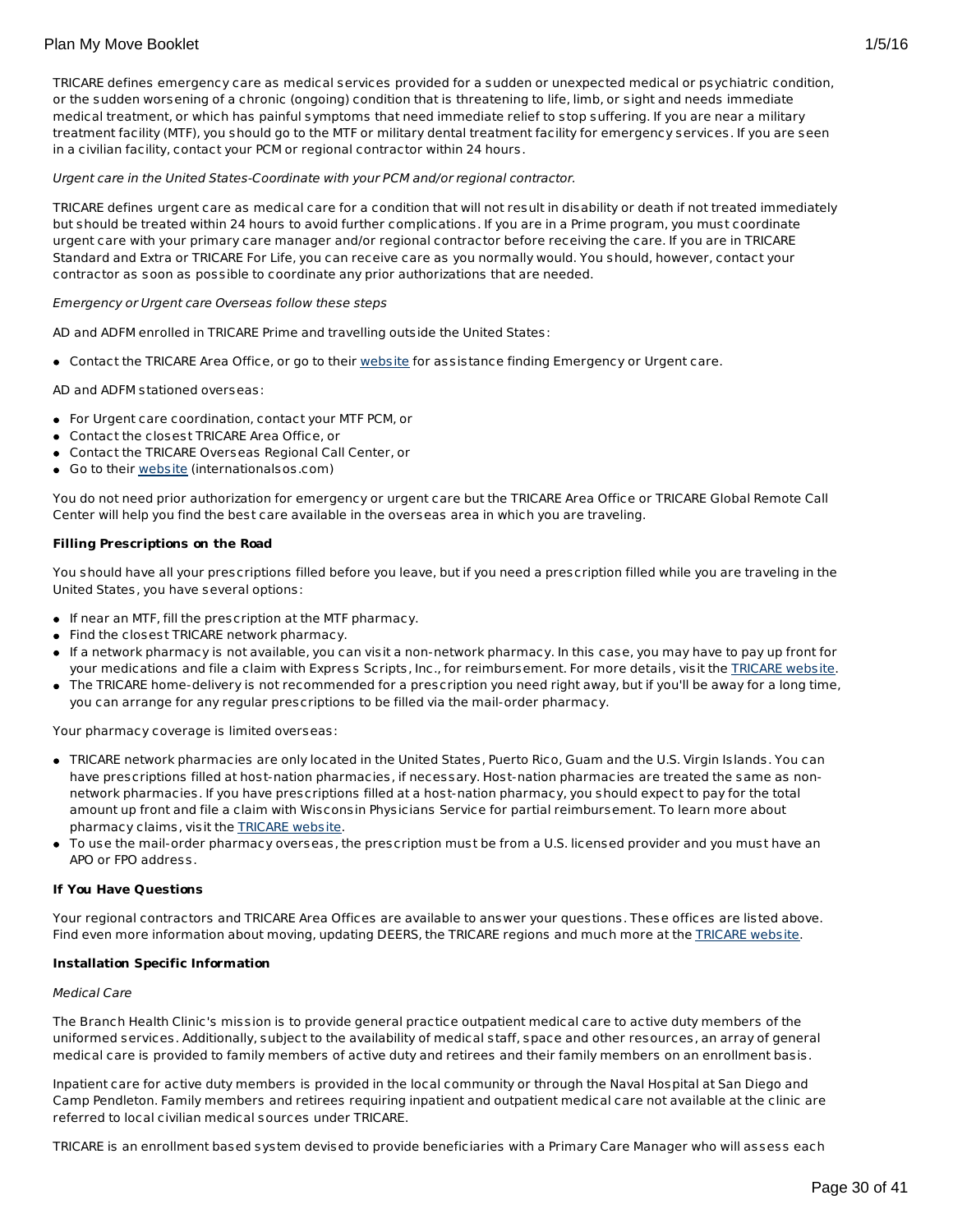Clinic hours are 7:30 a.m. to 4:30 p.m., Mon, Tues, Wed and Fri., and 7:30 a.m. to Noon on Thursday. For clinic appointments, call the appointment line at 928-269-2700.

After Hours Care -- After hours and weekends when the clinic is closed, all routine medical care will be deferred until the next working day. Contact the Clinic Mate of the Day (MOD) at pager 928-502-2160 (TRICARE Prime beneficiaries enrolled with the MTF only) for urgent medical care questions.

Emergencies -- All emergencies are handled by the local civilian hospital.

Dental Care

The Dental Clinic is available for use by active duty military only.

### **Special Needs - Health Care**

### **Exceptional Family Member Program**

The [Exceptional](http://www.militaryhomefront.dod.mil/MOS/f?p=MHF:HOME1:0::::SID:20.40.500.570.0.0.0.0.0) Family Member Program (EFMP) is mandatory for all family members who have been identified with a special medical or educational need. Enrolling in the EFMP ensures that the family member's medical needs will be considered during the assignment coordination process.

### **Military Treatment Facility**

The clinics and services available at Military [Treatment](http://tricare.mil/mtf/main1.aspx) Facilities vary by location. Before you move, identify the MTF that will serve you, visit the MTF's website to learn about the clinics and services available and to get relevant contact information.

### **Moving to a New TRICARE Region**

If you anticipate a move to another **[TRICARE](http://www.tricare.mil/mhshome.aspx) region**, work with your local TRICARE Service Center (TSC) or case manager before your move to ensure the transition is as smooth as possible. On arrival at the new duty location, your sponsor should contact the Beneficiary Counseling and Assistance Coordinator (BCAC)or TSC to ensure the transition plans are in place and to obtain authorizations for TRICARE [Extended](http://tricare.mil/mybenefit/ProfileFilter.do?puri=%2Fhome%2Foverview%2FSpecialPrograms%2FECHO) Care Health Option (ECHO) services, if applicable.

#### **Beneficiary Counseling and Assistance Coordinator (BCAC)**

All TRICARE Regional Offices and most MTFs are staffed with **[BCACs](http://www.tricare.mil/bcacdcao/)** (formerly known as Health Benefits Advisors.) BCACs provide information, guidance and assistance on benefit options, TRICARE Prime enrollment, special authorizations, status of claims and eligibility, plus assistance with referrals and appointments. If you or your family member has a more severe medical need, contact your assigned case [manager](http://www.militaryhomefront.dod.mil/tf/efmp).

#### **Case Management**

Case management involves a team of health care professionals who help you and your family to find solutions to complex health problems. It is important to inform your case manager if you are moving as he/she will connect you with the case manager at your new location.

# **Extended Care Health Option (ECHO)**

TRICARE [ECHO](http://tricare.mil/mybenefit/ProfileFilter.do?puri=%2Fhome%2Foverview%2FSpecialPrograms%2FECHO) provides financial assistance to beneficiaries of active duty service members who qualify based on specific mental or physical disabilities. ECHO offers an integrated set of services and supplies beyond the basic TRICARE program. ECHO is administered by regional contractors in the TRICARE North, South, and West Regions and by TRICARE Regional Offices in overseas locations.

# **Transporting Medical Equipment**

Your Installation [Transportation](http://www.militaryinstallations.dod.mil/) Office has special procedures to follow for the transportation of medical equipment that is necessary for medical treatment required by the sponsor or family member. Some types of medical equipment may be shipped in the same manner as Professional Books, Papers, and Equipment (PBP&E).

# **Federal and State Health Care Programs**

[Medicaid](http://www.militaryhomefront.dod.mil/tf/efmp/resources) - Medicaid pays for medical assistance for certain individuals and families with low incomes and resources. State Medicaid programs are usually administered by departments of social service or departments of medical assistance.

Supplemental Security Income ([SSI](http://www.socialsecurity.gov/pgm/ssi.htm)) - SSI is a cash assistance program intended to meet basic needs for food, clothing and shelter for those who are aged, blind or disabled. It provides cash to meet basic needs for food, clothing, and shelter. Families must reapply upon each move to another state.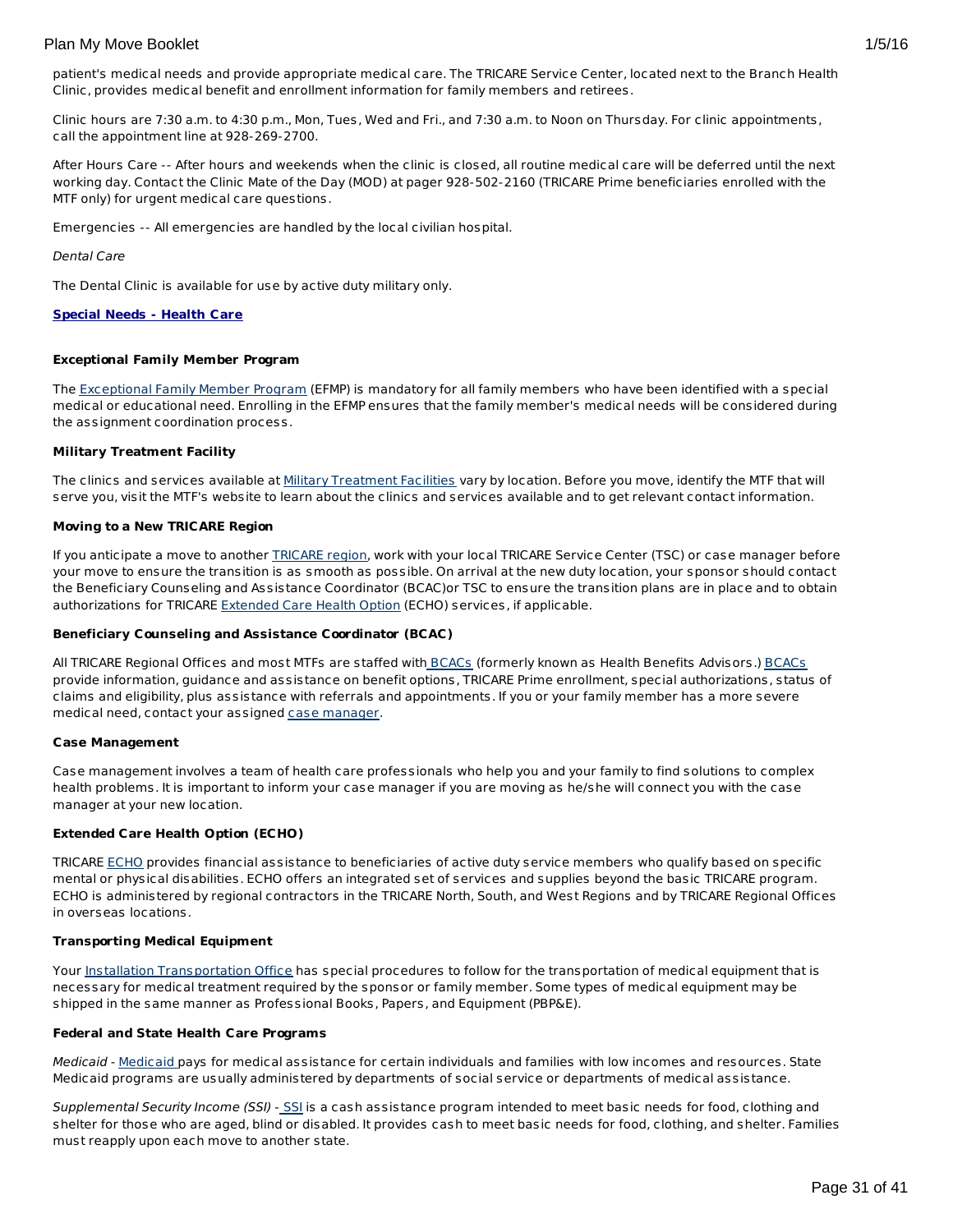Title V of the Social Security Act - Many states have services for children with special health care needs that are funded by the Maternal and Child Health Services Block Grant, or [Title](http://www.socialsecurity.gov/OP_Home/ssact/title05/0500.htm) V. State departments of health web sites and local health departments will provide information on state health benefits for children with special health care needs. The Maternal and Child Health Bureaus' web site has Title V information organized by State that provide you with Title V points of [contact](https://perfdata.hrsa.gov/mchb/TVISReports/ContactInfo/StateContactSearch.aspx) and other pertinent information.

### **Other Important Resources**

Debt Collection Assistance Officer ([DCAO](http://www.tricare.mil/bcacdcao/)) - TRICARE has a DCAO assigned to TRICARE Regional Offices and MTFs worldwide to help beneficiaries understand and get assistance with debt collection problems related to TRICARE. Individuals who have received a notice from a collection agency or a negative credit report because of a medical or dental bill should be referred to the nearest [DCAO](http://www.tricare.mil/bcacdcao/).

Family Voices - Family [Voices](http://www.familyvoices.org) is a national, grassroots clearinghouse for information and education concerning the health care of children with special health needs. Family Voices also has State points of contacts with useful links to State programs and organizations.

#### **Installation Specific Information**

#### Exceptional Family Member Program (EFMP)

MCAS Yuma cannot accommodate all medical needs. You may research available information, resources and referrals through the EFMP Education, Training, and Outreach Coordinator at 928-269-2949.

#### Provider Availability

There is a limited number of Adult and Child Psychiatric care providers in Yuma.

Yuma is a major agricultural area. For that reason, there are airborne pesticides and herbicides, along with high winds which may exacerbate many asthmatic conditions.

#### **Education - Special Education/EIS**

#### **Exceptional Family Member Program**

The [Exceptional](http://www.militaryhomefront.dod.mil/tf/efmp) Family Member Program (EFMP) is mandatory for all family members who have been identified with a special medical or educational need. Enrolling in the EFMP ensures that the family member's medical needs will be considered during the assignment coordination process.

#### **Children from Birth to Three Years of Age**

The Individuals with Disabilities Education Act (IDEA) requires all States and territories to provide early [intervention](http://www.militaryhomefront.dod.mil/tf/efmp) services to children from birth to age three who are developmentally delayed, or who are at high risk of being developmentally delayed. Early intervention services may be provided by local school districts or health departments. There is no common name across States for the programs, but you may hear them referred to as Part C programs (because Part C is the section of the IDEA that pertains to early intervention).

The National Early Childhood Technical [Assistance](http://www.nectac.org/) Center provides a list of State Part C directors and funded programs at their web site. Military [OneSource](http://www.militaryonesource.mil/) can identify local early intervention programs for you.

Parents of children who receive early intervention services should hand-carry a copy of the Individual Family Service Plan (IFSP) and most current evaluation reports to the new location.

#### **Children from 3 through 21 Years of Age**

The Individuals with Disabilities Education Act (IDEA) requires all States and Territories to provide special [education](http://www.militaryhomefront.dod.mil/tf/efmp) services to children who are from 3 through 21 year of age. Each local school district has a special education director, and each school should have a case study committee or school based committee (terms differ) that attends to special education students' needs.

Parents of children receiving special education and related services should hand-carry all pertinent school and medical documents to include their children's Individualized Education Program (IEP) and current testing and evaluation reports to the new school.

The IDEA requires that if a child transfers to a district in the same state, the receiving school must provide comparable services to those in the child's IEP from the sending district's until the new school develops and implements a new IEP. If a child transfers to another State, the receiving district must provide comparable services to those in the child's IEP from the sending district until the receiving district completes an evaluation and creates a new IEP.

#### **Others who can help you:**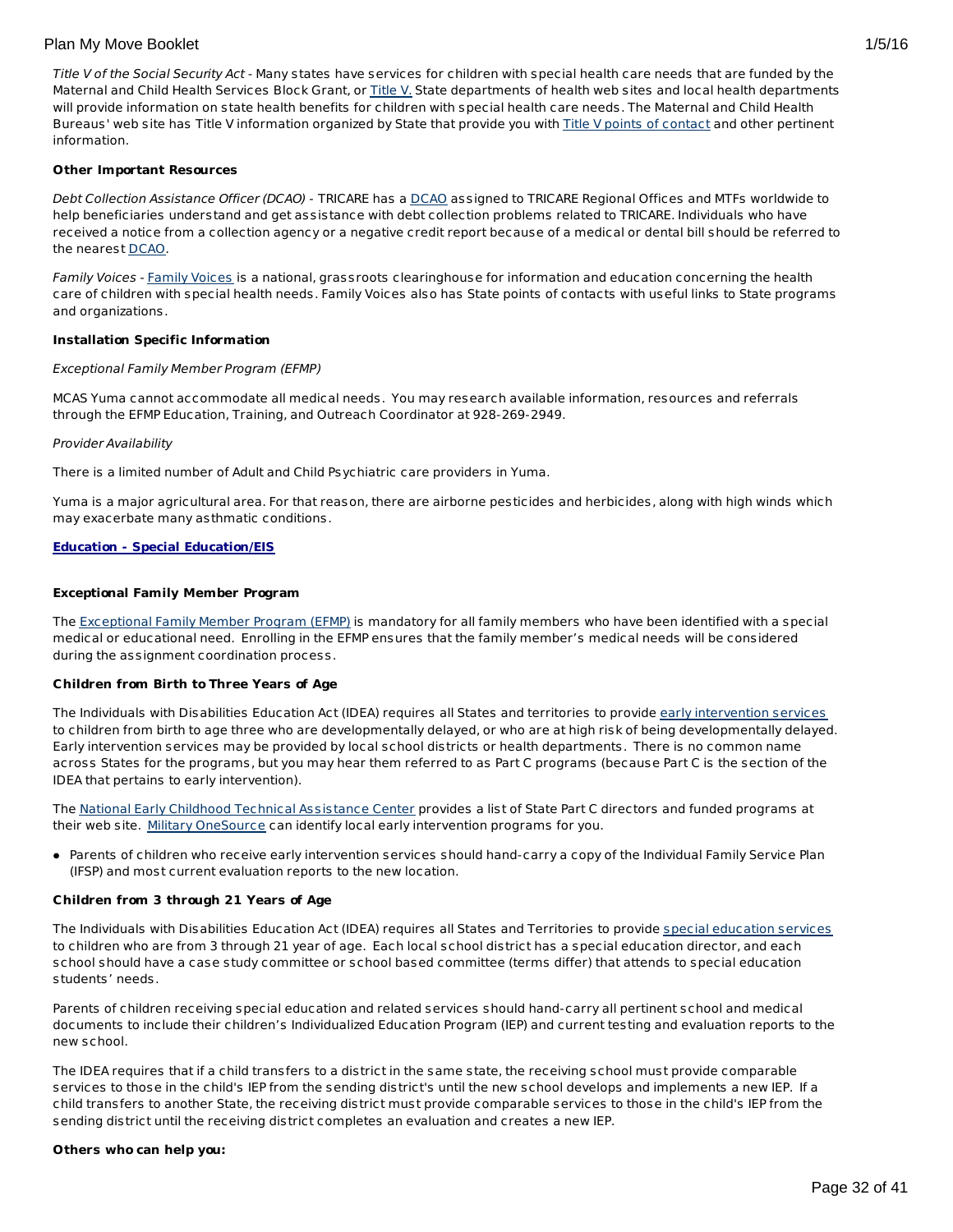- Parent Training and Information Centers Each state is home to at least one Parent Training and Information Center (PTI). PTIs serve families of children and young adults from birth to age 22 with all disabilities: physical, cognitive, emotional, and learning. They help families obtain appropriate education and services for their children with disabilities; work to improve education results for all children; train and inform parents and professionals on a variety of topics; resolve problems between families and schools or other agencies; and connect children with disabilities to community resources that address their needs. The Technical [Assistance](http://www.taalliance.org) Alliance for Parent Centers provides addresses and phone number of the centers in your state.
- STOMP (Specialized Training of Military Parents) is a federally funded Parent Training and Information (PTI) Center [established](http://www.stompproject.org/) to assist military families who have children with special education or health needs. The staff of the STOMP Project are parents of children who have disabilities and have experience in raising their children in military communities and traveling with their spouses to different locations.

Washington PAVE STOMP Project 6316 So. 12th St. Tacoma, WA 98465 253-565-2266 (v/tty) 1-800-5-PARENT (v/tty) Fax: 253-566-8052 [Email](http://apps.militaryonesource.mil/MOS/f?p=108:5:0::NO::P5_APP_NAME,P5_MSG_TYPE,P5_EID:STOMP Project,Consultant,1000001266)

# **Installation Specific Information**

For early intervention assistance, school districts request individuals contact them for specific information. You may obtain additional information by contacting:

# National Information Center for Children & Youth with Handicaps at P.O. Box 1492 Washington, D.C. 20010, Telephone 1-800- 695-0285

Other services and assistance can be provided at the Child Development Center, New Parent Support Group, and Navy Marine Corps Relief Society Visiting Nurse.

Each school district provides Exceptional Student Services provides services for students between the ages of three and fourteen who have special needs. All students with disabilities categorically eligible under the Individuals with Disabilities Education Act regardless of severity may receive services. These include students with impairments in speech and language, hearing, health, and vision; orthopedic impairments; emotional and learning disabilities; mental retardation; autism; and multiple disabilities.

Educational services are available across the continuum from full inclusion in the general education classroom to offcampus alternative setting to homebound or residential placement. A team of individuals familiar with the student's needs determines the least restrictive environment for each student with special education. Recognizing the goal to provide an integrated, inclusive learning community, the District offers supports in neighborhood schools and students are placed in their home schools if possible. If placement in the home school does not meet the needs of the student, transportation is provided to the service school.

Approximately 50 special education teachers and their aides provide exceptional student services. School psychologist and psychologist's assistance offer a variety of services to the students. Speech therapists, occupational therapists, a physical therapist, an adaptive physical education teacher, and a teacher of orthopedic impairments are also available for related services. Extended school year services are provided for students for whom it is appropriate.

# Special Programs

Preschool classes are offered for eligible students from their third birthday to age five (prior to kindergarten). Preschool students may be found eligible for services if they have significant speech or language delays, moderate developmental delays, or severe developmental delays.

Technology is important for student with special needs, computers are used for many skills. Additionally, some students for communication and literacy acquisition use highly specialized equipment. Cooking and laundry facilities are include in some classrooms for student who need to learn basic independent living skills.

# Program Information Contacts

Information regarding specific programs may be obtained by contacting the school in your residence area or by contacting the Exceptional Student Services office at 928-502-7800. For more information about the Preschool programs, please call 928-502-8140.

# **Contact Information**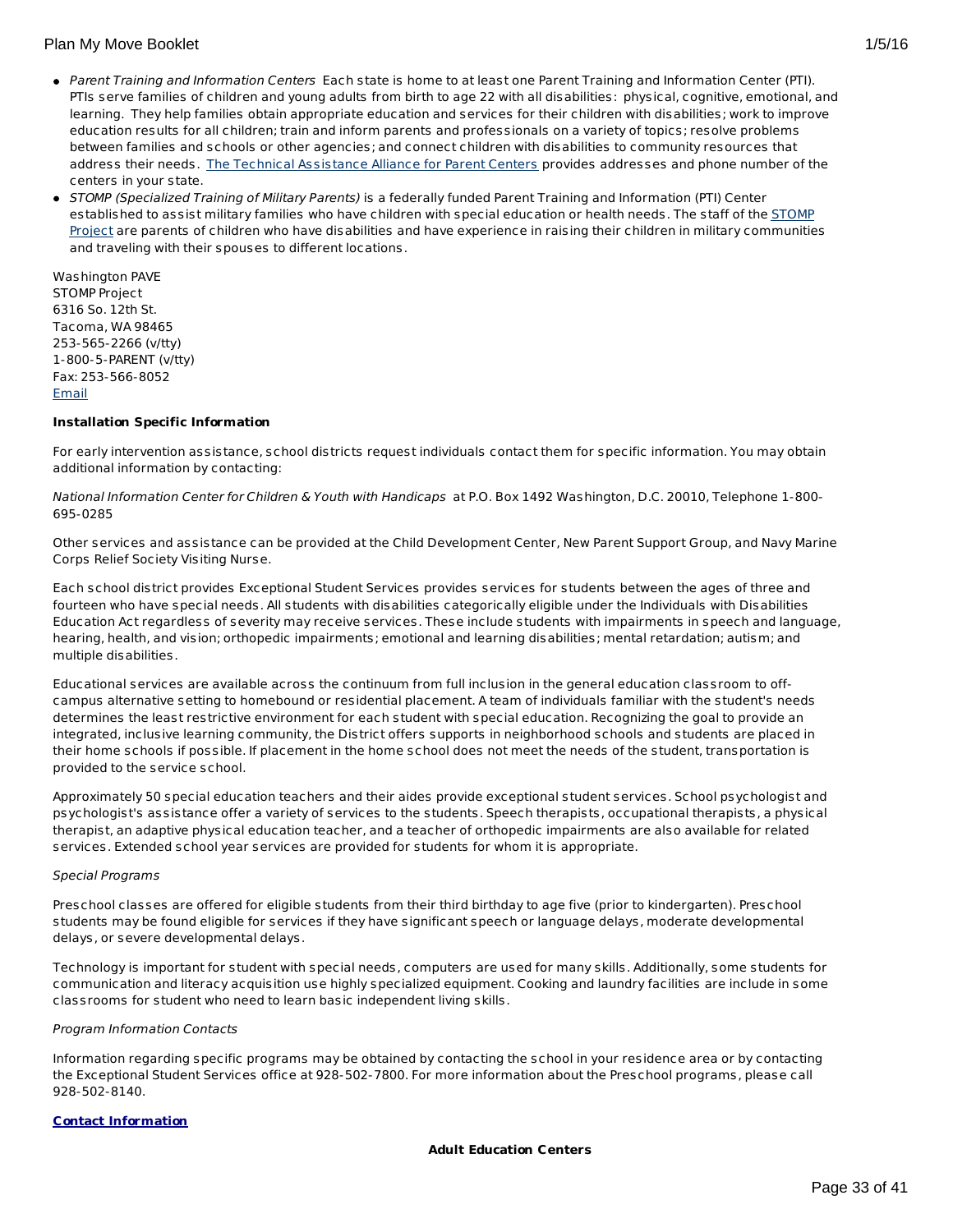Yuma, AZ 85369-9132 Phone 928-269-2034 / 928-269-5615 Phone (DSN) 312-269-2425 Fax 928-269-2657 Fax (DSN) 312-269-2657 [Email](http://apps.militaryonesource.mil/MOS/f?p=AMS:5:0::::P5_APP_NAME,P5_MSG_TYPE,P5_EID:Plan My Move,Installation Address,87454) **[Website](http://www.yuma.usmc-mccs.org/)** 

### **Automotive Services**

Service Station Quilter Street Bldg. 570 Yuma, AZ 85369 Phone 928-269-2110 Phone (DSN) 312-269-2110 [Email](http://apps.militaryonesource.mil/MOS/f?p=AMS:5:0::::P5_APP_NAME,P5_MSG_TYPE,P5_EID:Plan My Move,Service Station,113376) **[Website](http://www.mccsyuma.org/)** Mon - Fri 5:30 a.m. - 7:00 p.m. Sat 8:00 a.m. - 5:00 p.m. Sun 10:00 a.m. – 5:00 p.m. Holidays 6:00 a.m. - 1:00 p.m.

### **Beauty/Barber Shops**

Barber Shop Martini Avenue Bldg. 965 Yuma, AZ 85369 Phone 928-269-2115 Phone (DSN) 312-269-2115 **[Email](http://apps.militaryonesource.mil/MOS/f?p=AMS:5:0::::P5_APP_NAME,P5_MSG_TYPE,P5_EID:Plan My Move,Barber Shop,113321) [Website](http://www.mccsyuma.org/2009web.mccs/2010MCCShtml/services_food-court.html)** Mon - Fri 7:00 a.m. - 6:00 p.m. Sat 8:00 a.m. - 3:00 p.m. Sun 9:00 a.m. - 5:00 p.m.

# **Chapels**

Chapels Bldg. 1177 Yuma, AZ 85369 Phone 928-269-2371 Phone (DSN) 312-269-2371 Fax 928-269-3644 Fax (DSN) 312-269-3644 [Email](http://apps.militaryonesource.mil/MOS/f?p=AMS:5:0::::P5_APP_NAME,P5_MSG_TYPE,P5_EID:Plan My Move,Chapels,113446) **[Website](http://www.yuma.usmc.mil/services/chapel/index.html)** Mon - Fri 7:30 a.m. - 4:00 p.m.

# **Child Development Centers**

Child Development Center (CDC) Annex Martini Avenue Bldg. 1071 Yuma, AZ 85369 Phone 928-269-2349 Phone (DSN) 312-269-2349 Fax 928-269-0194

Life Long Learning & Education Aldrich Street Bldg. 850 Yuma, AZ 85369 Phone 928-269-3248 Phone (DSN) 312-269-3248 Fax 928-269-3334 Fax (DSN) 312-269-3334 [Email](http://apps.militaryonesource.mil/MOS/f?p=AMS:5:0::::P5_APP_NAME,P5_MSG_TYPE,P5_EID:Plan My Move,Life Long Learning   Education,113346) **[Website](http://www.mccsyuma.org/)** Mon - Fri 7:00 a.m. - 3:30 p.m. Sat and Sun - closed Holidays - closed

# **Barracks/Single Service Member Housing**

Billeting Office Martini Avenue Bldg. 1058 MCAS Yuma, AZ 85369 Phone 928-269-3578 Phone (DSN) 312-269-3578 Fax 928-269-3349 Fax (DSN) 312-269-3349 **[Email](http://apps.militaryonesource.mil/MOS/f?p=AMS:5:0::::P5_APP_NAME,P5_MSG_TYPE,P5_EID:Plan My Move,Billeting Office,113626) [Website](http://www.yuma.usmc.mil/services/installationslogistics/billeting.html)** Open 24 hours a day, 7 days a week

# **Beneficiary Counseling Assistance Coordinators**

Health Benefit Advisor Bldg. 1175 Yuma, AZ 85369-9116 Phone 928-269-2916 / 928-269-6179 Phone (DSN) 312-269-2916 Fax 928-269-6178 Fax (DSN) 312-269-6178 [Email](http://apps.militaryonesource.mil/MOS/f?p=AMS:5:0::::P5_APP_NAME,P5_MSG_TYPE,P5_EID:Plan My Move,Health Benefit Advisor,113558) **[Website](https://cpen.med.navy.mil/nhcp.cfm?xid=wap&f=bmc&p=x7214954E546CA0EFDF67D73E491D8E52)** Mon - Fri 7:30 a.m. - 4:30 p.m. Thurs. open til 12:00 Sat and Sun - closed Holidays - closed

# **Child Development Centers**

Child Development Center (CDC) Martini Ave Bldg. 1085 Yuma, AZ 85369 Phone 928-269-2350 Phone (DSN) 312-269-2350 Fax 928-269-5354 Fax (DSN) 312-269-5354 [Email](http://apps.militaryonesource.mil/MOS/f?p=AMS:5:0::::P5_APP_NAME,P5_MSG_TYPE,P5_EID:Plan My Move,Child Development Center (CDC),113327) **[Website](http://www.mccsyuma.org/2009web.mccs/2010MCCShtml/cytp_cdc.html)** Mon - Fri 6:00 a.m. - 6:00 p.m. Sat and Sun - closed Holidays - closed

# **Child and Youth Registration and Referral**

Resource and Referral Supplemental Programs Child Development Center (CDC) Annex Martini Avenue Building 1071 Yuma, AZ 85369 Phone 928-269-3251/3234 Phone (DSN) 312-269-3251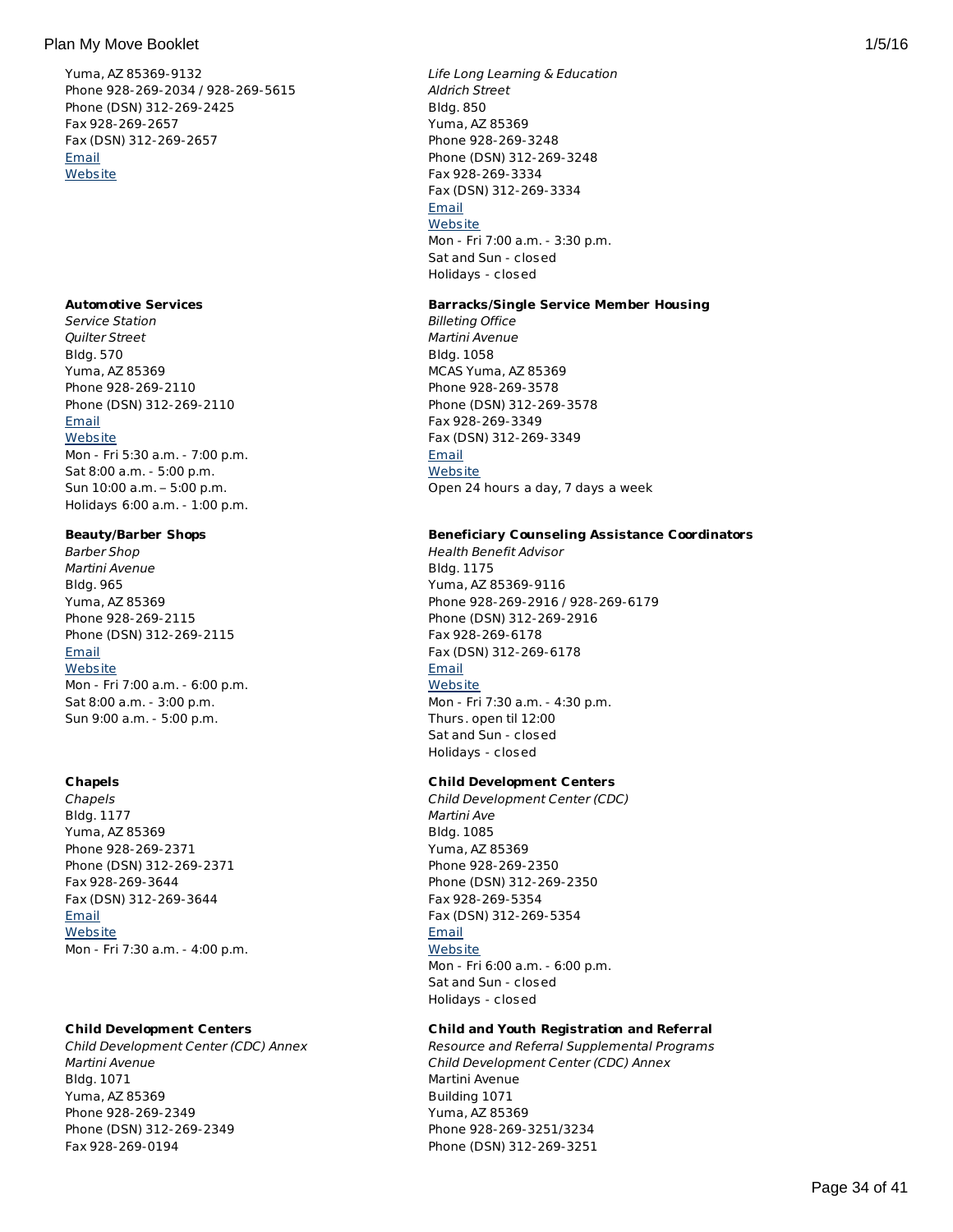Fax (DSN) 312-269-0194 **[Website](http://www.mccsyuma.org/2009web.mccs/2010MCCShtml/cytp_cdc.html)** Mon - Fri 6:00 a.m. - 6:00 p.m. Sat and Sun - closed Holidays - closed

#### **Citizenship and Immigration Services**

Citizenship & Immigration Services Aldrich Street Bldg. 852 Yuma, AZ 85369 Phone 928-269-2481 Phone (DSN) 312-269-2350 Fax 928-269-6008 Fax (DSN) 312-269-6008 **[Website](http://www.yuma.usmc.mil/services/legal/index.html)** 7:30 a.m. - 11:30 a.m. and 1:00 p.m. - 4:30 p.m. Sat and Sun - closed Holidays - closed

#### **Commissary/Shoppette**

**Commissary** Narr Avenue Bldg. 590 Yuma, AZ 85369 Phone 928-269-2245 Phone (DSN) 312-269-2245 Fax 928-341-0131 Fax (DSN) 312-269-0131 [Email](http://apps.militaryonesource.mil/MOS/f?p=AMS:5:0::::P5_APP_NAME,P5_MSG_TYPE,P5_EID:Plan My Move,Commissary,113371) **[Website](http://www.commissaries.com/stores/html/store.cfm?dodaac=HQCKM5)** Tue - Fri 9:00 a.m.- 7:00 p.m.

Sat 8:00 a.m. - 5:00 p.m. Sun 11:00 a.m. - 4:00 p.m. Mon & Holidays - closed

# **Dental Clinics**

Dental Clinic Bldg. 1175 Yuma, AZ 85369 Phone 928-269-2353 / 928-269-2927 Phone (DSN) 312-269-2353/2927 Fax 928-269-0501 Fax (DSN) 312-269-0501 [Email](http://apps.militaryonesource.mil/MOS/f?p=AMS:5:0::::P5_APP_NAME,P5_MSG_TYPE,P5_EID:Plan My Move,Dental Clinic,113565)

Mon - Thu 7:30 a.m. - 4:00 p.m. Fri 7: 30 a.m. – 12:00 p.m. Sat and Sun - closed Holidays - closed

### **EFMP - Family Support**

EFMP / Family Support Behind Post Office T 40 Attn: EFMP P.O. Box 99132 Yuma, AZ 85369-9132 Phone 928-269-5233 Fax 928-269-2657 [Email](http://apps.militaryonesource.mil/MOS/f?p=AMS:5:0::::P5_APP_NAME,P5_MSG_TYPE,P5_EID:Plan My Move,EFMP / Family Support,1000007495) **[Website](http://www.mccsyuma.org/index.cfm/military-family/efmp/)** Mon - Fri 7:30 a.m. - 4:30 p.m. Sat and Sun - closed

Fax 928-269-0194 Fax (DSN) 312-269-0194 **[Website](http://www.mccsyuma.org/2009web.mccs/2010MCCShtml/cytp_resource.html)** Mon - Fri: 7:30 a.m. – 6:00 p.m. Sat, Sun and Federal Holidays - Closed

#### **Civilian Personnel Office**

Human Resources Office (HRO) Avenue 3E Located 1/2 mile South of the Main Gate Yuma, AZ 85369 Phone 928-269-2240 Phone (DSN) 312-269-2240 Fax 928-269-3146 Fax (DSN) 312-269-3146 [Email](http://apps.militaryonesource.mil/MOS/f?p=AMS:5:0::::P5_APP_NAME,P5_MSG_TYPE,P5_EID:Plan My Move,Human Resources Office (HRO),113511) **[Website](https://chart.donhr.navy.mil/)** Mon - Fri 7:30 a.m. - 3:00 p.m.

Sat and Sun - closed Holidays - closed

# **Commissary/Shoppette**

Marine Mart Martini Avenue Bldg. 965 Yuma, AZ 85369 Phone 928-269-3567 Phone (DSN) 312-269-3567 Fax 928-269-2432 Fax (DSN) 312-269-2432 [Email](http://apps.militaryonesource.mil/MOS/f?p=AMS:5:0::::P5_APP_NAME,P5_MSG_TYPE,P5_EID:Plan My Move,Marine Mart,113316) **[Website](http://www.yuma.usmc-mccs.org/index.cfm/shopping-services/)** Mon - Sat 6:00 a.m. - 11:00 p.m. Sun 7:00 a.m. - 11:00 p.m. Holidays 9:00 a.m. - 9:00 p.m.

#### **EFMP - Enrollment**

EFMP / Enrollment PO Box 99132 2630 E Hart Street Yuma, AZ 85369-9132 Phone 928-269-2949 Fax 928-269-2657 **[Website](http://www.mccsyuma.org/index.cfm/military-family/efmp/)** Mon - Fri 7:00 a.m. - 4:30 p.m. Sat and Sun - closed Holidays - closed

### **Emergency Relief Services**

Navy/Marine Corps Relief Society Narr Avenue Bldg. 645 Yuma, AZ 85369 Phone 928-269-2373 Phone (DSN) 312-269-2373 Fax 928-269-3393 Fax (DSN) 312-269-3393 [Email](http://apps.militaryonesource.mil/MOS/f?p=AMS:5:0::::P5_APP_NAME,P5_MSG_TYPE,P5_EID:Plan My Move,Navy/Marine Corps Relief Society,113348) **[Website](http://www.nmcrs.org/loc-us.html)** Mon - Fri 8:00 a.m. - 4:00 p.m. Sat and Sun - closed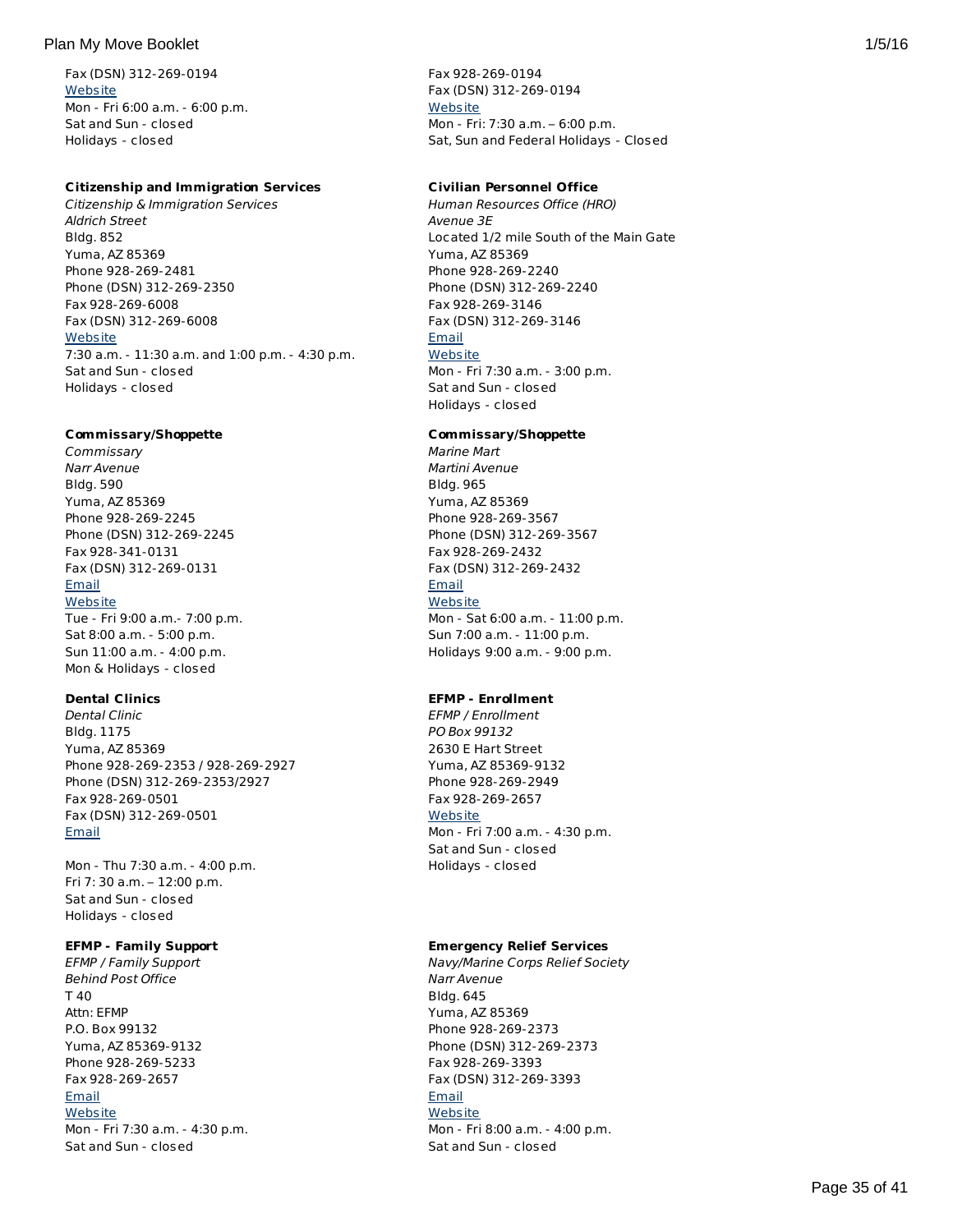Holidays - closed Holidays - closed

#### **Exchange(s)**

Exchange Martini Avenue Bldg. 965 Yuma, AZ 85369 Phone 928-269-3567 Phone (DSN) 312-269-3567 Fax 928-269-2432 Fax (DSN) 312-269-2432 [Email](http://apps.militaryonesource.mil/MOS/f?p=AMS:5:0::::P5_APP_NAME,P5_MSG_TYPE,P5_EID:Plan My Move,Exchange,113336) **[Website](http://www.yuma.usmc-mccs.org/index.cfm/shopping-services/)** Mon - Sat 6:00 a.m . - 11:00 p.m. Sun 7:00 a.m. - 11:00 p.m. Holidays - 9:00 a.m. – 9:00 p.m.

#### **Family Center**

Marine and Family Services P.O. Box 99132 Yuma, AZ 85369 Phone 928-269-5615 Phone (DSN) 312-269-5615 Fax 928-269-2657 Fax (DSN) 312-269-2657 **[Email](http://apps.militaryonesource.mil/MOS/f?p=AMS:5:0::::P5_APP_NAME,P5_MSG_TYPE,P5_EID:Plan My Move,Marine and Family Services,113351) [Website](http://www.yuma.usmc-mccs.org)** Mon - Fri 7:00 a.m. - 4:30 p.m. Sat and Sun - closed

#### **Financial Institutions**

Holidays - closed

Armed Forces Bank, N.A. Inside Main Exchange Martini Avenue Bldg. 965 Yuma, AZ 85365 Phone 928-726-4363 Fax 928-726-4380 **[Website](http://www.afbank.com/locations/search_results.cfm?StateCode=AZ)** Mon - Thu 9:00 a.m. - 4:00 p.m. Fri 9:00 a.m. - 5:00 p.m. Sat 9:00 a.m. - 1:00 p.m. Sun - closed Holidays - closed

#### **Gymnasiums/Fitness Centers**

Station Gym Hart Street Bldg 693 Yuma, AZ 85369 Phone 928-269-2727 Phone (DSN) 312-269-2727 Fax 928-269-0116 Fax (DSN) 312-269-0116 **[Email](http://apps.militaryonesource.mil/MOS/f?p=AMS:5:0::::P5_APP_NAME,P5_MSG_TYPE,P5_EID:Plan My Move,Station Gym,113661) [Website](http://www.mccsyuma.org/index.cfm/semper-fit/fitness/main-station-gym/)** Mon - Fri 4:00 a.m. - 9:00p.m. Sat, Sun & Holidays 8:00 a.m. - 4:00 p.m. Thrift Shop: Tue, Wed, and Thu from 9:00 a.m. to 1:00 p.m.

#### **Family Advocacy Program**

Counseling Branch Narr Avenue Box 99132 Bldg. 598 MCAS Yuma, AZ 85369-9132 Phone 928-269-2561 Phone (DSN) 312-269-2561 Fax 928-269-6051 Fax (DSN) 312-269-6051 [Email](http://apps.militaryonesource.mil/MOS/f?p=AMS:5:0::::P5_APP_NAME,P5_MSG_TYPE,P5_EID:Plan My Move,Counseling Branch,113651) **[Website](http://www.mccsyuma.org/index.cfm/military-family/counseling-services/)** Mon - Fri 7:00 a.m. - 3:30 p.m. Sat and Sun - closed Holidays - closed

#### **Family Child Care/Child Development Homes**

Family Child Care (FCC) Martini Avenue Building 1071 MCAS Yuma, AZ 85369 Phone 928-269-3233 / 928-269-2350 Phone (DSN) 312-269-3233 Fax 928-269-0194 Fax (DSN) 312-269-0194 [Email](http://apps.militaryonesource.mil/MOS/f?p=AMS:5:0::::P5_APP_NAME,P5_MSG_TYPE,P5_EID:Plan My Move,Family Child Care (FCC),113534) **[Website](http://www.mccsyuma.org/index.cfm/military-family/child-youth-teen-programs/family-child-care/)** Mon - Fri 7:30 a.m. - 4:00 p.m. Sat and Sun - closed Holidays - closed

# **Financial Institutions**

Navy Federal Credit Union Hart Street & Martini Street Yuma, AZ 85365 Phone 888-842-6328 Fax 928-344-5196 **[Website](http://www.navyfcu.org)** Mon - Fri 9:00 a.m. - 5:30 p.m. Sat 9:00 a.m. - 1:00 p.m. Sun - closed Holidays - closed

# **Hospitals/Medical Treatment Facility(s)**

Branch Health Clinic Bldg. 1175 Yuma, AZ 85369 Phone 928-269-2772 / 888-639-7812 (toll free) / 928-269-2700 (appt. line) Phone (DSN) 312-269-2772 Fax 928-269-0890 Fax (DSN) 312-269-0890 **[Website](https://cpen.med.navy.mil/nhcp.cfm?xid=wap&f=bmc&p=x7214954E546CA0EFDF67D73E491D8E52)** Mon, Wed, Fri 7:30 a.m. - 4:30 p.m. Thur 7:30 a.m. – 12:00 p.m. Sat and Sun - closed Holidays - closed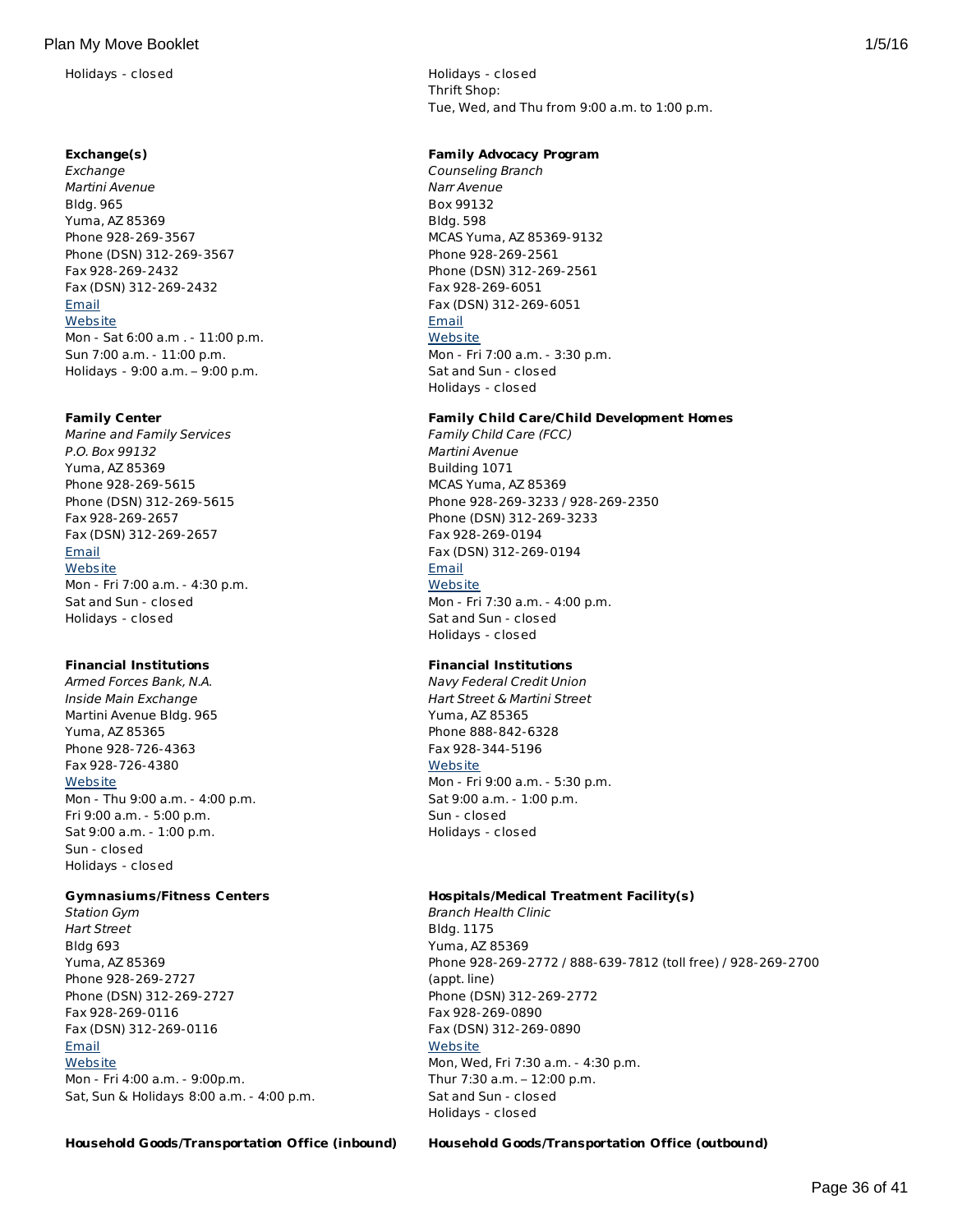Household Goods/Transportation (Inbound) Spears Street Bldg. 328W Yuma, AZ 85369 Phone 928-269-2313 / 928-269-2311 Phone (DSN) 312-269-5312 / 2311 Fax 928-269-2273 Fax (DSN) 312- 269-2273 [Website](http://192.156.9.102/information/tmo.html) [Website](http://www.yuma.usmc.mil/services/installationslogistics/tmo.html) Mon, Tue, Wed and Fri 7:30 a.m. - 11:30 a.m. Thu 7:30 a.m. - 1:00 p.m. Sat and Sun - closed Holidays - closed

# **Housing Office/Government Housing**

Housing Assignments/Referrals Martini Avenue Bldg. 1080 Yuma, AZ 85369 Phone 928-269-2826 Phone (DSN) 312-269-2826 Fax 928-269-3284 Fax (DSN) 312-269-3284 **[Email](http://apps.militaryonesource.mil/MOS/f?p=AMS:5:0::::P5_APP_NAME,P5_MSG_TYPE,P5_EID:Plan My Move,Housing Assignments/Referrals,113587) [Website](http://www.housing.navy.mil/onestop/housingoffices.aspx?bid=716&tab=mil)** Mon - Fri 7:00 a.m. - 3:30 p.m. Sat and Sun - closed Holidays - closed

### **ID/CAC Card Processing**

ID/CAC Card Processing Building 852 Yuma, AZ 85369 Phone 928-269-3588 Phone (DSN) 312-269-3588 Fax 928-269-6245 Fax (DSN) 312-269-6245 [Email](http://apps.militaryonesource.mil/MOS/f?p=AMS:5:0::::P5_APP_NAME,P5_MSG_TYPE,P5_EID:Plan My Move,ID/CAC Card Processing,1000005969)

# **[Website](http://www.yuma.usmc.mil/services/pmo/index.html)**

Mon-Fri (Walk-ins) 7:00 a.m. – 11:30 a.m. Afternoons by Appointment Only 1:00 p.m. - 3:00 p.m. Thursday Afternoon PKI Only- No appointments

#### **Information and Referral Services**

Information & Referral Building 850 Room 110 Yuma, AZ 85369-9132 Phone 928-269-2034 [Email](http://apps.militaryonesource.mil/MOS/f?p=AMS:5:0::::P5_APP_NAME,P5_MSG_TYPE,P5_EID:Plan My Move,Information   Referral,1000008764) **[Website](http://www.yuma.usmc-mccs.org)** Mon - Fri 7:30 a.m. - 4:00 p.m. Sat and Sun - closed Holidays - closed

# **Library**

Station Library Galbreath Ave. Bldg. 633 MCAS Yuma, AZ 85369 Phone 928-269-2785 Phone (DSN) 312-269-2785

## Household Goods/Transportation (Outbound) Spears Street Bldg. 328W Yuma, AZ 85369 Phone 928-269-2311 / 928-269-2313 Phone (DSN) 312-269-5312/2311 Fax 928-269-2273 Fax (DSN) 312-269-2273 [Website](http://192.156.9.102/information/tmo.html) [Website](http://www.yuma.usmc.mil/services/installationslogistics/tmo.html) Mon, Tue, Wed and Fri 7:30 a.m. - 4:30 p.m. Thu 7:30 a.m. - 11:30 a.m. Sat and Sun - closed Holidays - closed

### **Housing Referral Office/Housing Privatization**

Lincoln Military Housing Martini Avenue Bldg. 1080 Yuma, AZ 85369 Phone 928-344-1240 Fax 928-344-4192 [Email](http://apps.militaryonesource.mil/MOS/f?p=AMS:5:0::::P5_APP_NAME,P5_MSG_TYPE,P5_EID:Plan My Move,Lincoln Military Housing ,113585) **[Website](http://www.lincolnmilitary.com/lmh/installations/yuma/)** Mon - Sat 8:30 a.m. - 5:30 p.m. Sun - closed Holidays - closed

# **ID/CAC Card Processing**

Pass & Registration Aldrich Street Building 952 Yuma, AZ 85369 Phone 928-269-2888 Phone (DSN) 312-269-2888 Fax 928-269-6246 Fax (DSN) 312-269-6246 [Email](http://apps.militaryonesource.mil/MOS/f?p=AMS:5:0::::P5_APP_NAME,P5_MSG_TYPE,P5_EID:Plan My Move,Pass   Registration,113350) **[Website](http://www.yuma.usmc.mil/services/pmo/index.html)** Mon - Fri 6:00 a.m. - 3:15 p.m. Closed Sat, Sun & Holidays

**Legal Services/JAG**

# Legal Assistance

Corner of Quilter & Shaw Ave. Bldg. 852 Yuma, AZ 85369 Phone 928-269-2481 / 928-269-3586 Phone (DSN) 312-269-3586 Fax 928-269-6008 Fax (DSN) 312-269-3486 [Email](http://apps.militaryonesource.mil/MOS/f?p=AMS:5:0::::P5_APP_NAME,P5_MSG_TYPE,P5_EID:Plan My Move,Legal Assistance,113673) **[Website](http://www.yuma.usmc.mil/services/legal/index.html)** 

Mon - Fri 7:30 a.m. - 4:30 p.m. Sat and Sun - closed Holidays - closed

# **MWR (Morale Welfare and Recreation)**

Marine Corps Community Services (MCCS) Galbreath Ave. & Aldrich St Bldg. 633 Yuma, AZ 85369-9132 Phone 928-269-2422 Phone (DSN) 312-269-2422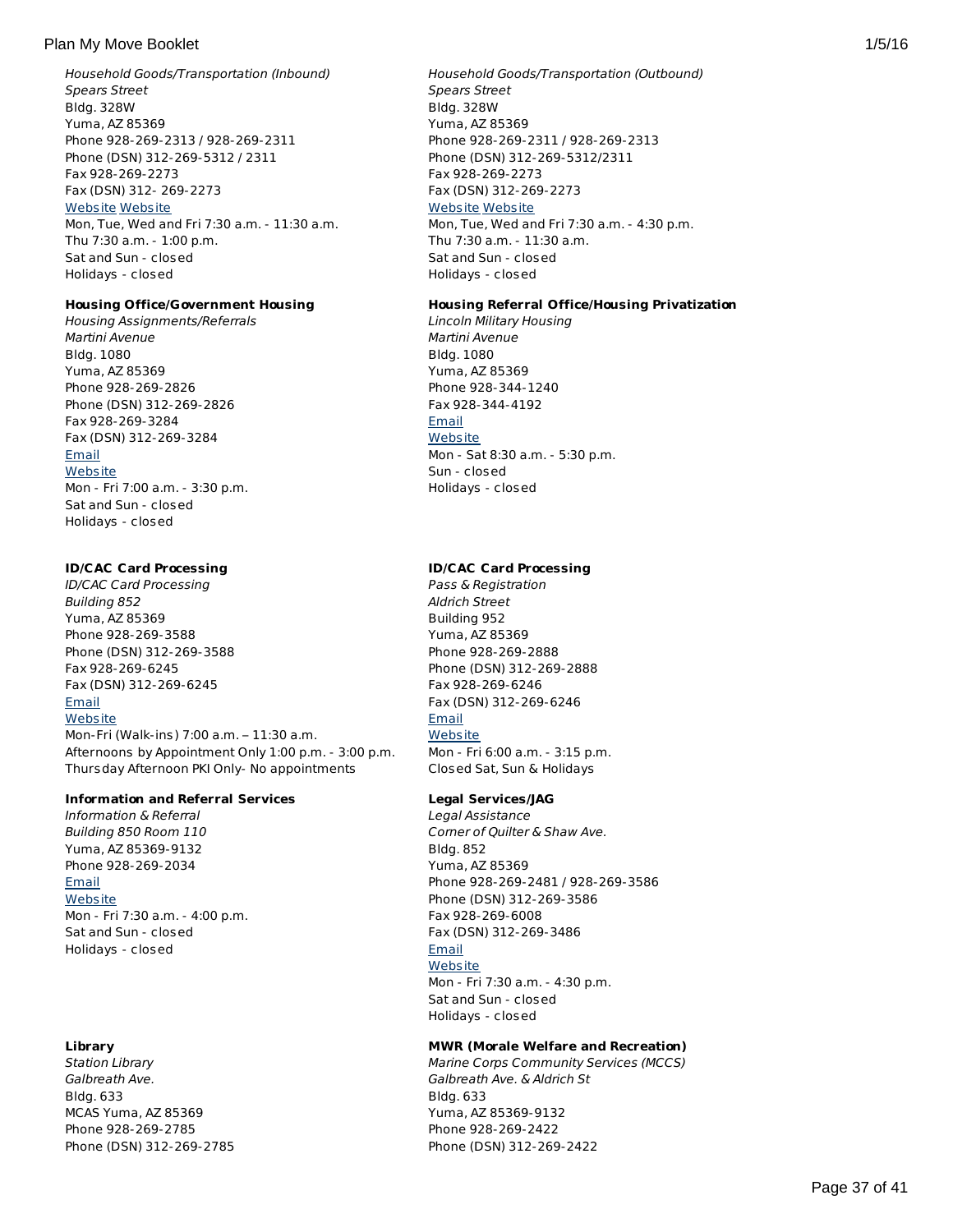Fax 928-269-2795 Fax (DSN) 312-269-2795 [Email](http://apps.militaryonesource.mil/MOS/f?p=AMS:5:0::::P5_APP_NAME,P5_MSG_TYPE,P5_EID:Plan My Move,Station Library,113659) **[Website](http://www.yuma.usmc-mccs.org/index.cfm/military-family/library/)** Mon - Thu 9:00 a.m. - 8:00 p.m. Fri 9:00 a.m. - 5:00 p.m. Sat 10:00 a.m. - 2:00 p.m. Sun 1:00 p.m. - 5:00 p.m. Holidays - Hours may vary

#### **Military Clothing Sales**

Military Clothing Martini Avenue Bldg. 965 Yuma, AZ 85369 Phone 928-269-2747 Phone (DSN) 312-269-2747 Fax 928-269-2432 Fax (DSN) 312-269-2432 **[Website](http://www.mccsyuma.org/2009web.mccs/2010MCCShtml/store-mainXchange_new.html)** Mon – Fri 6:00 a.m. - 9:00 p.m. Sat and Sun 8:00 a.m. – 9:00 a.m. Holidays 9:00 a.m. – 9:00 p.m.

#### **Non-appropriated Funds (NAF) Human Resources**

MCCS Personnel Aldrich Street Box 99132, Bldg. 633 Yuma, AZ 85369-9132 Phone 928-269-2209 Phone (DSN) 312-269-2209 Fax 928-269-6201 Fax (DSN) 312-269-6201 [Email](http://apps.militaryonesource.mil/MOS/f?p=AMS:5:0::::P5_APP_NAME,P5_MSG_TYPE,P5_EID:Plan My Move,MCCS Personnel,113512) **[Website](http://www.mccsyuma.org/2009web.mccs/2010MCCShtml/hr.html)** Mon - Fri 7:30 a.m. - 4:30 p.m. Sat and Sun - closed Holidays - closed

# **Personnel Support Office**

Officer of the Day (OOD) Shaw Avenue Bldg. 980 Yuma, AZ 85369 Phone 928-269-2252 Phone (DSN) 312-269-2252

Open 24 hours a day, 7 days a week

#### **Retirement Services**

Retired Activities Office Corner of Quilter St and Shaw Ave. Bldg. 852 MCAS Yuma, AZ 85369 Phone 928-269-5616 Phone (DSN) 312-269-5616 Fax 928-269-3723 Fax (DSN) 312-269-3723 [Email](http://apps.militaryonesource.mil/MOS/f?p=AMS:5:0::::P5_APP_NAME,P5_MSG_TYPE,P5_EID:Plan My Move,Retired Activities Office,113415)

Fax 928-269-5592 Fax (DSN) 312-269-5592 **[Website](http://www.yuma.usmc-mccs.org/)** Mon - Fri 7:30 a.m. - 4:30 p.m. Sat and Sun - closed Holidays - closed

#### **New Parent Support Program**

New Parent Support Program Narr Avenue Bldg. 645 Yuma, AZ 85369-9132 Phone 928-269-2308 Phone (DSN) 312-269-2308 Fax 928-269-5568 Fax (DSN) 312-269-5568 **[Website](http://www.yuma.usmc-mccs.org/index.cfm/military-family/counseling-services/)** Mon - Fri 7:30 a.m. - 4:00 p.m. Sat and Sun - closed Holidays - closed

#### **Personal Financial Management Services**

Financial Counselor Building 850 Room 110 Yuma, AZ 85369-9132 Phone 928-269-2034 **[Email](http://apps.militaryonesource.mil/MOS/f?p=AMS:5:0::::P5_APP_NAME,P5_MSG_TYPE,P5_EID:Plan My Move,Financial Counselor,176018) [Website](http://www.mccsyuma.org/2009web.mccs/2010MCCShtml/mfs_personal-finance.html)** Mon - Fri 7:30 a.m. - 4:00 p.m. Sat and Sun - closed Holidays - closed

# **Restaurants/Fast Food**

Sonoran Pueblo Hart Street Bldg. 1200 Yuma, AZ 85369 Phone 928-269-2711/2712 Phone (DSN) 312-269-2711 Fax 928-269-5621 Fax (DSN) 312-269-5621 **[Email](http://apps.militaryonesource.mil/MOS/f?p=AMS:5:0::::P5_APP_NAME,P5_MSG_TYPE,P5_EID:Plan My Move,Sonoran Pueblo,113660) [Website](http://www.mccsyuma.org/index.cfm/food/sonoran-pueblo/)** Wed 6:00 p.m. – 8:00 p.m. Sat – closed Sun 10:00 a.m. – 1:00 p.m. Holidays – closed

#### **School Age Care**

Youth Center Martini Avenue Bldg. 1050 MCAS Yuma, AZ 85369 Phone 928-269-3659 / 928-269-5390 / 928-269-5390 Phone (DSN) 312-269-3659 Fax 928-269-3650 Fax (DSN) 312-269-3650 [Email](http://apps.militaryonesource.mil/MOS/f?p=AMS:5:0::::P5_APP_NAME,P5_MSG_TYPE,P5_EID:Plan My Move,Youth Center,113694)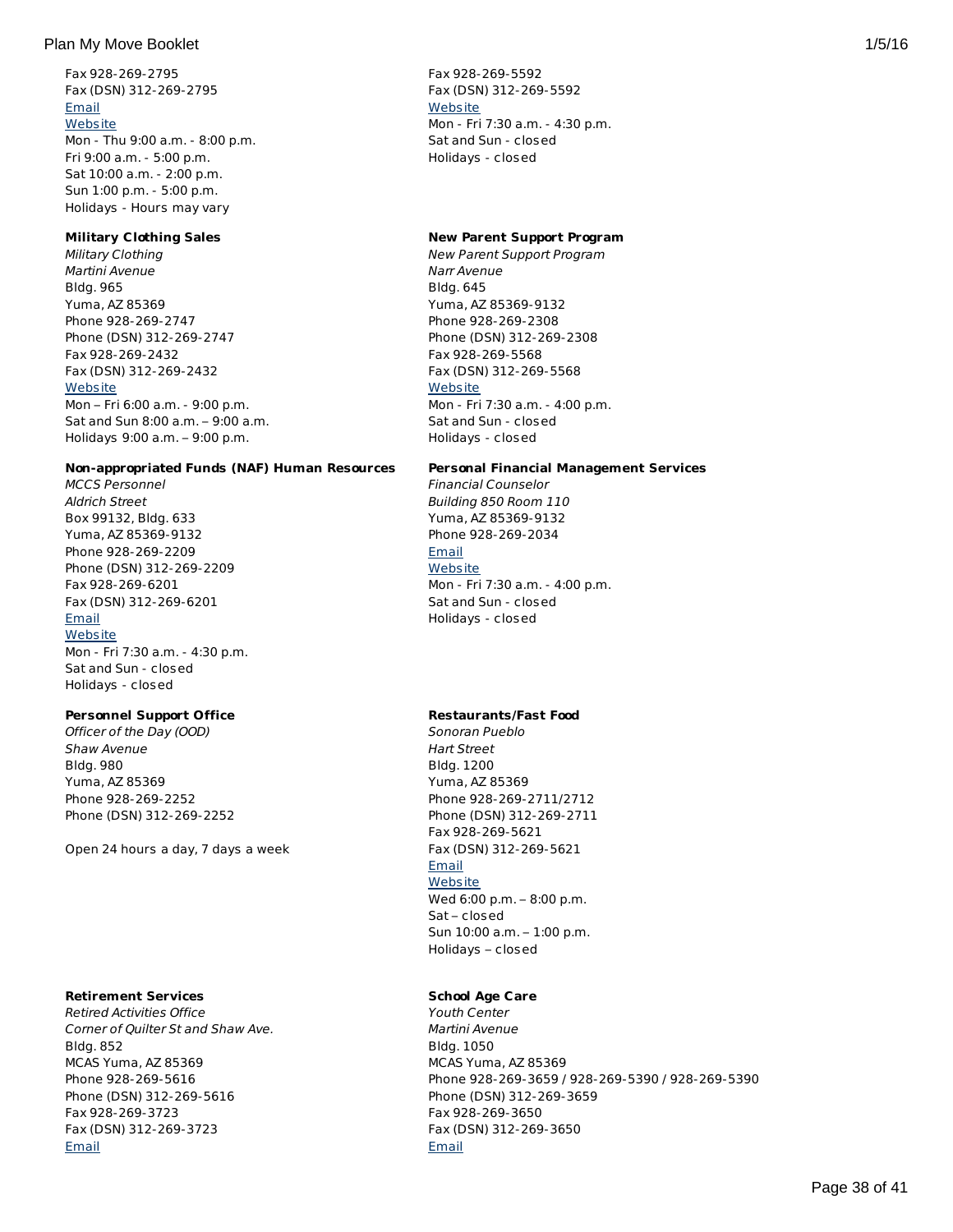#### **[Website](http://www.mccsyuma.org/index.cfm/military-family/transition-assistance/)**

Mon-Fri 7:00 a.m. - 3:30 p.m. Closed Sat - Sun, including Holidays

# **School Liaison Office/Community Schools**

School Liaison Services Building 1085 MCAS Yuma, AZ 85369 Phone 928-269-5373 Phone (DSN) 312-269-5373 Fax 928-269-0194 Fax (DSN) 312-269-5354 [Email](http://apps.militaryonesource.mil/MOS/f?p=AMS:5:0::::P5_APP_NAME,P5_MSG_TYPE,P5_EID:Plan My Move,School Liaison Services,1000003075) [Website](http://www.mccsyuma.org/2009web.mccs/2010MCCShtml/school-liaison_new.html) [Website](http://www.dodea.edu/Partnership/schoolLiaisonOfficers.cfm)

Mon – Fri 8:00 a.m. – 4:30 p.m. Sat and Sun - closed

#### **Temporary Lodging/Billeting**

Dos Rios Inn Shaw Avenue Bldg. 1088 MCAS Yuma, AZ 85369 Phone 928-269-2262 Phone (DSN) 312-269-2262 Fax 928-269-6639 Fax (DSN) 312-269-6639 **[Email](http://apps.militaryonesource.mil/MOS/f?p=AMS:5:0::::P5_APP_NAME,P5_MSG_TYPE,P5_EID:Plan My Move,Dos Rios Inn,113627) [Website](http://www.mccsyuma.org/2009web.mccs/2010MCCShtml/hospitality_dos-rios-inn.html)** Mon - Sun 24 Hours

# **Travel Office**

Great Escapes Travel Co. Martini Avenue Bldg. 965 (Located in the Main Exchange) MCAS Yuma, AZ 85369 Phone 928-269-5300 Phone (DSN) 312-269-5300 Fax 928-269-5300 Fax (DSN) 312-269-2432 **[Email](http://apps.militaryonesource.mil/MOS/f?p=AMS:5:0::::P5_APP_NAME,P5_MSG_TYPE,P5_EID:Plan My Move,Great Escapes Travel Co.,1000008765) [Website](http://greatescapestravelco.com/)** 

Mon – Fri 9:00 a.m. - 5:00 p.m. Sat 9:00 a.m. – 1:00 p.m. Sun and Holidays - closed

# **Victim Advocate Services**

Victim Advocate Services Narr Avenue Box 99132, Bldg. 598 Yuma, AZ 85369-9132 Phone 928-269-2561 / 928-941-3650 (emergency number) / 928-269-2204/2361 (Provost Marshall Office) Phone (DSN) 312-269-2561/941-3650 Fax 928-269-6051 Fax (DSN) 312-269-6051 [Email](http://apps.militaryonesource.mil/MOS/f?p=AMS:5:0::::P5_APP_NAME,P5_MSG_TYPE,P5_EID:Plan My Move,Victim Advocate Services,200161) **[Website](http://www.mccsyuma.org/2009web.mccs/2010MCCShtml/mfs_csb.html)** Monday - Friday 7:00 a.m. - 3:30 p.m.

Sat, Sun, Holidays, after 3:30 p.m. - call emergency number

# **[Website](http://www.mccsyuma.org/2009web.mccs/2010MCCShtml/cytp_yc.html)**

Mon - Thu 6:00 a.m. - 6:00 p.m. Fri 6:00 a.m. - 10:00 p.m. Sat - Sun - closed

### **Spouse Education, Training and Careers**

Family Employment Readiness Corner of Quilter Street and Shaw Avenue Building 850 MCAS Yuma, AZ 85369-9132 Phone 928-269-2680 Phone (DSN) 312-269-2680 Fax 928-269-3723 Fax (DSN) 312-269-3723 [Email](http://apps.militaryonesource.mil/MOS/f?p=AMS:5:0::::P5_APP_NAME,P5_MSG_TYPE,P5_EID:Plan My Move,Family Employment Readiness,113515) **[Website](http://www.mccsyuma.org/2009web.mccs/2010MCCShtml/mfs_fmeap.html)** Mon - Fri 7:00 a.m. - 3:30 p.m. Sat and Sun - closed Holidays - closed

### **Transition Assistance Program**

Transition Assistance Program (TAP) Corner of Quilter St and Shaw Ave. Box 99132, Bldg. 852 Yuma, AZ 85369-9132 Phone 928-269-3159 / 928-269-5181 / 928-269-3150 Phone (DSN) 312-269-3159 Fax 928-269-3723 Fax (DSN) 312-269-3723 **[Email](http://apps.militaryonesource.mil/MOS/f?p=AMS:5:0::::P5_APP_NAME,P5_MSG_TYPE,P5_EID:Plan My Move,Transition Assistance Program (TAP),184052) [Website](http://www.mccsyuma.org/2009web.mccs/2010MCCShtml/mfs_tamp.html)** Mon - Fri 7:00 a.m. - 3:30 p.m. Sat and Sun - closed Holidays - closed

# **Veterinary Services**

**Veterinary** Quilter Street Bldg. 591 Yuma, AZ 85369 Phone 928-328-2064 Phone (DSN) 312-269-2064 **[Website](http://www.yumamwr.com/menu-veterinary.htm)** By appointment only

#### **Victim Advocate Services**

Sexual Assault Response Coordinator (SARC) Shaw Avenue Building 598 MCAS Yuma, AZ 85369 Phone 928-941-3601/928-269-2994 / 928-941-3650 (emergency number) / 928-269-2204/2361 (Provost Marshall Office) Phone (DSN) 312-269-3601 **[Website](http://www.mccsyuma.org/2009web.mccs/2010MCCShtml/mfs_csb.html)** Mon - Fri 7:30 a.m. - 4:00 p.m. (or as needed) Sat, Sun, Holidays, 24/7 Sexual Assault Response Hotline 928-941-3650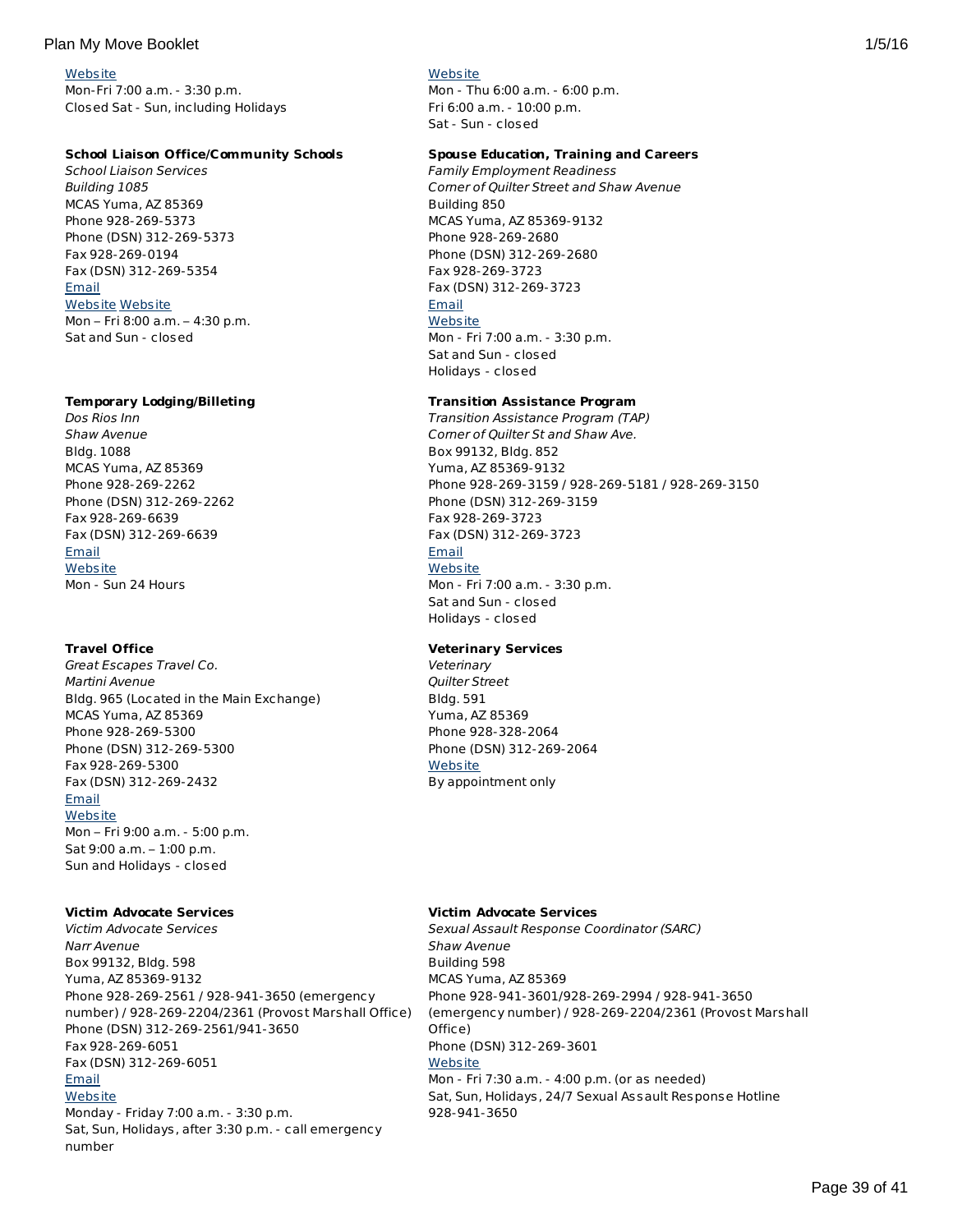## **Youth Programs/Centers**

Youth Center Martini Avenue Bldg. 1050 MCAS Yuma, AZ 85369 Phone 928-269-3659 / 928-269-5390 / 928-269-5390 Phone (DSN) 312-269-3659 Fax 928-269-3650 Fax (DSN) 312-269-3650 [Email](http://apps.militaryonesource.mil/MOS/f?p=AMS:5:0::::P5_APP_NAME,P5_MSG_TYPE,P5_EID:Plan My Move,Youth Center,113694) **[Website](http://www.mccsyuma.org/2009web.mccs/2010MCCShtml/cytp_yc.html)** Mon - Thu 6:00 a.m. - 6:00 p.m. Fri 6:00 a.m. - 10:00 p.m. Sat - Sun - closed

### **Major Units**

### **Headquarters & Headquarters Squadron**

Contact Information: S-1 Officer COM: 928-269-2880 DSN: 312-269-2880 FAX: 928-269-2378 <http://www.yuma.usmc.mil/hhs/index.html>

#### **Marine Aircraft Group-13 (MAG-13)**

Contact Information: S-1 Officer COM: 928-269-3262 DSN: 312-269-3262 FAX: 928-269-5736 <http://www.3maw.usmc.mil/external/3dmaw/mag13/>

# **Marine Attack Squadron (VMA-211)**

Contact Information: S-1 Officer COM: 928-269-2297 DSN: 312-269-2297 FAX: 928-269-6784 <http://www.3maw.usmc.mil/external/3dmaw/mag13/vma211/> <http://www.3maw.usmc.mil/mag13/VMA214/default.asp>

# **Marine Attack Squadron (VMA-311)**

Contact Information: S-1 Officer COM: 928-269-2338 DSN: 312-269-2338 FAX: 928-269-6431

#### **Marine Air Control Squadron (MACS-1)**

Contact Information: S-1 Officer COM: 928-269-3900/3960 DSN: 312-269-3900/3960 FAX: 928-269-3844 <http://www.3rdmaw.marines.mil/>

# **1st Force Service Support Group (CLC-16)**

Contact Information: S-1 Officer COM: 928-269-2521 DSN: 312-269-2521 FAX: 928-269-2573 <http://www.i-mef.usmc.mil/external/1stmlg/clr15/clc16/>

**Marine All Weather Flight Aircraft (VMFA-121)** Contact Information:

# **Marine Aviation Weapons & Tactics Squadron-1 (MAWTS-1)** Contact Information: S-1 Officer COM: 928-269-2706 DSN: 312-269-2706 FAX: 928-269-6154

<https://www.intranet.tecom.usmc.mil/sites/mawts1/default.aspx>

#### **Marine Aviation Logistics Squadron-13 (MALS-13)** Contact Information:

S-1 Officer COM: 928-269-2289 DSN: 312-269-2289 FAX: 928-269-3899 <http://www.3maw.usmc.mil/external/3dmaw/mag13/mals13/index.jsp>

## **Marine Attack Squadron (VMA-214)**

Contact Information: S-1 Officer COM: 928-269-2776 DSN: 312-269-2776 FAX: 928-269-6784

# **Marine Wing Support Squadron (MWSS-371)**

<http://www.3maw.usmc.mil/external/3dmaw/mag13/vma311/> <http://www.3maw.usmc.mil/external/3dmaw/mwsg37/mwss371/> Contact Information: S-1 Officer COM: 928-269-2506 DSN: 312-269-2506 FAX: 928-269-6578

# **Marine Fighter Training Squadron-401**

Contact Information: S-1 Officer COM: 928-269-2806 DSN: 312-269-2806 FAX: 928-269-3167 <http://192.156.9.102/tenantcommands/vmft401.htm>

# **Marine Unmanned Aerial Vehicle Squadron 4 (VMU-4)** Contact Information:

S-1 Officer COM: 928-269-5419 DSN: 312-269-5419 FAX: 928-269-5417

**Marine Operational Test & Evaluation Squadron 22** VMX-22 S1